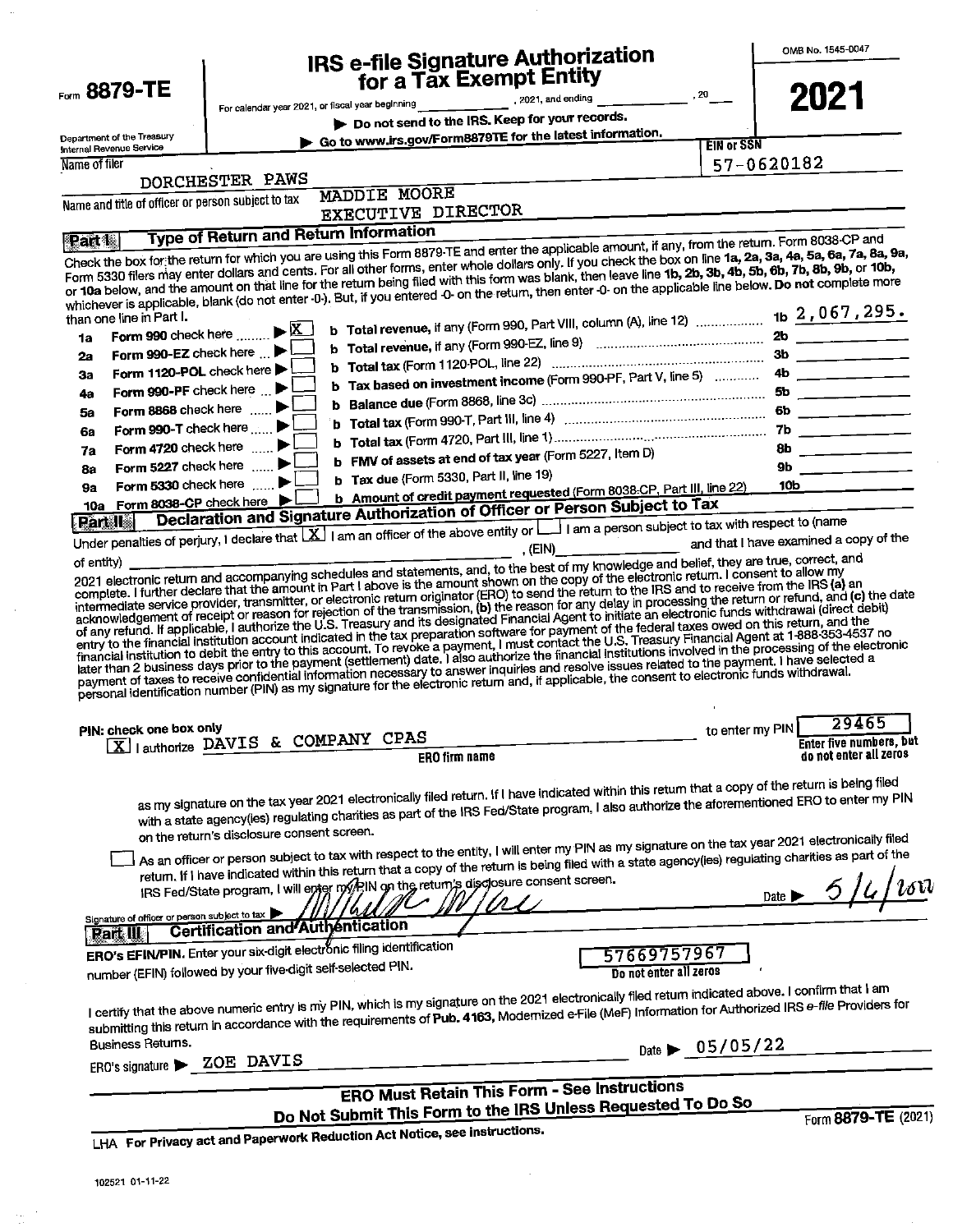## (Rev. January 2022) **Exempt Organization Return** Manuary 2022) and MS 1545-0047 **8868 Application for Automatic Extension of Time To File an**

Department of the Treasury Internal Revenue Service

|  |  |  |  | $\blacktriangleright$ File a separate application for each return. |
|--|--|--|--|--------------------------------------------------------------------|
|  |  |  |  |                                                                    |

**| Go to www.irs.gov/Form8868 for the latest information.**

**Electronic filing (e-file).** You can electronically file Form 8868 to request a 6-month automatic extension of time to file any of the filing of this form, visit www.irs.gov/e-file-providers/e-file-for-charities-and-non-profits. forms listed below with the exception of Form 8870, Information Return for Transfers Associated With Certain Personal Benefit Contracts, for which an extension request must be sent to the IRS in paper format (see instructions). For more details on the electronic

**Automatic 6-Month Extension of Time.** Only submit original (no copies needed).

All corporations required to file an income tax return other than Form 990-T (including 1120-C filers), partnerships, REMICs, and trusts must use Form 7004 to request an extension of time to file income tax returns.

| Type or                                        | Name of exempt organization or other filer, see instructions.<br>Taxpayer identification number (TIN)                                                                                                                                                                                                                                                                                                                                                                                                                                                                                                                       |              |                                                                                                                                                                                                    |                |            |        |
|------------------------------------------------|-----------------------------------------------------------------------------------------------------------------------------------------------------------------------------------------------------------------------------------------------------------------------------------------------------------------------------------------------------------------------------------------------------------------------------------------------------------------------------------------------------------------------------------------------------------------------------------------------------------------------------|--------------|----------------------------------------------------------------------------------------------------------------------------------------------------------------------------------------------------|----------------|------------|--------|
| print                                          | DORCHESTER PAWS                                                                                                                                                                                                                                                                                                                                                                                                                                                                                                                                                                                                             |              |                                                                                                                                                                                                    |                | 57-0620182 |        |
| File by the<br>due date for<br>filing your     | Number, street, and room or suite no. If a P.O. box, see instructions.<br>136 FOUR PAWS LANE                                                                                                                                                                                                                                                                                                                                                                                                                                                                                                                                |              |                                                                                                                                                                                                    |                |            |        |
| return. See<br>instructions.                   | City, town or post office, state, and ZIP code. For a foreign address, see instructions.<br>29483<br>SUMMERVILLE, SC                                                                                                                                                                                                                                                                                                                                                                                                                                                                                                        |              |                                                                                                                                                                                                    |                |            |        |
|                                                | Enter the Return Code for the return that this application is for (file a separate application for each return)                                                                                                                                                                                                                                                                                                                                                                                                                                                                                                             |              |                                                                                                                                                                                                    |                |            | 011    |
| Application                                    |                                                                                                                                                                                                                                                                                                                                                                                                                                                                                                                                                                                                                             | Return       | <b>Application</b>                                                                                                                                                                                 |                |            | Return |
| <b>Is For</b>                                  |                                                                                                                                                                                                                                                                                                                                                                                                                                                                                                                                                                                                                             | Code         | Is For                                                                                                                                                                                             |                |            | Code   |
|                                                | Form 990 or Form 990-EZ                                                                                                                                                                                                                                                                                                                                                                                                                                                                                                                                                                                                     | 01           | Form 1041-A                                                                                                                                                                                        |                |            | 08     |
|                                                | Form 4720 (individual)                                                                                                                                                                                                                                                                                                                                                                                                                                                                                                                                                                                                      | 03           | Form 4720 (other than individual)                                                                                                                                                                  |                |            | 09     |
| Form 990-PF                                    |                                                                                                                                                                                                                                                                                                                                                                                                                                                                                                                                                                                                                             | 04           | Form 5227                                                                                                                                                                                          |                |            | 10     |
|                                                | Form 990-T (sec. 401(a) or 408(a) trust)                                                                                                                                                                                                                                                                                                                                                                                                                                                                                                                                                                                    | 05           | Form 6069                                                                                                                                                                                          |                |            | 11     |
|                                                | Form 990-T (trust other than above)                                                                                                                                                                                                                                                                                                                                                                                                                                                                                                                                                                                         | 06           | Form 8870                                                                                                                                                                                          |                |            | 12     |
|                                                | Form 990-T (corporation)<br><b>SUSAN WORTHY</b>                                                                                                                                                                                                                                                                                                                                                                                                                                                                                                                                                                             | 07           |                                                                                                                                                                                                    |                |            |        |
| $box \blacktriangleright$<br>1<br>$\mathbf{2}$ | Telephone No. 3843-376-7124<br>• If this is for a Group Return, enter the organization's four digit Group Exemption Number (GEN) [16] If this is for the whole group, check this<br>. If it is for part of the group, check this box $\blacktriangleright$ [<br>I request an automatic 6-month extension of time until<br>the organization named above. The extension is for the organization's return for:<br>$\blacktriangleright$ $\lfloor$ X $\rfloor$ calendar year 2021 or<br>$\Box$ tax year beginning<br>If the tax year entered in line 1 is for less than 12 months, check reason:<br>Change in accounting period | , and ending | Fax No. $\blacktriangleright$<br>and attach a list with the names and TINs of all members the extension is for.<br>NOVEMBER 15, 2022, to file the exempt organization return for<br>Initial return | Final return   |            |        |
| За                                             | If this application is for Forms 990-PF, 990-T, 4720, or 6069, enter the tentative tax, less                                                                                                                                                                                                                                                                                                                                                                                                                                                                                                                                |              |                                                                                                                                                                                                    |                |            | $0$ .  |
|                                                | any nonrefundable credits. See instructions.                                                                                                                                                                                                                                                                                                                                                                                                                                                                                                                                                                                |              |                                                                                                                                                                                                    | За             | \$         |        |
| b                                              | If this application is for Forms 990-PF, 990-T, 4720, or 6069, enter any refundable credits and                                                                                                                                                                                                                                                                                                                                                                                                                                                                                                                             |              |                                                                                                                                                                                                    | 3 <sub>b</sub> | \$         | 0.     |
|                                                | estimated tax payments made. Include any prior year overpayment allowed as a credit.<br><b>Balance due.</b> Subtract line 3b from line 3a. Include your payment with this form, if required, by                                                                                                                                                                                                                                                                                                                                                                                                                             |              |                                                                                                                                                                                                    |                |            |        |
| c                                              | using EFTPS (Electronic Federal Tax Payment System). See instructions.                                                                                                                                                                                                                                                                                                                                                                                                                                                                                                                                                      |              |                                                                                                                                                                                                    | 3c             | S          | 0.     |
| instructions.                                  | Caution: If you are going to make an electronic funds withdrawal (direct debit) with this Form 8868, see Form 8453-TE and Form 8879-TE for payment                                                                                                                                                                                                                                                                                                                                                                                                                                                                          |              |                                                                                                                                                                                                    |                |            |        |

LHA For Privacy Act and Paperwork Reduction Act Notice, see instructions. **8868** CREV. 1-2022)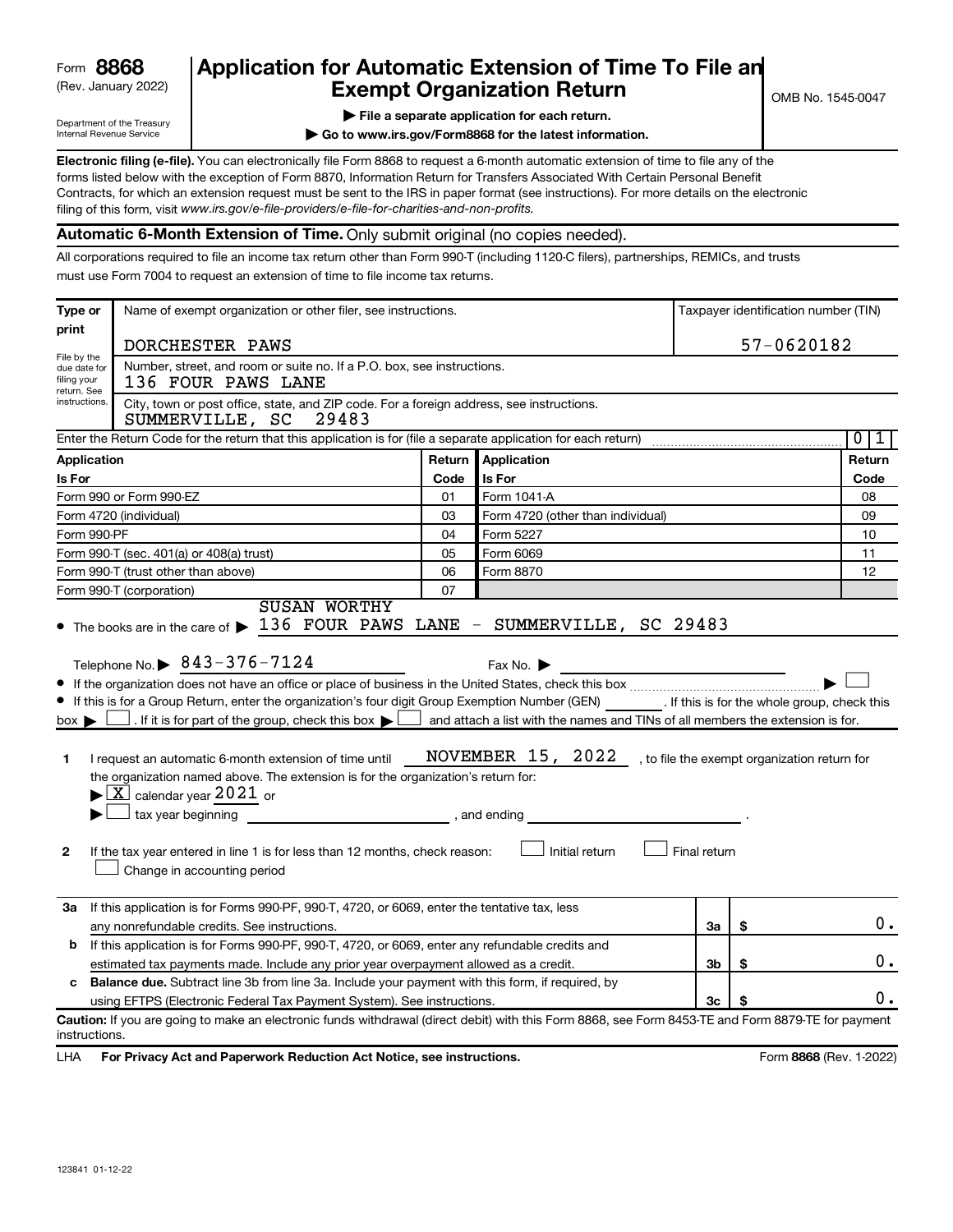# \*\* PUBLIC DISCLOSURE COPY \*\*

**990 Return of Organization Exempt From Income Tax Punce 1845-004 2021** 

**b** Do not enter social security numbers on this form as it may be made public.<br> **Go to www.irs.gov/Form990 for instructions and the latest information. This impection | Go to www.irs.gov/Form990 for instructions and the latest information. Inspection**



Department of the Treasury Internal Revenue Service

|                                |                                                                                                               | A For the 2021 calendar year, or tax year beginning                                                                                                                        | and ending |                                                     |                                                                    |
|--------------------------------|---------------------------------------------------------------------------------------------------------------|----------------------------------------------------------------------------------------------------------------------------------------------------------------------------|------------|-----------------------------------------------------|--------------------------------------------------------------------|
|                                | <b>B</b> Check if<br>applicable:                                                                              | C Name of organization                                                                                                                                                     |            | D Employer identification number                    |                                                                    |
|                                | Address<br> change                                                                                            | DORCHESTER PAWS                                                                                                                                                            |            |                                                     |                                                                    |
|                                | Name<br> change                                                                                               | Doing business as                                                                                                                                                          | 57-0620182 |                                                     |                                                                    |
|                                | Initial<br>Number and street (or P.O. box if mail is not delivered to street address)<br>Room/suite<br>return |                                                                                                                                                                            |            | E Telephone number                                  |                                                                    |
|                                | Final<br>return/                                                                                              | 136 FOUR PAWS LANE                                                                                                                                                         |            | $843 - 871 - 3820$                                  |                                                                    |
|                                | termin-<br>ated                                                                                               | City or town, state or province, country, and ZIP or foreign postal code                                                                                                   |            | G Gross receipts \$                                 | 2,111,380.                                                         |
|                                | Amended<br>return                                                                                             | SUMMERVILLE, SC<br>29483                                                                                                                                                   |            | H(a) Is this a group return                         |                                                                    |
|                                | Applica-<br>tion<br>pending                                                                                   | F Name and address of principal officer: MADDIE MOORE                                                                                                                      |            | for subordinates?                                   | $\sqrt{\mathsf{Yes}\mathord{\;\mathbb{X}}\mathord{\;\mathsf{No}}}$ |
|                                |                                                                                                               | SAME AS C ABOVE                                                                                                                                                            |            | $H(b)$ Are all subordinates included? $\Box$ Yes    | No                                                                 |
|                                |                                                                                                               | Tax-exempt status: $X \mid 501(c)(3)$<br>$501(c)$ (<br>$\sqrt{\bullet}$ (insert no.)<br>$4947(a)(1)$ or<br>J Website: WWW.DORCHESTERPAWS.ORG                               | 527        |                                                     | If "No," attach a list. See instructions                           |
|                                |                                                                                                               | <b>K</b> Form of organization: $\boxed{\textbf{X}}$ Corporation<br>Other $\blacktriangleright$<br>Trust<br>Association                                                     |            | $H(c)$ Group exemption number $\blacktriangleright$ | L Year of formation: $1972$ M State of legal domicile: SC          |
|                                | Part I                                                                                                        | <b>Summary</b>                                                                                                                                                             |            |                                                     |                                                                    |
|                                |                                                                                                               | Briefly describe the organization's mission or most significant activities: DORCHESTER PAWS STRIVES TO                                                                     |            |                                                     |                                                                    |
| Governance                     | 1                                                                                                             | INSTILL HUMANE PRINCIPLES INTO SOCIETY THROUGH THE PREVENTION OF                                                                                                           |            |                                                     |                                                                    |
|                                | 2                                                                                                             | Check this box $\blacktriangleright \Box$ if the organization discontinued its operations or disposed of more than 25% of its net assets.                                  |            |                                                     |                                                                    |
|                                | з                                                                                                             | Number of voting members of the governing body (Part VI, line 1a)                                                                                                          |            | 3                                                   | 16                                                                 |
|                                | 4                                                                                                             |                                                                                                                                                                            |            |                                                     | $\overline{16}$                                                    |
|                                | 5                                                                                                             |                                                                                                                                                                            |            | 5                                                   | $\overline{55}$                                                    |
|                                | 6                                                                                                             |                                                                                                                                                                            |            | 6                                                   | 598                                                                |
| <b>Activities &amp;</b>        |                                                                                                               |                                                                                                                                                                            |            | 7a                                                  | 0.                                                                 |
|                                |                                                                                                               |                                                                                                                                                                            |            | 7b                                                  | σ.                                                                 |
|                                |                                                                                                               |                                                                                                                                                                            |            | <b>Prior Year</b>                                   | <b>Current Year</b>                                                |
|                                | 8                                                                                                             |                                                                                                                                                                            |            | 1,612,829.                                          | 1,555,798.                                                         |
|                                | 9                                                                                                             |                                                                                                                                                                            |            | 378,076.                                            | 365,475.                                                           |
| Revenue                        | 10                                                                                                            |                                                                                                                                                                            |            | 32, 229.                                            | 81,988.                                                            |
|                                | 11                                                                                                            | Other revenue (Part VIII, column (A), lines 5, 6d, 8c, 9c, 10c, and 11e)                                                                                                   |            | 63,421.                                             | 64,034.                                                            |
|                                | 12                                                                                                            | Total revenue - add lines 8 through 11 (must equal Part VIII, column (A), line 12)                                                                                         |            | 2,086,555.                                          | 2,067,295.                                                         |
|                                | 13                                                                                                            | Grants and similar amounts paid (Part IX, column (A), lines 1-3)                                                                                                           |            | Ο.                                                  | ο.                                                                 |
|                                | 14                                                                                                            | Benefits paid to or for members (Part IX, column (A), line 4)                                                                                                              |            | σ.                                                  | $\overline{0}$ .                                                   |
|                                | 15                                                                                                            | Salaries, other compensation, employee benefits (Part IX, column (A), lines 5-10)                                                                                          |            | 706, 396.                                           | 828,637.                                                           |
| Expenses                       |                                                                                                               | 16a Professional fundraising fees (Part IX, column (A), line 11e)                                                                                                          |            | 0.                                                  | 0.                                                                 |
|                                |                                                                                                               | <b>b</b> Total fundraising expenses (Part IX, column (D), line 25) $\bullet$ 286, 990.                                                                                     |            |                                                     |                                                                    |
|                                |                                                                                                               |                                                                                                                                                                            |            | 494,778.<br>1, 201, 174.                            | 709,787.                                                           |
|                                | 18                                                                                                            | Total expenses. Add lines 13-17 (must equal Part IX, column (A), line 25)                                                                                                  |            |                                                     | 1,538,424.                                                         |
|                                |                                                                                                               | 19 Revenue less expenses. Subtract line 18 from line 12                                                                                                                    |            | 885,381.                                            | 528,871.                                                           |
| Net Assets or<br>Fund Balances |                                                                                                               |                                                                                                                                                                            |            | <b>Beginning of Current Year</b><br>$2, 236, 267$ . | <b>End of Year</b><br>2,834,830.                                   |
|                                | 20                                                                                                            | Total assets (Part X, line 16)                                                                                                                                             |            | 47,087.                                             | 50, 269.                                                           |
|                                | 21                                                                                                            | Total liabilities (Part X, line 26)                                                                                                                                        |            | 2,189,180.                                          | 2,784,561.                                                         |
|                                | 22<br><b>Part II</b>                                                                                          | <b>Signature Block</b>                                                                                                                                                     |            |                                                     |                                                                    |
|                                |                                                                                                               | Under penalties of perjury, I declare that I have examined this return, including accompanying schedules and statements, and to the best of my knowledge and belief, it is |            |                                                     |                                                                    |
|                                |                                                                                                               | true, correct, and complete. Declaration of preparer (other than officer) is based on all information of which preparer has any knowledge.                                 |            |                                                     |                                                                    |
|                                |                                                                                                               |                                                                                                                                                                            |            |                                                     |                                                                    |

| Sign<br>Here    | Signature of officer<br>MADDIE MOORE, EXECUTIVE DIRECTOR<br>Type or print name and title |                                   |      | Date                                                   |
|-----------------|------------------------------------------------------------------------------------------|-----------------------------------|------|--------------------------------------------------------|
| Paid            | Print/Type preparer's name<br>ZOE DAVIS                                                  | Preparer's signature<br>ZOE DAVIS | Date | PTIN<br>Check<br>P01057590<br>$05/06/22$ self-employed |
| Preparer        | DAVIS &<br>COMPANY<br>Firm's name<br>$\mathbf{E}$                                        | CPAS                              |      | Firm's EIN $\sqrt{82-4158464}$                         |
| Use Only        | Firm's address $\blacktriangleright$ P.O. BOX 1552                                       |                                   |      |                                                        |
|                 | MOUNT PLEASANT, SC 29465                                                                 |                                   |      | Phone no. $843 - 881 - 3315$                           |
|                 | May the IRS discuss this return with the preparer shown above? See instructions          |                                   |      | ΧI<br>Yes<br>No                                        |
| 132001 12-09-21 | LHA For Paperwork Reduction Act Notice, see the separate instructions.                   |                                   |      | Form 990 (2021)                                        |

SEE SCHEDULE O FOR ORGANIZATION MISSION STATEMENT CONTINUATION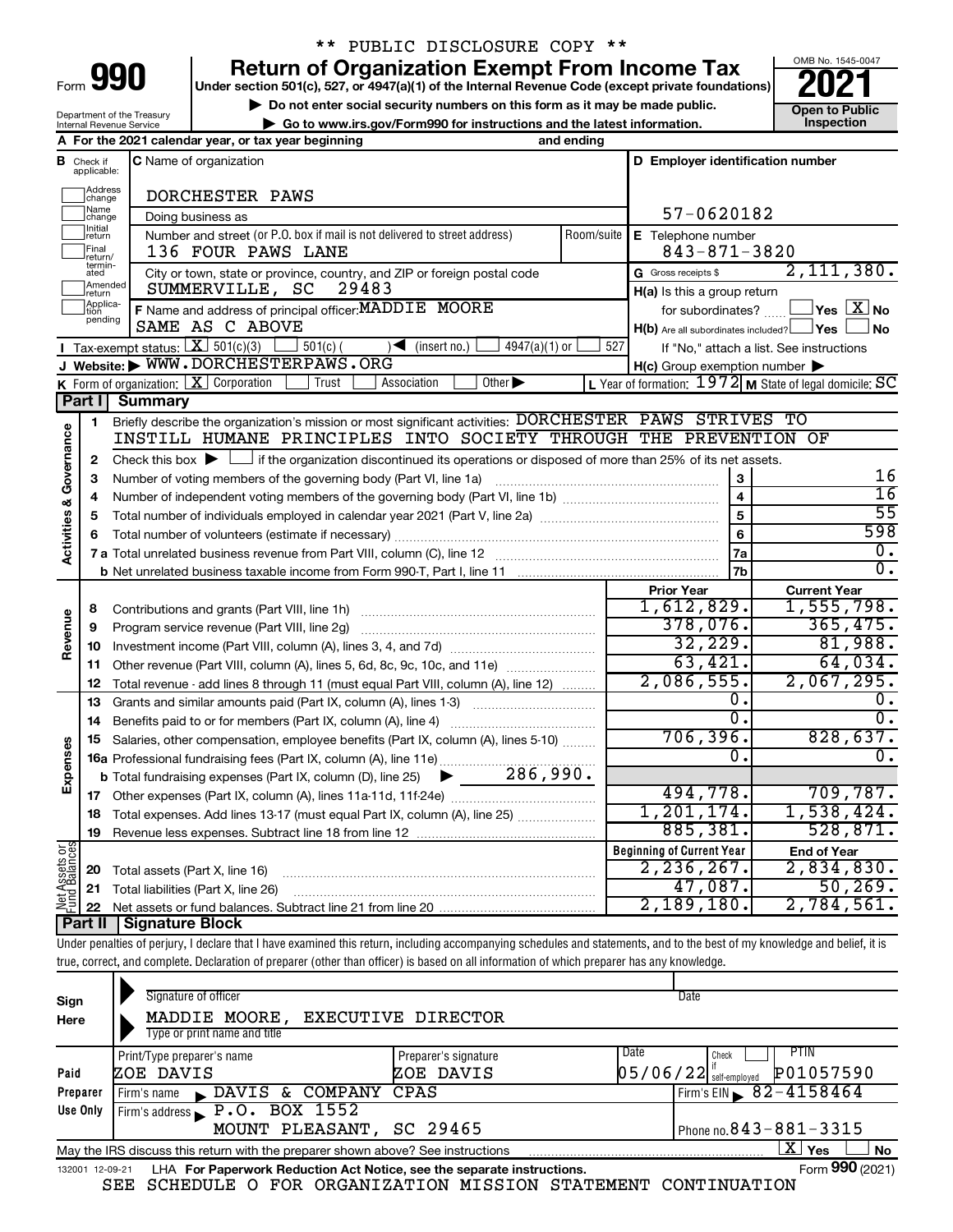|              | DORCHESTER PAWS<br>Form 990 (2021)                                                                                                                                   | 57-0620182                 | Page 2                                                                     |
|--------------|----------------------------------------------------------------------------------------------------------------------------------------------------------------------|----------------------------|----------------------------------------------------------------------------|
|              | Part III   Statement of Program Service Accomplishments                                                                                                              |                            |                                                                            |
|              |                                                                                                                                                                      |                            | $\overline{\mathbf{x}}$                                                    |
| 1            | Briefly describe the organization's mission:                                                                                                                         |                            |                                                                            |
|              | DORCHESTER PAWS OPERATES THE ANIMAL SHELTER FOR DORCHESTER COUNTY,                                                                                                   |                            |                                                                            |
|              | PROVIDES HOUSING FOR IMPOUNDED AND OWNER SURRENDERED ANIMALS, PROVIDES<br>CARE, MAINTENANCE, PLACEMENT OF SUCH ANIMALS, MANAGES A SPAY/NEUTER                        |                            |                                                                            |
|              | PROGRAM, FOSTER CARE PROGRAM AND A COMMUNITY OUTREACH AND EDUCATION                                                                                                  |                            |                                                                            |
| $\mathbf{2}$ | Did the organization undertake any significant program services during the year which were not listed on the                                                         |                            |                                                                            |
|              | prior Form 990 or 990-EZ?                                                                                                                                            |                            | $\overline{\ }$ Yes $\overline{\phantom{a}X}$ No                           |
|              | If "Yes," describe these new services on Schedule O.                                                                                                                 |                            |                                                                            |
| 3            | Did the organization cease conducting, or make significant changes in how it conducts, any program services?                                                         |                            | $\left\vert \mathsf{Yes}\right\vert$ $\left\vert \mathsf{X}\right\vert$ No |
|              | If "Yes," describe these changes on Schedule O.                                                                                                                      |                            |                                                                            |
| 4            | Describe the organization's program service accomplishments for each of its three largest program services, as measured by expenses.                                 |                            |                                                                            |
|              | Section 501(c)(3) and 501(c)(4) organizations are required to report the amount of grants and allocations to others, the total expenses, and                         |                            |                                                                            |
|              | revenue, if any, for each program service reported.                                                                                                                  |                            |                                                                            |
| 4a           | 861,429.<br>) (Expenses \$<br>including grants of \$<br>(Code:<br>(Revenue \$                                                                                        |                            | 359,475.                                                                   |
|              | ADOPTION-WE ARE COMMITTED<br>TO FINDING EVERY ADOPTABLE ANIMAL A HOME.                                                                                               |                            |                                                                            |
|              | EACH ANIMAL THAT COMES TO US IS SPAYED/NEUTERED, GIVEN VACCINES,                                                                                                     |                            |                                                                            |
|              | MONTHLY PREVENTATIVES AND BASIC LABORATORY TESTING BEFORE THEY ARE PUT<br>UP FOR ADOPTION.                                                                           |                            |                                                                            |
|              | IN ADDITION TO MEDICAL CARE WE PROVIDE SHELTER, FOOD,<br>AND TRAINING TO EACH ANIMAL UNTIL THEY FIND A HOME.                                                         | IN 2021 WE TOOK IN         |                                                                            |
|              | 3,841 ANIMALS AND ADOPTED OUT 2,363.                                                                                                                                 |                            |                                                                            |
|              |                                                                                                                                                                      |                            |                                                                            |
|              |                                                                                                                                                                      |                            |                                                                            |
|              |                                                                                                                                                                      |                            |                                                                            |
|              |                                                                                                                                                                      |                            |                                                                            |
|              |                                                                                                                                                                      |                            |                                                                            |
|              |                                                                                                                                                                      |                            |                                                                            |
| 4b           | 72,133.<br>including grants of \$<br>) (Expenses \$<br>(Revenue \$<br>(Code:                                                                                         |                            | $\overline{\mathbf{0}}$ .                                                  |
|              | MICHAEL'S HEALING HEART- SOMETIMES ANIMALS COME TO US NEEDING                                                                                                        |                            |                                                                            |
|              | ADDITIONAL MEDICAL ATTENTION BEFORE THEY CAN BE PLACED UP FOR ADOPTION.                                                                                              |                            |                                                                            |
|              | THIS PROGRAM IS WHAT HELPS US PROVIDE SPECIALTY SURGERIES, SEEK OUTSIDE<br>MEDICAL ATTENTION, FURTHER DIAGNOSTIC TESTING, AND HEARTWORM TREATMENT.                   |                            |                                                                            |
|              | .SO<br>THE NEW<br>OWNERS DO NOT<br>INCUR THESE COSTS<br>WE DO THIS<br>THAT                                                                                           | AND THAT                   |                                                                            |
|              | SICK TREATABLE ANIMALS GET THE CARE THEY<br>NEED<br><b>BEFORE</b>                                                                                                    | GOING<br><b>INTO A NEW</b> |                                                                            |
|              | HOME. IT PROVIDES THEM WITH A SECOND CHANCE AT LIFE.                                                                                                                 | <b>IN 2021 OUR</b>         |                                                                            |
|              | SHELTER PERFORMED 117 HEARTWORM, 73 SPECIALTY SURGERIES IN HOUSE AND                                                                                                 |                            |                                                                            |
|              | SPENT \$2,311.64 ON DIAGNOSTIC TESTING AS WELL AS AN ADDITIONAL \$31,000                                                                                             |                            |                                                                            |
|              | ON EMERGENCY SURGERIES AT ER OR SPECIALTY VET CLINICS.                                                                                                               |                            |                                                                            |
|              |                                                                                                                                                                      |                            |                                                                            |
|              |                                                                                                                                                                      |                            |                                                                            |
|              | $108,699$ $\frac{1}{100}$ including grants of \$<br>4c (Code:<br>) (Expenses \$<br>) (Revenue \$<br>SPAY/ NEUTER- WE ARE COMMITTED TO ENDING OVER PET POPULATION AND |                            | 6,000.                                                                     |
|              | UNNECESSARY EUTHANASIA, TO DO THAT WE ENSURE EVERY ANIMAL IS SPAYED OR                                                                                               |                            |                                                                            |
|              | NEUTERED BEFORE BEING ADOPTED. IN 2021 WE DID 3,058 SPAY AND NEUTERS.                                                                                                |                            |                                                                            |
|              |                                                                                                                                                                      |                            |                                                                            |
|              |                                                                                                                                                                      |                            |                                                                            |
|              |                                                                                                                                                                      |                            |                                                                            |
|              |                                                                                                                                                                      |                            |                                                                            |
|              |                                                                                                                                                                      |                            |                                                                            |
|              |                                                                                                                                                                      |                            |                                                                            |
|              |                                                                                                                                                                      |                            |                                                                            |
|              |                                                                                                                                                                      |                            |                                                                            |
|              |                                                                                                                                                                      |                            |                                                                            |
|              | 4d Other program services (Describe on Schedule O.)<br>$19,269$ $\cdot$ including grants of \$<br>(Expenses \$                                                       |                            |                                                                            |
|              | (Revenue \$<br>1,061,530.<br>4e Total program service expenses                                                                                                       |                            |                                                                            |
|              |                                                                                                                                                                      |                            | Form 990 (2021)                                                            |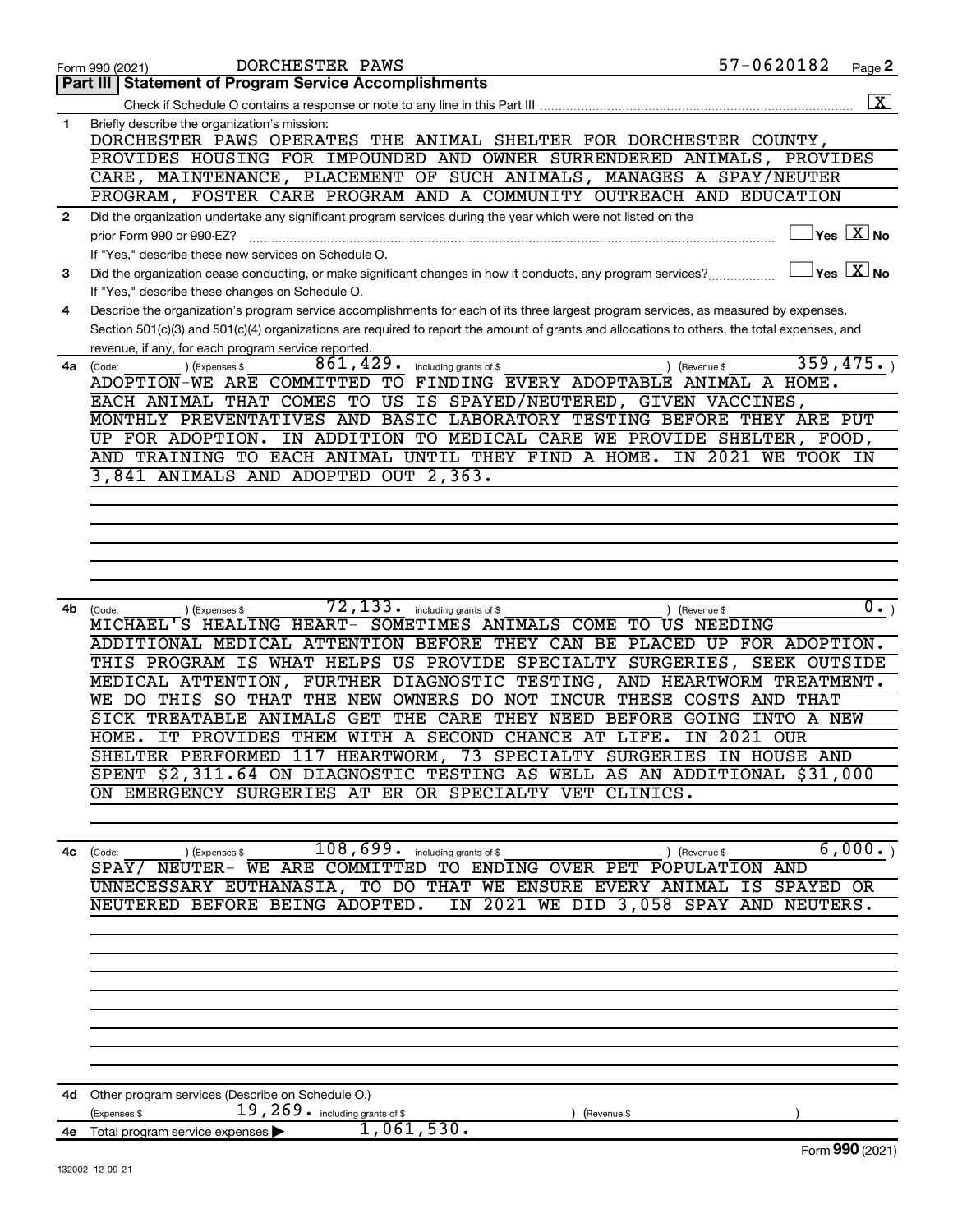| Form 990 (2021) | DORCHESTER P                                   |  |
|-----------------|------------------------------------------------|--|
|                 | <b>Part IV Checklist of Required Schedules</b> |  |

|     |                                                                                                                                          |                 | Yes | No                    |
|-----|------------------------------------------------------------------------------------------------------------------------------------------|-----------------|-----|-----------------------|
| 1.  | Is the organization described in section $501(c)(3)$ or $4947(a)(1)$ (other than a private foundation)?<br>If "Yes," complete Schedule A | 1               | x   |                       |
| 2   |                                                                                                                                          | $\mathbf{2}$    | х   |                       |
| З   | Did the organization engage in direct or indirect political campaign activities on behalf of or in opposition to candidates for          |                 |     |                       |
|     | public office? If "Yes," complete Schedule C, Part I                                                                                     | З               |     | х                     |
| 4   | Section 501(c)(3) organizations. Did the organization engage in lobbying activities, or have a section 501(h) election in effect         |                 |     |                       |
|     |                                                                                                                                          | 4               |     | х                     |
| 5   | Is the organization a section 501(c)(4), 501(c)(5), or 501(c)(6) organization that receives membership dues, assessments, or             |                 |     |                       |
|     |                                                                                                                                          | 5               |     | х                     |
| 6   | Did the organization maintain any donor advised funds or any similar funds or accounts for which donors have the right to                |                 |     |                       |
|     | provide advice on the distribution or investment of amounts in such funds or accounts? If "Yes," complete Schedule D, Part I             | 6               |     | х                     |
| 7   | Did the organization receive or hold a conservation easement, including easements to preserve open space,                                |                 |     |                       |
|     |                                                                                                                                          | $\overline{7}$  |     | х                     |
| 8   | Did the organization maintain collections of works of art, historical treasures, or other similar assets? If "Yes," complete             |                 |     |                       |
|     |                                                                                                                                          | 8               |     | x                     |
| 9   | Did the organization report an amount in Part X, line 21, for escrow or custodial account liability, serve as a custodian for            |                 |     |                       |
|     | amounts not listed in Part X; or provide credit counseling, debt management, credit repair, or debt negotiation services?                |                 |     |                       |
|     |                                                                                                                                          | 9               |     | х                     |
| 10  | Did the organization, directly or through a related organization, hold assets in donor-restricted endowments                             |                 |     |                       |
|     |                                                                                                                                          | 10              | х   |                       |
| 11  | If the organization's answer to any of the following questions is "Yes," then complete Schedule D, Parts VI, VII, VIII, IX, or X,        |                 |     |                       |
|     | as applicable.                                                                                                                           |                 |     |                       |
|     | a Did the organization report an amount for land, buildings, and equipment in Part X, line 10? If "Yes," complete Schedule D,            |                 |     |                       |
|     |                                                                                                                                          | 11a             | х   |                       |
|     | <b>b</b> Did the organization report an amount for investments - other securities in Part X, line 12, that is 5% or more of its total    |                 |     | х                     |
|     |                                                                                                                                          | 11b             |     |                       |
|     | c Did the organization report an amount for investments - program related in Part X, line 13, that is 5% or more of its total            | 11c             |     | х                     |
|     | d Did the organization report an amount for other assets in Part X, line 15, that is 5% or more of its total assets reported in          |                 |     |                       |
|     |                                                                                                                                          | 11d             |     | х                     |
|     |                                                                                                                                          | 11e             |     | X                     |
| f   | Did the organization's separate or consolidated financial statements for the tax year include a footnote that addresses                  |                 |     |                       |
|     | the organization's liability for uncertain tax positions under FIN 48 (ASC 740)? If "Yes," complete Schedule D, Part X                   | 11f             | х   |                       |
|     | 12a Did the organization obtain separate, independent audited financial statements for the tax year? If "Yes," complete                  |                 |     |                       |
|     |                                                                                                                                          | 12a             |     | x                     |
|     | <b>b</b> Was the organization included in consolidated, independent audited financial statements for the tax year?                       |                 |     |                       |
|     | If "Yes," and if the organization answered "No" to line 12a, then completing Schedule D, Parts XI and XII is optional                    | 12 <sub>b</sub> |     | х                     |
| 13  |                                                                                                                                          | 13              |     | $\overline{\text{x}}$ |
| 14a |                                                                                                                                          | 14a             |     | x                     |
|     | <b>b</b> Did the organization have aggregate revenues or expenses of more than \$10,000 from grantmaking, fundraising, business,         |                 |     |                       |
|     | investment, and program service activities outside the United States, or aggregate foreign investments valued at \$100,000               |                 |     |                       |
|     |                                                                                                                                          | 14b             |     | х                     |
| 15  | Did the organization report on Part IX, column (A), line 3, more than \$5,000 of grants or other assistance to or for any                |                 |     |                       |
|     |                                                                                                                                          | 15              |     | х                     |
| 16  | Did the organization report on Part IX, column (A), line 3, more than \$5,000 of aggregate grants or other assistance to                 |                 |     | x                     |
|     |                                                                                                                                          | 16              |     |                       |
| 17  | Did the organization report a total of more than \$15,000 of expenses for professional fundraising services on Part IX,                  | 17              | х   |                       |
| 18  | Did the organization report more than \$15,000 total of fundraising event gross income and contributions on Part VIII, lines             |                 |     |                       |
|     |                                                                                                                                          | 18              | х   |                       |
| 19  | Did the organization report more than \$15,000 of gross income from gaming activities on Part VIII, line 9a? If "Yes,"                   |                 |     |                       |
|     |                                                                                                                                          | 19              |     | х                     |
|     |                                                                                                                                          | 20a             |     | х                     |
|     |                                                                                                                                          | 20 <sub>b</sub> |     |                       |
| 21  | Did the organization report more than \$5,000 of grants or other assistance to any domestic organization or                              |                 |     |                       |
|     |                                                                                                                                          | 21              |     | x                     |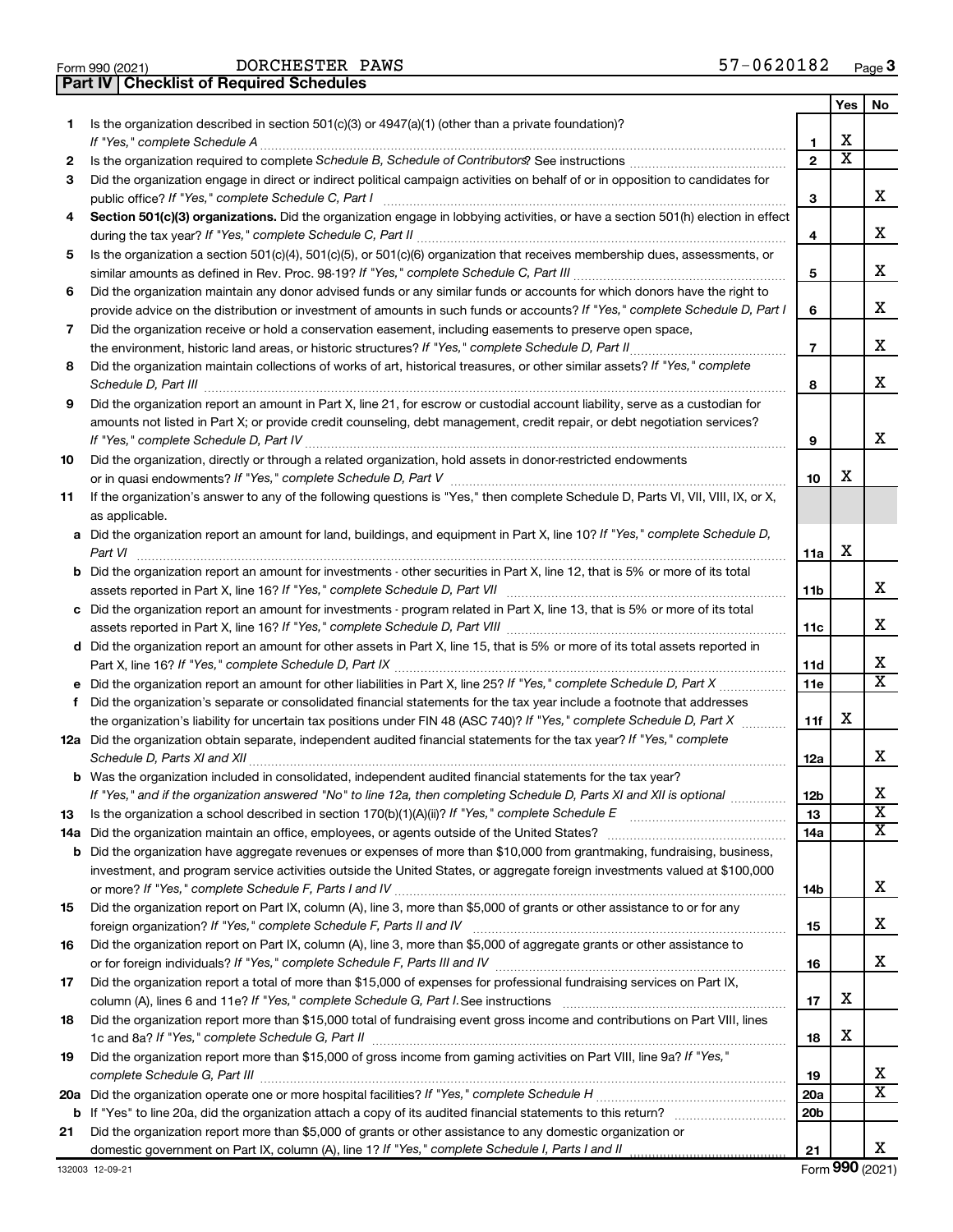|  | Form 990 (2021) |
|--|-----------------|
|  |                 |

DORCHESTER PAWS

*(continued)* **Part IV Checklist of Required Schedules**

|               |                                                                                                                                                                                                                                                            |                 | Yes | No                      |
|---------------|------------------------------------------------------------------------------------------------------------------------------------------------------------------------------------------------------------------------------------------------------------|-----------------|-----|-------------------------|
| 22            | Did the organization report more than \$5,000 of grants or other assistance to or for domestic individuals on                                                                                                                                              |                 |     |                         |
|               |                                                                                                                                                                                                                                                            | 22              |     | х                       |
| 23            | Did the organization answer "Yes" to Part VII, Section A, line 3, 4, or 5, about compensation of the organization's current                                                                                                                                |                 |     |                         |
|               | and former officers, directors, trustees, key employees, and highest compensated employees? If "Yes," complete                                                                                                                                             |                 |     |                         |
|               | Schedule J                                                                                                                                                                                                                                                 | 23              |     | x                       |
|               | 24a Did the organization have a tax-exempt bond issue with an outstanding principal amount of more than \$100,000 as of the                                                                                                                                |                 |     |                         |
|               | last day of the year, that was issued after December 31, 2002? If "Yes," answer lines 24b through 24d and complete                                                                                                                                         |                 |     |                         |
|               | Schedule K. If "No," go to line 25a                                                                                                                                                                                                                        | 24a             |     | x                       |
|               |                                                                                                                                                                                                                                                            | 24 <sub>b</sub> |     |                         |
|               | c Did the organization maintain an escrow account other than a refunding escrow at any time during the year to defease                                                                                                                                     |                 |     |                         |
|               |                                                                                                                                                                                                                                                            | 24c             |     |                         |
|               |                                                                                                                                                                                                                                                            | 24d             |     |                         |
|               | 25a Section 501(c)(3), 501(c)(4), and 501(c)(29) organizations. Did the organization engage in an excess benefit                                                                                                                                           |                 |     | x                       |
|               |                                                                                                                                                                                                                                                            | 25a             |     |                         |
|               | b Is the organization aware that it engaged in an excess benefit transaction with a disqualified person in a prior year, and                                                                                                                               |                 |     |                         |
|               | that the transaction has not been reported on any of the organization's prior Forms 990 or 990-EZ? If "Yes," complete                                                                                                                                      |                 |     | х                       |
|               | Schedule L, Part I                                                                                                                                                                                                                                         | 25b             |     |                         |
| 26            | Did the organization report any amount on Part X, line 5 or 22, for receivables from or payables to any current                                                                                                                                            |                 |     |                         |
|               | or former officer, director, trustee, key employee, creator or founder, substantial contributor, or 35%                                                                                                                                                    | 26              |     | x                       |
| 27            |                                                                                                                                                                                                                                                            |                 |     |                         |
|               | Did the organization provide a grant or other assistance to any current or former officer, director, trustee, key employee,<br>creator or founder, substantial contributor or employee thereof, a grant selection committee member, or to a 35% controlled |                 |     |                         |
|               | entity (including an employee thereof) or family member of any of these persons? If "Yes," complete Schedule L, Part III                                                                                                                                   | 27              |     | x                       |
| 28            | Was the organization a party to a business transaction with one of the following parties (see the Schedule L, Part IV,                                                                                                                                     |                 |     |                         |
|               | instructions for applicable filing thresholds, conditions, and exceptions):                                                                                                                                                                                |                 |     |                         |
|               | a A current or former officer, director, trustee, key employee, creator or founder, or substantial contributor? If                                                                                                                                         |                 |     |                         |
|               |                                                                                                                                                                                                                                                            | 28a             |     | x                       |
|               |                                                                                                                                                                                                                                                            | 28 <sub>b</sub> |     | $\overline{\mathtt{x}}$ |
|               | c A 35% controlled entity of one or more individuals and/or organizations described in line 28a or 28b?If                                                                                                                                                  |                 |     |                         |
|               |                                                                                                                                                                                                                                                            | 28c             |     | X                       |
| 29            |                                                                                                                                                                                                                                                            | 29              | х   |                         |
| 30            | Did the organization receive contributions of art, historical treasures, or other similar assets, or qualified conservation                                                                                                                                |                 |     |                         |
|               |                                                                                                                                                                                                                                                            | 30              |     | x                       |
| 31            |                                                                                                                                                                                                                                                            | 31              |     | $\overline{\mathbf{X}}$ |
| 32            | Did the organization sell, exchange, dispose of, or transfer more than 25% of its net assets? If "Yes," complete                                                                                                                                           |                 |     |                         |
|               | Schedule N, Part II                                                                                                                                                                                                                                        | 32              |     | x                       |
| 33            | Did the organization own 100% of an entity disregarded as separate from the organization under Regulations                                                                                                                                                 |                 |     |                         |
|               |                                                                                                                                                                                                                                                            | 33              |     | х                       |
| 34            | Was the organization related to any tax-exempt or taxable entity? If "Yes," complete Schedule R, Part II, III, or IV, and                                                                                                                                  |                 |     |                         |
|               | Part V, line 1                                                                                                                                                                                                                                             | 34              |     | х                       |
|               | 35a Did the organization have a controlled entity within the meaning of section 512(b)(13)?                                                                                                                                                                | 35a             |     | $\overline{\mathbf{X}}$ |
|               | <b>b</b> If "Yes" to line 35a, did the organization receive any payment from or engage in any transaction with a controlled entity                                                                                                                         |                 |     |                         |
|               |                                                                                                                                                                                                                                                            | 35 <sub>b</sub> |     |                         |
| 36            | Section 501(c)(3) organizations. Did the organization make any transfers to an exempt non-charitable related organization?                                                                                                                                 |                 |     |                         |
|               |                                                                                                                                                                                                                                                            | 36              |     | x                       |
| 37            | Did the organization conduct more than 5% of its activities through an entity that is not a related organization                                                                                                                                           |                 |     |                         |
|               |                                                                                                                                                                                                                                                            | 37              |     | x                       |
| 38            | Did the organization complete Schedule O and provide explanations on Schedule O for Part VI, lines 11b and 19?                                                                                                                                             |                 |     |                         |
| <b>Part V</b> | <b>Statements Regarding Other IRS Filings and Tax Compliance</b>                                                                                                                                                                                           | 38              | х   |                         |
|               |                                                                                                                                                                                                                                                            |                 |     |                         |
|               |                                                                                                                                                                                                                                                            |                 |     |                         |
|               | 18                                                                                                                                                                                                                                                         |                 | Yes | No                      |
|               | 1a<br><sup>0</sup>                                                                                                                                                                                                                                         |                 |     |                         |
| b             | Enter the number of Forms W-2G included on line 1a. Enter -0- if not applicable<br>1b<br>Did the organization comply with backup withholding rules for reportable payments to vendors and reportable gaming                                                |                 |     |                         |
| с             |                                                                                                                                                                                                                                                            | 1c              | X   |                         |
|               |                                                                                                                                                                                                                                                            |                 |     |                         |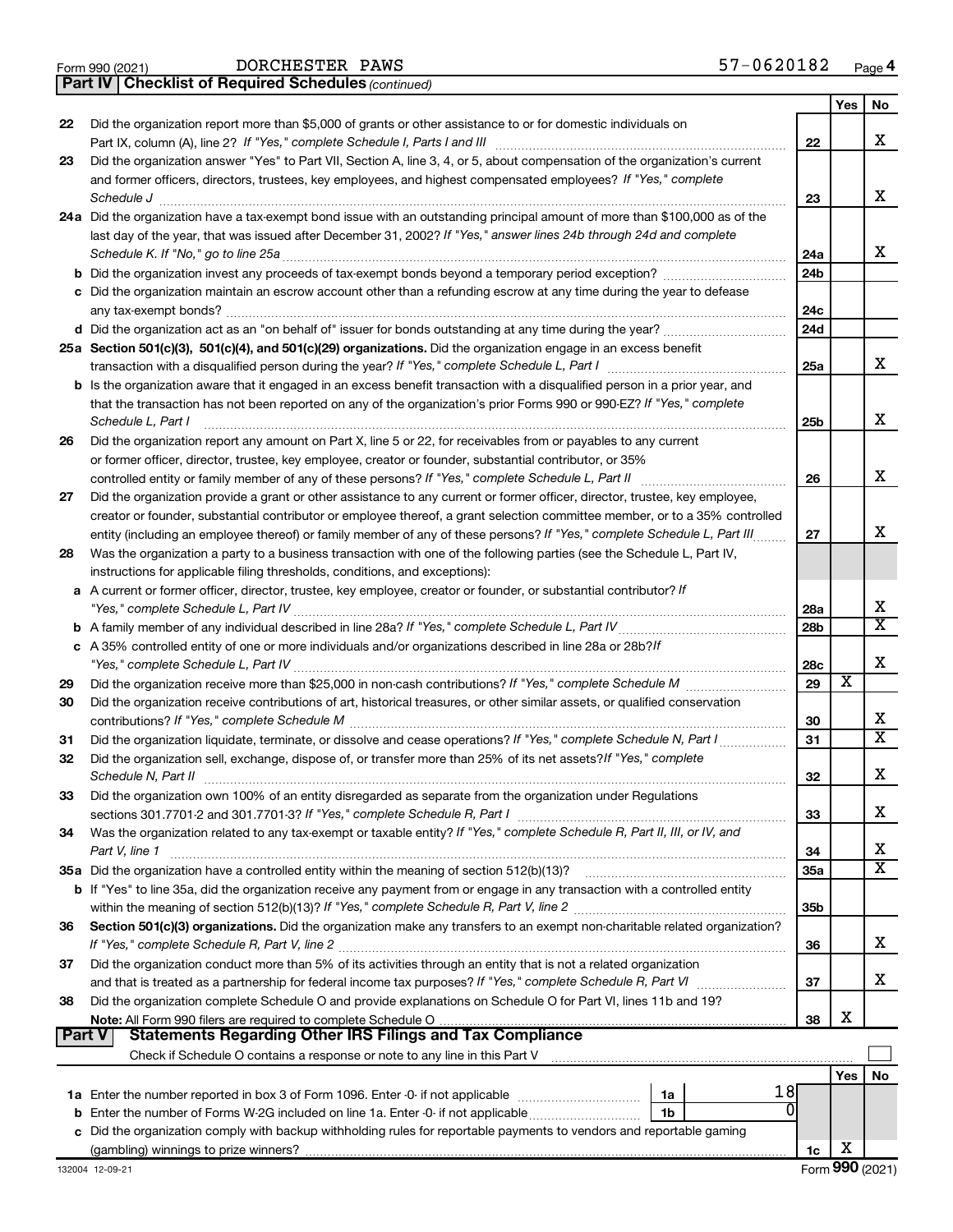| DORCHESTER | PAW. |
|------------|------|
|------------|------|

**Part V Statements Regarding Other IRS Filings and Tax Compliance**

*(continued)*

|                                                                                                                                                   |                                                                                                                                    |                | Yes | No                      |  |  |  |  |
|---------------------------------------------------------------------------------------------------------------------------------------------------|------------------------------------------------------------------------------------------------------------------------------------|----------------|-----|-------------------------|--|--|--|--|
|                                                                                                                                                   | 2a Enter the number of employees reported on Form W-3, Transmittal of Wage and Tax Statements,                                     |                |     |                         |  |  |  |  |
|                                                                                                                                                   | 55<br>filed for the calendar year ending with or within the year covered by this return <i>manumumumum</i><br>2a                   |                |     |                         |  |  |  |  |
|                                                                                                                                                   |                                                                                                                                    | 2 <sub>b</sub> | х   |                         |  |  |  |  |
|                                                                                                                                                   |                                                                                                                                    |                |     |                         |  |  |  |  |
|                                                                                                                                                   | 3a Did the organization have unrelated business gross income of \$1,000 or more during the year?                                   | 3a             |     | x                       |  |  |  |  |
|                                                                                                                                                   |                                                                                                                                    | 3b             |     |                         |  |  |  |  |
|                                                                                                                                                   | 4a At any time during the calendar year, did the organization have an interest in, or a signature or other authority over, a       |                |     | х                       |  |  |  |  |
|                                                                                                                                                   | financial account in a foreign country (such as a bank account, securities account, or other financial account)?                   | 4a             |     |                         |  |  |  |  |
|                                                                                                                                                   | <b>b</b> If "Yes," enter the name of the foreign country I                                                                         |                |     |                         |  |  |  |  |
|                                                                                                                                                   | See instructions for filing requirements for FinCEN Form 114, Report of Foreign Bank and Financial Accounts (FBAR).                |                |     | х                       |  |  |  |  |
| b                                                                                                                                                 |                                                                                                                                    | 5a<br>5b       |     | $\overline{\mathbf{X}}$ |  |  |  |  |
|                                                                                                                                                   |                                                                                                                                    |                |     |                         |  |  |  |  |
|                                                                                                                                                   | 6a Does the organization have annual gross receipts that are normally greater than \$100,000, and did the organization solicit     | 5c             |     |                         |  |  |  |  |
|                                                                                                                                                   | any contributions that were not tax deductible as charitable contributions?                                                        | 6a             |     | x                       |  |  |  |  |
| <b>b</b> If "Yes," did the organization include with every solicitation an express statement that such contributions or gifts                     |                                                                                                                                    |                |     |                         |  |  |  |  |
| were not tax deductible?                                                                                                                          |                                                                                                                                    |                |     |                         |  |  |  |  |
| Organizations that may receive deductible contributions under section 170(c).<br>7                                                                |                                                                                                                                    |                |     |                         |  |  |  |  |
| a Did the organization receive a payment in excess of \$75 made partly as a contribution and partly for goods and services provided to the payor? |                                                                                                                                    |                |     |                         |  |  |  |  |
|                                                                                                                                                   |                                                                                                                                    | 7a<br>7b       |     |                         |  |  |  |  |
|                                                                                                                                                   | c Did the organization sell, exchange, or otherwise dispose of tangible personal property for which it was required                |                |     |                         |  |  |  |  |
|                                                                                                                                                   | to file Form 8282?                                                                                                                 | 7c             |     | х                       |  |  |  |  |
|                                                                                                                                                   | 7d                                                                                                                                 |                |     |                         |  |  |  |  |
| е                                                                                                                                                 | Did the organization receive any funds, directly or indirectly, to pay premiums on a personal benefit contract?                    |                |     |                         |  |  |  |  |
| f.                                                                                                                                                |                                                                                                                                    | 7f             |     |                         |  |  |  |  |
| g                                                                                                                                                 | If the organization received a contribution of qualified intellectual property, did the organization file Form 8899 as required?   | 7g             |     |                         |  |  |  |  |
| h.                                                                                                                                                | If the organization received a contribution of cars, boats, airplanes, or other vehicles, did the organization file a Form 1098-C? | 7h             |     |                         |  |  |  |  |
| 8                                                                                                                                                 | Sponsoring organizations maintaining donor advised funds. Did a donor advised fund maintained by the                               |                |     |                         |  |  |  |  |
|                                                                                                                                                   | sponsoring organization have excess business holdings at any time during the year?                                                 | 8              |     |                         |  |  |  |  |
| 9                                                                                                                                                 | Sponsoring organizations maintaining donor advised funds.                                                                          | 9а             |     |                         |  |  |  |  |
| Did the sponsoring organization make any taxable distributions under section 4966?<br>a                                                           |                                                                                                                                    |                |     |                         |  |  |  |  |
| b                                                                                                                                                 |                                                                                                                                    |                |     |                         |  |  |  |  |
| 10                                                                                                                                                | Section 501(c)(7) organizations. Enter:                                                                                            |                |     |                         |  |  |  |  |
|                                                                                                                                                   | 10a<br>10 <sub>b</sub><br>b Gross receipts, included on Form 990, Part VIII, line 12, for public use of club facilities            |                |     |                         |  |  |  |  |
| 11                                                                                                                                                | Section 501(c)(12) organizations. Enter:                                                                                           |                |     |                         |  |  |  |  |
|                                                                                                                                                   | l 11a<br><b>a</b> Gross income from members or shareholders                                                                        |                |     |                         |  |  |  |  |
|                                                                                                                                                   | <b>b</b> Gross income from other sources. (Do not net amounts due or paid to other sources against                                 |                |     |                         |  |  |  |  |
|                                                                                                                                                   | amounts due or received from them.)<br>11b                                                                                         |                |     |                         |  |  |  |  |
|                                                                                                                                                   | 12a Section 4947(a)(1) non-exempt charitable trusts. Is the organization filing Form 990 in lieu of Form 1041?                     | 12a            |     |                         |  |  |  |  |
|                                                                                                                                                   | <b>b</b> If "Yes," enter the amount of tax-exempt interest received or accrued during the year<br>  12b                            |                |     |                         |  |  |  |  |
| 13                                                                                                                                                | Section 501(c)(29) qualified nonprofit health insurance issuers.                                                                   |                |     |                         |  |  |  |  |
|                                                                                                                                                   | a Is the organization licensed to issue qualified health plans in more than one state?                                             | 1За            |     |                         |  |  |  |  |
|                                                                                                                                                   | Note: See the instructions for additional information the organization must report on Schedule O.                                  |                |     |                         |  |  |  |  |
|                                                                                                                                                   | <b>b</b> Enter the amount of reserves the organization is required to maintain by the states in which the                          |                |     |                         |  |  |  |  |
|                                                                                                                                                   | 13 <sub>b</sub>                                                                                                                    |                |     |                         |  |  |  |  |
|                                                                                                                                                   | 13с                                                                                                                                |                |     | x                       |  |  |  |  |
| 14a Did the organization receive any payments for indoor tanning services during the tax year?                                                    |                                                                                                                                    |                |     |                         |  |  |  |  |
| <b>b</b> If "Yes," has it filed a Form 720 to report these payments? If "No," provide an explanation on Schedule O                                |                                                                                                                                    |                |     |                         |  |  |  |  |
| Is the organization subject to the section 4960 tax on payment(s) of more than \$1,000,000 in remuneration or<br>15                               |                                                                                                                                    |                |     |                         |  |  |  |  |
|                                                                                                                                                   |                                                                                                                                    | 15             |     | x                       |  |  |  |  |
|                                                                                                                                                   | If "Yes," see the instructions and file Form 4720, Schedule N.                                                                     |                |     |                         |  |  |  |  |
| 16                                                                                                                                                | Is the organization an educational institution subject to the section 4968 excise tax on net investment income?                    | 16             |     | x                       |  |  |  |  |
|                                                                                                                                                   | If "Yes," complete Form 4720, Schedule O.                                                                                          |                |     |                         |  |  |  |  |
| 17                                                                                                                                                | Section 501(c)(21) organizations. Did the trust, any disqualified person, or mine operator engage in any                           |                |     |                         |  |  |  |  |
|                                                                                                                                                   | If "Yes," complete Form 6069.                                                                                                      | 17             |     |                         |  |  |  |  |
|                                                                                                                                                   |                                                                                                                                    |                |     |                         |  |  |  |  |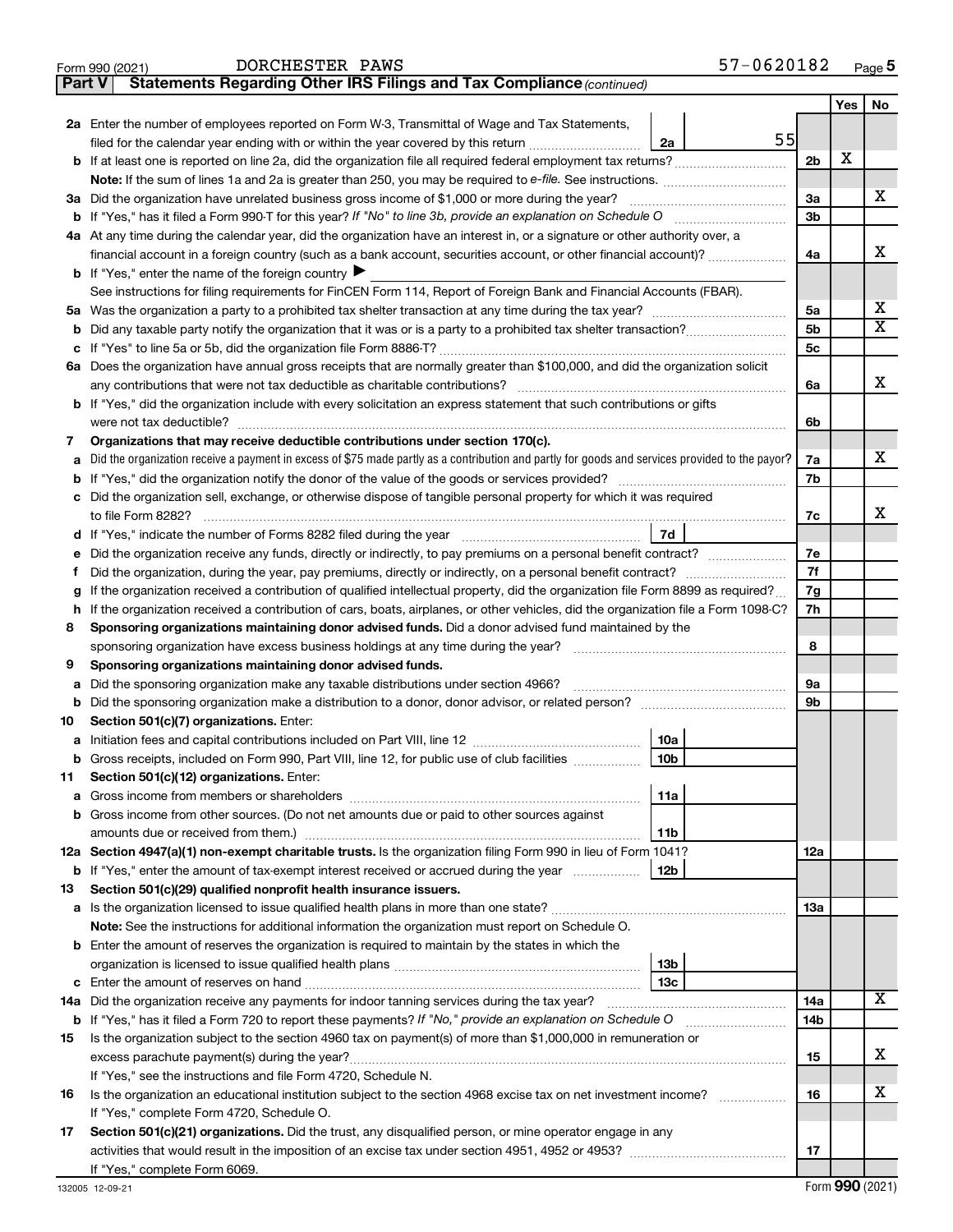|     | <b>Section A. Governing Body and Management</b>                                                                                                                                                                                |    |  |    |                         |                         |                         |  |  |  |  |
|-----|--------------------------------------------------------------------------------------------------------------------------------------------------------------------------------------------------------------------------------|----|--|----|-------------------------|-------------------------|-------------------------|--|--|--|--|
|     |                                                                                                                                                                                                                                |    |  |    |                         | Yes                     | No                      |  |  |  |  |
|     | 1a Enter the number of voting members of the governing body at the end of the tax year <i>manumum</i>                                                                                                                          | 1a |  | 16 |                         |                         |                         |  |  |  |  |
|     | If there are material differences in voting rights among members of the governing body, or if the governing                                                                                                                    |    |  |    |                         |                         |                         |  |  |  |  |
|     | body delegated broad authority to an executive committee or similar committee, explain on Schedule O.                                                                                                                          |    |  |    |                         |                         |                         |  |  |  |  |
| b   | Enter the number of voting members included on line 1a, above, who are independent                                                                                                                                             | 1b |  | 16 |                         |                         |                         |  |  |  |  |
| 2   | Did any officer, director, trustee, or key employee have a family relationship or a business relationship with any other                                                                                                       |    |  |    |                         |                         |                         |  |  |  |  |
|     | officer, director, trustee, or key employee?                                                                                                                                                                                   |    |  |    | $\mathbf{2}$            |                         | х                       |  |  |  |  |
| З   | Did the organization delegate control over management duties customarily performed by or under the direct supervision                                                                                                          |    |  |    |                         |                         |                         |  |  |  |  |
|     |                                                                                                                                                                                                                                |    |  |    | 3                       |                         | Х                       |  |  |  |  |
| 4   | Did the organization make any significant changes to its governing documents since the prior Form 990 was filed?                                                                                                               |    |  |    | $\overline{\mathbf{4}}$ |                         | $\overline{\text{x}}$   |  |  |  |  |
| 5   |                                                                                                                                                                                                                                |    |  |    | $\overline{\mathbf{5}}$ |                         | $\overline{\textbf{x}}$ |  |  |  |  |
|     | 6                                                                                                                                                                                                                              |    |  |    |                         |                         |                         |  |  |  |  |
|     | 7a Did the organization have members, stockholders, or other persons who had the power to elect or appoint one or                                                                                                              |    |  |    | 6                       |                         | $\overline{\mathbf{x}}$ |  |  |  |  |
|     |                                                                                                                                                                                                                                |    |  |    | 7a                      |                         | х                       |  |  |  |  |
|     | <b>b</b> Are any governance decisions of the organization reserved to (or subject to approval by) members, stockholders, or                                                                                                    |    |  |    |                         |                         |                         |  |  |  |  |
|     | persons other than the governing body?                                                                                                                                                                                         |    |  |    | 7b                      |                         | X                       |  |  |  |  |
| 8   | Did the organization contemporaneously document the meetings held or written actions undertaken during the year by the following:                                                                                              |    |  |    |                         |                         |                         |  |  |  |  |
|     |                                                                                                                                                                                                                                |    |  |    | 8а                      | х                       |                         |  |  |  |  |
| а   |                                                                                                                                                                                                                                |    |  |    | 8b                      | $\overline{\textbf{x}}$ |                         |  |  |  |  |
|     |                                                                                                                                                                                                                                |    |  |    |                         |                         |                         |  |  |  |  |
| 9   | Is there any officer, director, trustee, or key employee listed in Part VII, Section A, who cannot be reached at the                                                                                                           |    |  |    | 9                       |                         | х                       |  |  |  |  |
|     | organization's mailing address? If "Yes," provide the names and addresses on Schedule O<br><b>Section B. Policies</b> (This Section B requests information about policies not required by the Internal Revenue Code.)          |    |  |    |                         |                         |                         |  |  |  |  |
|     |                                                                                                                                                                                                                                |    |  |    |                         | Yes                     |                         |  |  |  |  |
|     |                                                                                                                                                                                                                                |    |  |    | 10a                     |                         | No<br>х                 |  |  |  |  |
|     |                                                                                                                                                                                                                                |    |  |    |                         |                         |                         |  |  |  |  |
|     | <b>b</b> If "Yes," did the organization have written policies and procedures governing the activities of such chapters, affiliates,                                                                                            |    |  |    |                         |                         |                         |  |  |  |  |
|     |                                                                                                                                                                                                                                |    |  |    | 10 <sub>b</sub>         | х                       |                         |  |  |  |  |
|     | 11a Has the organization provided a complete copy of this Form 990 to all members of its governing body before filing the form?                                                                                                |    |  |    | 11a                     |                         |                         |  |  |  |  |
|     | <b>b</b> Describe on Schedule O the process, if any, used by the organization to review this Form 990.                                                                                                                         |    |  |    |                         | х                       |                         |  |  |  |  |
| 12a |                                                                                                                                                                                                                                |    |  |    | 12a                     |                         | $\overline{\mathbf{x}}$ |  |  |  |  |
| b   | Were officers, directors, or trustees, and key employees required to disclose annually interests that could give rise to conflicts?                                                                                            |    |  |    | 12 <sub>b</sub>         |                         |                         |  |  |  |  |
| с   | Did the organization regularly and consistently monitor and enforce compliance with the policy? If "Yes," describe                                                                                                             |    |  |    |                         |                         | X                       |  |  |  |  |
|     |                                                                                                                                                                                                                                |    |  |    | 12 <sub>c</sub>         | х                       |                         |  |  |  |  |
| 13  |                                                                                                                                                                                                                                |    |  |    | 13                      | $\overline{\textbf{x}}$ |                         |  |  |  |  |
| 14  |                                                                                                                                                                                                                                |    |  |    | 14                      |                         |                         |  |  |  |  |
| 15  | Did the process for determining compensation of the following persons include a review and approval by independent                                                                                                             |    |  |    |                         |                         |                         |  |  |  |  |
|     | persons, comparability data, and contemporaneous substantiation of the deliberation and decision?                                                                                                                              |    |  |    |                         | X                       |                         |  |  |  |  |
|     | The organization's CEO, Executive Director, or top management official [111] [12] manuscription and an intervention of the organization's CEO, Executive Director, or top management official [11] manuscription and an interv |    |  |    | 15a                     | $\overline{\texttt{x}}$ |                         |  |  |  |  |
|     |                                                                                                                                                                                                                                |    |  |    | 15b                     |                         |                         |  |  |  |  |
|     | If "Yes" to line 15a or 15b, describe the process on Schedule O. See instructions.                                                                                                                                             |    |  |    |                         |                         |                         |  |  |  |  |
|     | 16a Did the organization invest in, contribute assets to, or participate in a joint venture or similar arrangement with a                                                                                                      |    |  |    |                         |                         |                         |  |  |  |  |
|     | taxable entity during the year?                                                                                                                                                                                                |    |  |    | 16a                     |                         | X                       |  |  |  |  |
|     | b If "Yes," did the organization follow a written policy or procedure requiring the organization to evaluate its participation                                                                                                 |    |  |    |                         |                         |                         |  |  |  |  |
|     | in joint venture arrangements under applicable federal tax law, and take steps to safeguard the organization's                                                                                                                 |    |  |    |                         |                         |                         |  |  |  |  |
|     | exempt status with respect to such arrangements?                                                                                                                                                                               |    |  |    | 16b                     |                         |                         |  |  |  |  |
|     | <b>Section C. Disclosure</b>                                                                                                                                                                                                   |    |  |    |                         |                         |                         |  |  |  |  |
| 17  | List the states with which a copy of this Form 990 is required to be filed $\blacktriangleright$ SC                                                                                                                            |    |  |    |                         |                         |                         |  |  |  |  |
| 18  | Section 6104 requires an organization to make its Forms 1023 (1024 or 1024-A, if applicable), 990, and 990-T (section 501(c)(3)s only) available                                                                               |    |  |    |                         |                         |                         |  |  |  |  |
|     | for public inspection. Indicate how you made these available. Check all that apply.                                                                                                                                            |    |  |    |                         |                         |                         |  |  |  |  |
|     | $\lfloor x \rfloor$ Upon request<br>Own website<br>Another's website<br>Other (explain on Schedule O)                                                                                                                          |    |  |    |                         |                         |                         |  |  |  |  |
| 19  | Describe on Schedule O whether (and if so, how) the organization made its governing documents, conflict of interest policy, and financial                                                                                      |    |  |    |                         |                         |                         |  |  |  |  |
|     | statements available to the public during the tax year.                                                                                                                                                                        |    |  |    |                         |                         |                         |  |  |  |  |
| 20  | State the name, address, and telephone number of the person who possesses the organization's books and records                                                                                                                 |    |  |    |                         |                         |                         |  |  |  |  |
|     | SUSAN WORTHY - 843-376-7124                                                                                                                                                                                                    |    |  |    |                         |                         |                         |  |  |  |  |
|     | 136 FOUR PAWS LANE, SUMMERVILLE, SC<br>29483                                                                                                                                                                                   |    |  |    |                         |                         |                         |  |  |  |  |

 $\boxed{\text{X}}$ 

Ξ

Check if Schedule O contains a response or note to any line in this Part VI

**Part VI** Governance, Management, and Disclosure. For each "Yes" response to lines 2 through 7b below, and for a "No" response *to line 8a, 8b, or 10b below, describe the circumstances, processes, or changes on Schedule O. See instructions.*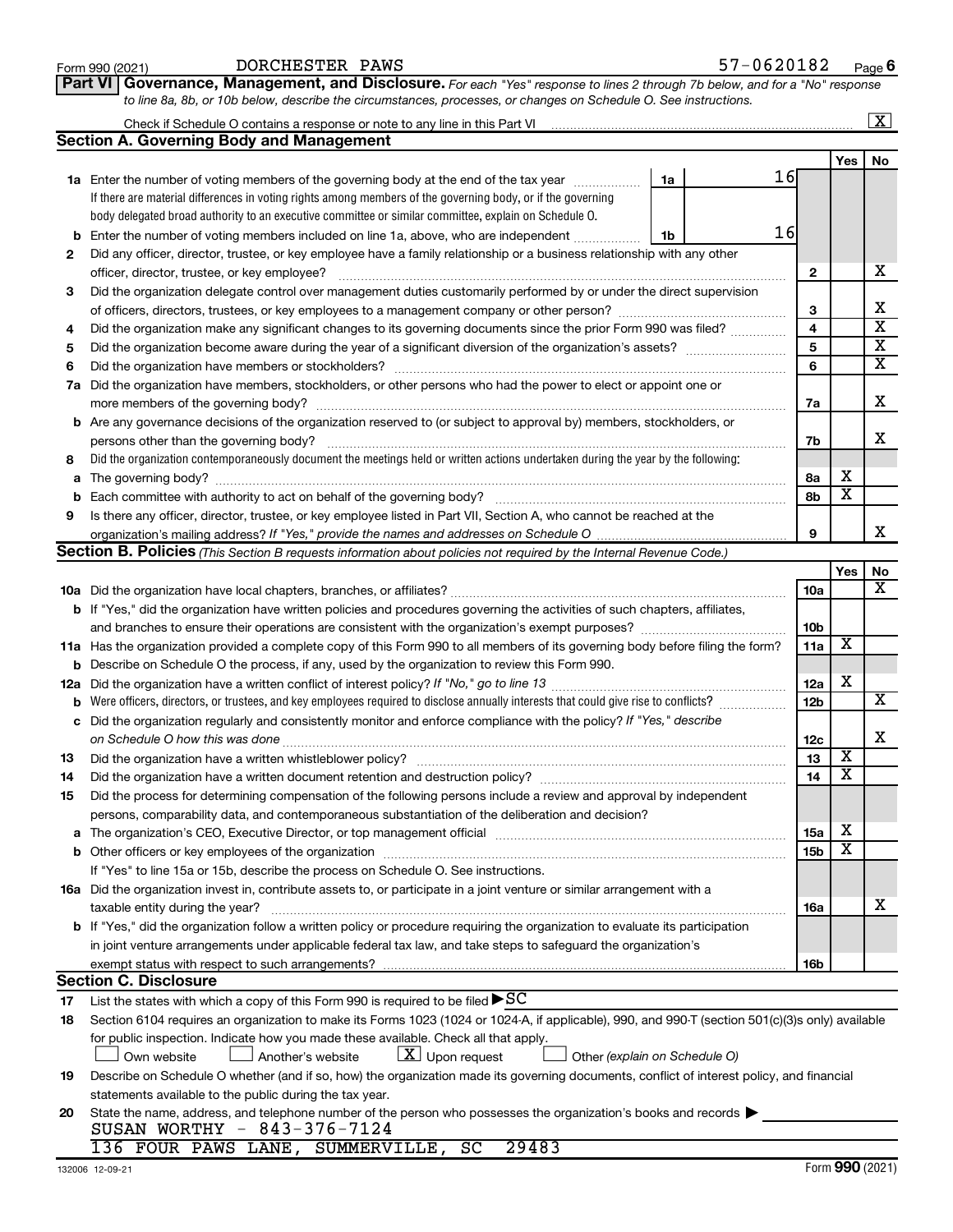| Form 990 (2021)                                                                            | DORCHESTER PAWS                                                                            | $57 - 0620182$ | Page 7 |  |  |  |  |  |  |  |
|--------------------------------------------------------------------------------------------|--------------------------------------------------------------------------------------------|----------------|--------|--|--|--|--|--|--|--|
| Part VII Compensation of Officers, Directors, Trustees, Key Employees, Highest Compensated |                                                                                            |                |        |  |  |  |  |  |  |  |
| <b>Employees, and Independent Contractors</b>                                              |                                                                                            |                |        |  |  |  |  |  |  |  |
|                                                                                            | Check if Schedule O contains a response or note to any line in this Part VII               |                |        |  |  |  |  |  |  |  |
|                                                                                            | Section A. Officers, Directors, Trustees, Key Employees, and Highest Compensated Employees |                |        |  |  |  |  |  |  |  |

**1a**  Complete this table for all persons required to be listed. Report compensation for the calendar year ending with or within the organization's tax year.  $\bullet$  List all of the organization's current officers, directors, trustees (whether individuals or organizations), regardless of amount of compensation.

Enter -0- in columns (D), (E), and (F) if no compensation was paid.

**•** List all of the organization's **current** key employees, if any. See the instructions for definition of "key employee."

• List the organization's five *current* highest compensated employees (other than an officer, director, trustee, or key employee) who received reportable compensation (box 5 of Form W-2, Form 1099-MISC, and/or box 1 of Form 1099-NEC) of more than \$100,000 from the organization and any related organizations.

 $\bullet$  List all of the organization's former officers, key employees, and highest compensated employees who received more than \$100,000 of reportable compensation from the organization and any related organizations.

**•** List all of the organization's former directors or trustees that received, in the capacity as a former director or trustee of the organization, more than \$10,000 of reportable compensation from the organization and any related organizations.

See the instructions for the order in which to list the persons above.

Check this box if neither the organization nor any related organization compensated any current officer, director, or trustee.  $\Box$ 

| (A)                          | (B)                    | (C)                            |                                                                  |             |              |                                 |           | (D)                 | (E)                              | (F)                      |
|------------------------------|------------------------|--------------------------------|------------------------------------------------------------------|-------------|--------------|---------------------------------|-----------|---------------------|----------------------------------|--------------------------|
| Name and title               | Average                |                                | Position<br>(do not check more than one                          |             | Reportable   | Reportable                      | Estimated |                     |                                  |                          |
|                              | hours per              |                                | box, unless person is both an<br>officer and a director/trustee) |             | compensation | compensation                    | amount of |                     |                                  |                          |
|                              | week                   |                                |                                                                  |             |              |                                 |           | from                | from related                     | other                    |
|                              | (list any<br>hours for |                                |                                                                  |             |              |                                 |           | the<br>organization | organizations<br>(W-2/1099-MISC/ | compensation<br>from the |
|                              | related                |                                |                                                                  |             |              |                                 |           | (W-2/1099-MISC/     | 1099-NEC)                        | organization             |
|                              | organizations          |                                |                                                                  |             |              |                                 |           | 1099-NEC)           |                                  | and related              |
|                              | below                  | Individual trustee or director | Institutional trustee                                            |             | Key employee | Highest compensated<br>employee |           |                     |                                  | organizations            |
|                              | line)                  |                                |                                                                  | Officer     |              |                                 | Former    |                     |                                  |                          |
| RICHARD HAYNER<br>(1)        | 6.00                   |                                |                                                                  |             |              |                                 |           |                     |                                  |                          |
| <b>BOARD MEMBER</b>          |                        | X                              |                                                                  |             |              |                                 |           | $\mathbf 0$ .       | 0.                               | 0.                       |
| DERRICK MACMILLAN<br>(2)     | 6.00                   |                                |                                                                  |             |              |                                 |           |                     |                                  |                          |
| <b>BOARD MEMBER</b>          |                        | X                              |                                                                  |             |              |                                 |           | 0                   | $\mathbf 0$                      | 0.                       |
| GABRIELLE D'ALEMBERTE<br>(3) | 6.00                   |                                |                                                                  |             |              |                                 |           |                     |                                  |                          |
| <b>BOARD MEMBER</b>          |                        | X                              |                                                                  |             |              |                                 |           | $\mathbf 0$         | 0.                               | $\mathbf 0$ .            |
| JOHN NICHOLS<br>(4)          | 6.00                   |                                |                                                                  |             |              |                                 |           |                     |                                  |                          |
| <b>BOARD MEMBER</b>          |                        | $\mathbf X$                    |                                                                  |             |              |                                 |           | 0.                  | 0.                               | $\mathbf 0$ .            |
| NATALIE HUTT<br>(5)          | 6.00                   |                                |                                                                  |             |              |                                 |           |                     |                                  |                          |
| <b>BOARD MEMBER</b>          |                        | X                              |                                                                  |             |              |                                 |           | $\mathbf 0$ .       | $\mathbf 0$ .                    | $\mathbf 0$ .            |
| APRIL ILIFF<br>(6)           | 6.00                   |                                |                                                                  |             |              |                                 |           |                     |                                  |                          |
| <b>BOARD MEMBER</b>          |                        | $\mathbf X$                    |                                                                  |             |              |                                 |           | $\mathbf 0$ .       | 0.                               | $\mathbf 0$ .            |
| SUSAN BAUGHMAN<br>(7)        | 6.00                   |                                |                                                                  |             |              |                                 |           |                     |                                  |                          |
| <b>BOARD MEMBER</b>          |                        | $\mathbf X$                    |                                                                  |             |              |                                 |           | $\mathbf 0$         | $\mathbf 0$ .                    | $\mathbf 0$ .            |
| WANDA BRADLEY<br>(8)         | 6.00                   |                                |                                                                  |             |              |                                 |           |                     |                                  |                          |
| <b>BOARD MEMBER</b>          |                        | $\mathbf X$                    |                                                                  |             |              |                                 |           | $\mathbf 0$ .       | $\mathbf 0$ .                    | $\mathbf 0$ .            |
| SALLY GERSHAL<br>(9)         | 6.00                   |                                |                                                                  |             |              |                                 |           |                     |                                  |                          |
| <b>BOARD MEMBER</b>          |                        | $\mathbf X$                    |                                                                  |             |              |                                 |           | $\mathbf 0$ .       | $\mathbf 0$ .                    | $\mathbf 0$ .            |
| (10) ALEX WONDERLIC!         | 6.00                   |                                |                                                                  |             |              |                                 |           |                     |                                  |                          |
| <b>BOARD MEMBER</b>          |                        | $\mathbf X$                    |                                                                  |             |              |                                 |           | $\mathbf 0$ .       | $\mathbf 0$ .                    | $\mathbf 0$ .            |
| (11) RYAN CABANTING          | 12.00                  |                                |                                                                  |             |              |                                 |           |                     |                                  |                          |
| <b>BOARD MEMBER</b>          |                        | $\mathbf X$                    |                                                                  |             |              |                                 |           | $\mathbf 0$ .       | $\mathbf 0$ .                    | $\mathbf 0$ .            |
| (12) SEAN MARVIN             | 6.00                   |                                |                                                                  |             |              |                                 |           |                     |                                  |                          |
| <b>BOARD MEMBER</b>          |                        | $\rm X$                        |                                                                  |             |              |                                 |           | $\mathbf 0$ .       | $\mathbf 0$ .                    | $\mathbf 0$ .            |
| (13) TIM BEECHAM             | 6.00                   |                                |                                                                  |             |              |                                 |           |                     |                                  |                          |
| DEVELOPMENT CHAIR            |                        | X                              |                                                                  |             |              |                                 |           | $\mathbf 0$ .       | $\mathbf 0$ .                    | 0.                       |
| (14) MADDIE MOORE            | 60.00                  |                                |                                                                  |             |              |                                 |           |                     |                                  |                          |
| EXECUTIVE DIRECTOR           |                        |                                |                                                                  | $\mathbf X$ |              |                                 |           | 49,904.             | 0.                               | $\mathbf 0$ .            |
| (15) CARLA WOOD              | 12.00                  |                                |                                                                  |             |              |                                 |           |                     |                                  |                          |
| <b>TREASURER</b>             |                        | X                              |                                                                  | $\mathbf X$ |              |                                 |           | $\mathbf 0$ .       | 0.                               | $\mathbf 0$ .            |
| (16) BRIANA NICASTRO         | 12.00                  |                                |                                                                  |             |              |                                 |           |                     |                                  |                          |
| VICE PRESIDENT               |                        | $\mathbf X$                    |                                                                  | $\mathbf X$ |              |                                 |           | $\mathbf 0$         | 0.                               | $\mathbf 0$ .            |
| (17) ERIN SULLIVAN           | 6.00                   |                                |                                                                  |             |              |                                 |           |                     |                                  |                          |
| PRESIDENT                    |                        | $\mathbf X$                    |                                                                  | $\mathbf X$ |              |                                 |           | $\mathbf 0$ .       | 0.                               | $\mathbf 0$ .            |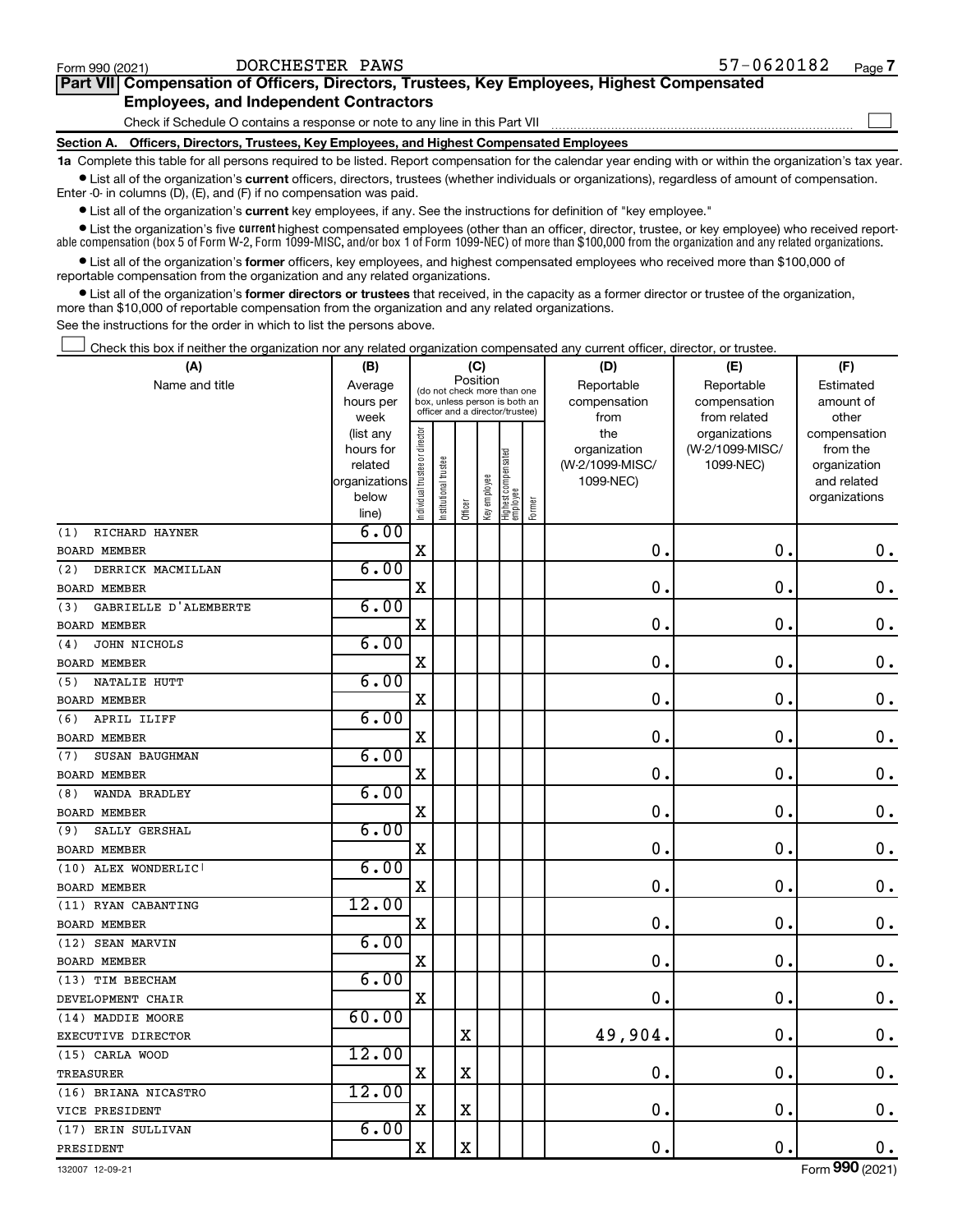|    | DORCHESTER PAWS<br>Form 990 (2021)                                                                                                                                                                                                                            |                                                         |                                                                                                                    |                       |         |              |                                  |        |                                                     | 57-0620182                                        |                                        |                                                                          | Page 8                               |
|----|---------------------------------------------------------------------------------------------------------------------------------------------------------------------------------------------------------------------------------------------------------------|---------------------------------------------------------|--------------------------------------------------------------------------------------------------------------------|-----------------------|---------|--------------|----------------------------------|--------|-----------------------------------------------------|---------------------------------------------------|----------------------------------------|--------------------------------------------------------------------------|--------------------------------------|
|    | <b>Part VII</b><br>Section A. Officers, Directors, Trustees, Key Employees, and Highest Compensated Employees (continued)                                                                                                                                     |                                                         |                                                                                                                    |                       |         |              |                                  |        |                                                     |                                                   |                                        |                                                                          |                                      |
|    | (A)<br>Name and title                                                                                                                                                                                                                                         | (B)<br>Average<br>hours per<br>week<br>(list any        | (C)<br>Position<br>(do not check more than one<br>box, unless person is both an<br>officer and a director/trustee) |                       |         |              |                                  |        | (D)<br>Reportable<br>compensation<br>from           | (E)<br>Reportable<br>compensation<br>from related | (F)<br>Estimated<br>amount of<br>other |                                                                          |                                      |
|    |                                                                                                                                                                                                                                                               | hours for<br>related<br>organizations<br>below<br>line) | director<br>Individual trustee or                                                                                  | Institutional trustee | Officer | Key employee | Highest compensated<br> employee | Former | the<br>organization<br>(W-2/1099-MISC/<br>1099-NEC) | organizations<br>(W-2/1099-MISC/<br>1099-NEC)     |                                        | compensation<br>from the<br>organization<br>and related<br>organizations |                                      |
|    |                                                                                                                                                                                                                                                               |                                                         |                                                                                                                    |                       |         |              |                                  |        |                                                     |                                                   |                                        |                                                                          |                                      |
|    |                                                                                                                                                                                                                                                               |                                                         |                                                                                                                    |                       |         |              |                                  |        |                                                     |                                                   |                                        |                                                                          |                                      |
|    |                                                                                                                                                                                                                                                               |                                                         |                                                                                                                    |                       |         |              |                                  |        |                                                     |                                                   |                                        |                                                                          |                                      |
|    |                                                                                                                                                                                                                                                               |                                                         |                                                                                                                    |                       |         |              |                                  |        |                                                     |                                                   |                                        |                                                                          |                                      |
|    |                                                                                                                                                                                                                                                               |                                                         |                                                                                                                    |                       |         |              |                                  |        |                                                     |                                                   |                                        |                                                                          |                                      |
|    |                                                                                                                                                                                                                                                               |                                                         |                                                                                                                    |                       |         |              |                                  |        |                                                     |                                                   |                                        |                                                                          |                                      |
|    |                                                                                                                                                                                                                                                               |                                                         |                                                                                                                    |                       |         |              |                                  |        |                                                     |                                                   |                                        |                                                                          |                                      |
|    |                                                                                                                                                                                                                                                               |                                                         |                                                                                                                    |                       |         |              |                                  |        |                                                     |                                                   |                                        |                                                                          |                                      |
|    | 1b Subtotal                                                                                                                                                                                                                                                   |                                                         |                                                                                                                    |                       |         |              |                                  |        | 49,904.                                             |                                                   | Ο.                                     |                                                                          | $\overline{0}$ .                     |
|    | c Total from continuation sheets to Part VII, Section A manuscription of                                                                                                                                                                                      |                                                         |                                                                                                                    |                       |         |              |                                  |        | σ.<br>49,904.                                       |                                                   | σ.<br>σ.                               |                                                                          | $\overline{0}$ .<br>$\overline{0}$ . |
| 2  | Total number of individuals (including but not limited to those listed above) who received more than \$100,000 of reportable                                                                                                                                  |                                                         |                                                                                                                    |                       |         |              |                                  |        |                                                     |                                                   |                                        |                                                                          |                                      |
|    | compensation from the organization $\blacktriangleright$                                                                                                                                                                                                      |                                                         |                                                                                                                    |                       |         |              |                                  |        |                                                     |                                                   |                                        | Yes                                                                      | 0<br>No                              |
| 3  | Did the organization list any former officer, director, trustee, key employee, or highest compensated employee on                                                                                                                                             |                                                         |                                                                                                                    |                       |         |              |                                  |        |                                                     |                                                   | 3                                      |                                                                          | X                                    |
|    | For any individual listed on line 1a, is the sum of reportable compensation and other compensation from the organization<br>and related organizations greater than \$150,000? If "Yes," complete Schedule J for such individual                               |                                                         |                                                                                                                    |                       |         |              |                                  |        |                                                     |                                                   | 4                                      |                                                                          | X                                    |
| 5  | Did any person listed on line 1a receive or accrue compensation from any unrelated organization or individual for services                                                                                                                                    |                                                         |                                                                                                                    |                       |         |              |                                  |        |                                                     |                                                   | 5                                      |                                                                          | x                                    |
|    | <b>Section B. Independent Contractors</b>                                                                                                                                                                                                                     |                                                         |                                                                                                                    |                       |         |              |                                  |        |                                                     |                                                   |                                        |                                                                          |                                      |
| 1. | Complete this table for your five highest compensated independent contractors that received more than \$100,000 of compensation from<br>the organization. Report compensation for the calendar year ending with or within the organization's tax year.<br>(A) |                                                         |                                                                                                                    |                       |         |              |                                  |        |                                                     |                                                   |                                        | (C)                                                                      |                                      |
|    | Name and business address                                                                                                                                                                                                                                     |                                                         |                                                                                                                    | <b>NONE</b>           |         |              |                                  |        | (B)<br>Description of services                      |                                                   |                                        | Compensation                                                             |                                      |
|    |                                                                                                                                                                                                                                                               |                                                         |                                                                                                                    |                       |         |              |                                  |        |                                                     |                                                   |                                        |                                                                          |                                      |
|    |                                                                                                                                                                                                                                                               |                                                         |                                                                                                                    |                       |         |              |                                  |        |                                                     |                                                   |                                        |                                                                          |                                      |
|    |                                                                                                                                                                                                                                                               |                                                         |                                                                                                                    |                       |         |              |                                  |        |                                                     |                                                   |                                        |                                                                          |                                      |
|    |                                                                                                                                                                                                                                                               |                                                         |                                                                                                                    |                       |         |              |                                  |        |                                                     |                                                   |                                        |                                                                          |                                      |
| 2  | Total number of independent contractors (including but not limited to those listed above) who received more than<br>\$100,000 of compensation from the organization                                                                                           |                                                         |                                                                                                                    |                       |         |              | 0                                |        |                                                     |                                                   |                                        |                                                                          |                                      |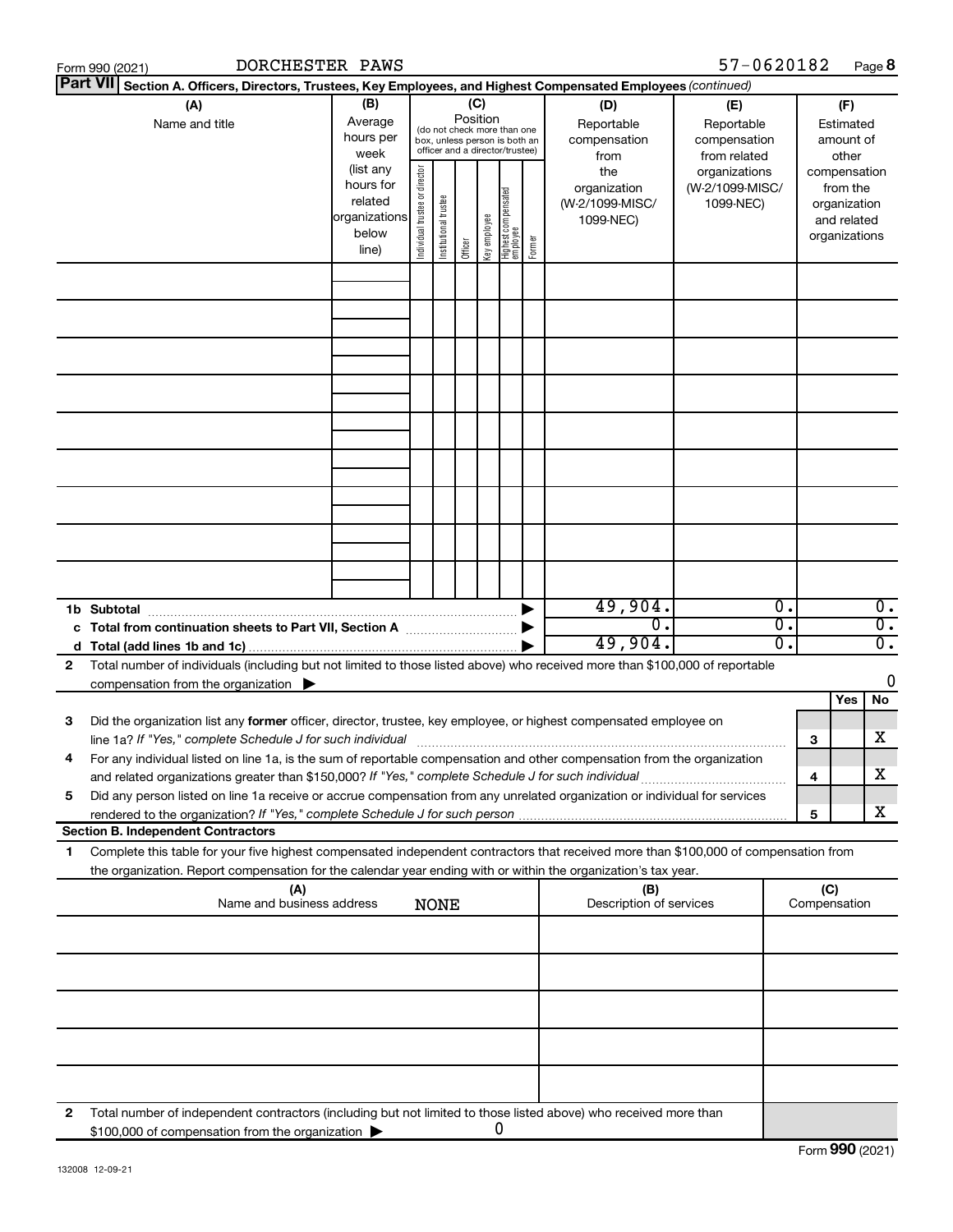| <b>Part VIII</b>                                                                        |                                                                                                                            |                       | <b>Statement of Revenue</b>                                                                                                                                                                                                                                                                                                                                                                                                                                                                                                                              |                          |                                                                                    |                |                                                                        |                                      |                                       |                               |                                                                 |
|-----------------------------------------------------------------------------------------|----------------------------------------------------------------------------------------------------------------------------|-----------------------|----------------------------------------------------------------------------------------------------------------------------------------------------------------------------------------------------------------------------------------------------------------------------------------------------------------------------------------------------------------------------------------------------------------------------------------------------------------------------------------------------------------------------------------------------------|--------------------------|------------------------------------------------------------------------------------|----------------|------------------------------------------------------------------------|--------------------------------------|---------------------------------------|-------------------------------|-----------------------------------------------------------------|
|                                                                                         |                                                                                                                            |                       |                                                                                                                                                                                                                                                                                                                                                                                                                                                                                                                                                          |                          |                                                                                    |                |                                                                        |                                      |                                       |                               |                                                                 |
|                                                                                         |                                                                                                                            |                       |                                                                                                                                                                                                                                                                                                                                                                                                                                                                                                                                                          |                          |                                                                                    |                |                                                                        | Total revenue                        | Related or exempt<br>function revenue | Unrelated<br>business revenue | (D)<br>Revenue excluded<br>from tax under<br>sections 512 - 514 |
| Contributions, Gifts, Grants<br>and Other Similar Amounts<br>Program Service<br>Revenue |                                                                                                                            | b<br>c<br>d<br>е<br>f | 1 a Federated campaigns<br><b>b</b> Membership dues<br>c Fundraising events<br>d Related organizations<br>e Government grants (contributions)<br>All other contributions, gifts, grants, and<br>similar amounts not included above<br>Noncash contributions included in lines 1a-1f<br>2 a ADOPTION/SURRENDERS<br>the control of the control of the control of the control of the control of<br><u> 1989 - Johann Barn, mars ann an t-Amhain an t-Amhain an t-Amhain an t-Amhain an t-Amhain an t-Amhain an t-A</u><br>All other program service revenue | $\overline{\phantom{a}}$ | l 1a<br>1 <sub>b</sub><br>1 <sub>c</sub><br>1 <sub>d</sub><br>1e<br>1f<br>∣ 1g  \$ |                | 193, 246.<br>1,362,552.<br>100, 347.<br><b>Business Code</b><br>900099 | $\vert 1$ ,555,798.<br>365,475.      | 365,475.                              |                               |                                                                 |
|                                                                                         |                                                                                                                            |                       |                                                                                                                                                                                                                                                                                                                                                                                                                                                                                                                                                          |                          |                                                                                    |                |                                                                        | 365,475.                             |                                       |                               |                                                                 |
|                                                                                         | 3<br>Investment income (including dividends, interest, and<br>Income from investment of tax-exempt bond proceeds<br>4<br>5 |                       |                                                                                                                                                                                                                                                                                                                                                                                                                                                                                                                                                          |                          |                                                                                    |                |                                                                        | 81,988.                              | 81,988.                               |                               |                                                                 |
|                                                                                         |                                                                                                                            | b                     | 6 a Gross rents<br>.<br>Less: rental expenses<br>Rental income or (loss)<br>d Net rental income or (loss)<br>7 a Gross amount from sales of                                                                                                                                                                                                                                                                                                                                                                                                              | l 6a<br>6b<br>6с         | (i) Real<br>(i) Securities                                                         |                | (ii) Personal<br>(ii) Other                                            |                                      |                                       |                               |                                                                 |
| Revenue                                                                                 |                                                                                                                            |                       | assets other than inventory<br><b>b</b> Less: cost or other basis<br>and sales expenses<br>c Gain or (loss)                                                                                                                                                                                                                                                                                                                                                                                                                                              | 7a<br>7b<br>7c           |                                                                                    |                |                                                                        |                                      |                                       |                               |                                                                 |
| Ĕ                                                                                       |                                                                                                                            |                       | 8 a Gross income from fundraising events (not  <br>including $$$<br>contributions reported on line 1c). See<br><b>b</b> Less: direct expenses                                                                                                                                                                                                                                                                                                                                                                                                            |                          | of                                                                                 | 8 <sub>b</sub> | $ a_2 108, 119.$<br>44,085.                                            |                                      |                                       |                               |                                                                 |
|                                                                                         |                                                                                                                            |                       | 9 a Gross income from gaming activities. See                                                                                                                                                                                                                                                                                                                                                                                                                                                                                                             |                          |                                                                                    | 9a             |                                                                        | 64,034.                              |                                       |                               | 64,034.                                                         |
|                                                                                         |                                                                                                                            |                       | <b>b</b> Less: direct expenses <b>manually</b><br>10 a Gross sales of inventory, less returns                                                                                                                                                                                                                                                                                                                                                                                                                                                            |                          |                                                                                    | 9 <sub>b</sub> |                                                                        |                                      |                                       |                               |                                                                 |
|                                                                                         |                                                                                                                            |                       | <b>b</b> Less: cost of goods sold<br>c Net income or (loss) from sales of inventory                                                                                                                                                                                                                                                                                                                                                                                                                                                                      |                          |                                                                                    | 10a <br>10bl   |                                                                        |                                      |                                       |                               |                                                                 |
| Miscellaneous<br>Revenue                                                                | 11 a                                                                                                                       | b<br>с                | the control of the control of the control of the control of the control of<br>the control of the control of the control of the control of                                                                                                                                                                                                                                                                                                                                                                                                                |                          |                                                                                    |                | <b>Business Code</b>                                                   |                                      |                                       |                               |                                                                 |
|                                                                                         |                                                                                                                            |                       |                                                                                                                                                                                                                                                                                                                                                                                                                                                                                                                                                          |                          |                                                                                    |                |                                                                        | $\left  2,067,295. \right $ 447,463. |                                       | $\overline{0}$ .              | 64,034.                                                         |
|                                                                                         | 12                                                                                                                         |                       |                                                                                                                                                                                                                                                                                                                                                                                                                                                                                                                                                          |                          |                                                                                    |                |                                                                        |                                      |                                       |                               |                                                                 |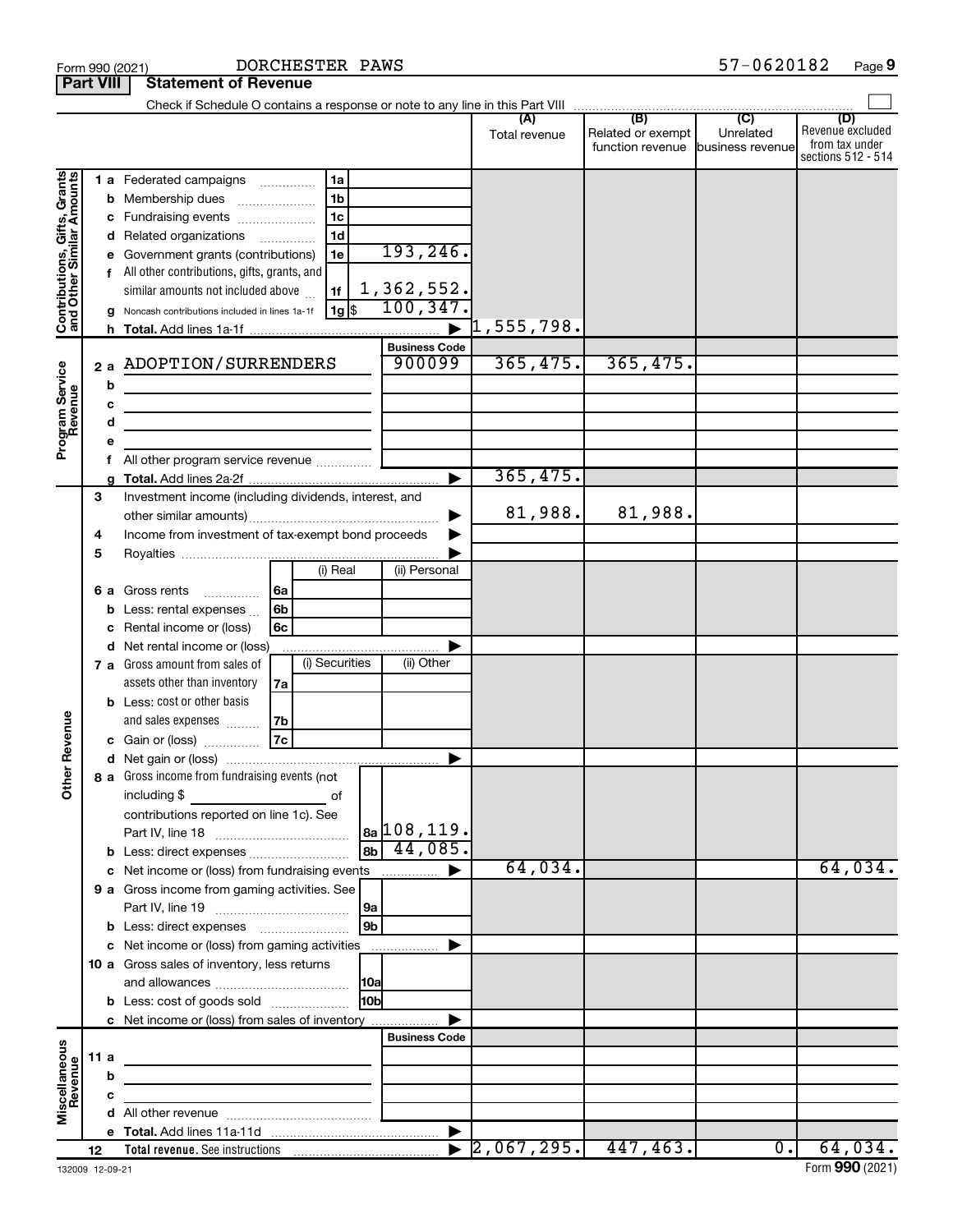**Part IX Statement of Functional Expenses**

|              | Section 501(c)(3) and 501(c)(4) organizations must complete all columns. All other organizations must complete column (A).                                   |                       |                                    |                                           |                                |  |  |  |  |  |  |
|--------------|--------------------------------------------------------------------------------------------------------------------------------------------------------------|-----------------------|------------------------------------|-------------------------------------------|--------------------------------|--|--|--|--|--|--|
|              | $\mathbf{X}$                                                                                                                                                 |                       |                                    |                                           |                                |  |  |  |  |  |  |
|              | Do not include amounts reported on lines 6b,<br>7b, 8b, 9b, and 10b of Part VIII.                                                                            | (A)<br>Total expenses | (B)<br>Program service<br>expenses | (C)<br>Management and<br>general expenses | (D)<br>Fundraising<br>expenses |  |  |  |  |  |  |
| 1.           | Grants and other assistance to domestic organizations<br>and domestic governments. See Part IV, line 21                                                      |                       |                                    |                                           |                                |  |  |  |  |  |  |
| $\mathbf{2}$ | Grants and other assistance to domestic                                                                                                                      |                       |                                    |                                           |                                |  |  |  |  |  |  |
|              | individuals. See Part IV, line 22                                                                                                                            |                       |                                    |                                           |                                |  |  |  |  |  |  |
| 3            | Grants and other assistance to foreign                                                                                                                       |                       |                                    |                                           |                                |  |  |  |  |  |  |
|              | organizations, foreign governments, and foreign                                                                                                              |                       |                                    |                                           |                                |  |  |  |  |  |  |
|              | individuals. See Part IV, lines 15 and 16                                                                                                                    |                       |                                    |                                           |                                |  |  |  |  |  |  |
| 4            | Benefits paid to or for members                                                                                                                              |                       |                                    |                                           |                                |  |  |  |  |  |  |
| 5            | Compensation of current officers, directors,                                                                                                                 |                       |                                    |                                           |                                |  |  |  |  |  |  |
|              | trustees, and key employees                                                                                                                                  | 49,905.               | 38,361.                            | 7,985.                                    | 3,559.                         |  |  |  |  |  |  |
| 6            | Compensation not included above to disqualified                                                                                                              |                       |                                    |                                           |                                |  |  |  |  |  |  |
|              | persons (as defined under section 4958(f)(1)) and                                                                                                            |                       |                                    |                                           |                                |  |  |  |  |  |  |
|              | persons described in section 4958(c)(3)(B)                                                                                                                   |                       |                                    |                                           |                                |  |  |  |  |  |  |
| 7            |                                                                                                                                                              | 721,269.              | 554, 425.                          | 115,403.                                  | 51,441.                        |  |  |  |  |  |  |
| 8            | Pension plan accruals and contributions (include                                                                                                             |                       |                                    |                                           |                                |  |  |  |  |  |  |
|              | section 401(k) and 403(b) employer contributions)                                                                                                            |                       |                                    |                                           |                                |  |  |  |  |  |  |
| 9            |                                                                                                                                                              |                       |                                    |                                           |                                |  |  |  |  |  |  |
| 10           |                                                                                                                                                              | 57,463.               | 44, 172.                           | 3,522.                                    | 9,769.                         |  |  |  |  |  |  |
| 11           | Fees for services (nonemployees):                                                                                                                            |                       |                                    |                                           |                                |  |  |  |  |  |  |
|              |                                                                                                                                                              |                       |                                    |                                           |                                |  |  |  |  |  |  |
| b            |                                                                                                                                                              |                       |                                    |                                           |                                |  |  |  |  |  |  |
|              |                                                                                                                                                              |                       |                                    |                                           |                                |  |  |  |  |  |  |
| d            | e Professional fundraising services. See Part IV, line 17                                                                                                    |                       |                                    |                                           |                                |  |  |  |  |  |  |
|              | f Investment management fees                                                                                                                                 | 5,075.                |                                    | 5,075.                                    |                                |  |  |  |  |  |  |
| g            | Other. (If line 11g amount exceeds 10% of line 25,                                                                                                           |                       |                                    |                                           |                                |  |  |  |  |  |  |
|              | column (A), amount, list line 11g expenses on Sch O.)                                                                                                        | 191,535.              | 3,028.                             | 42,333.                                   | 146,174.                       |  |  |  |  |  |  |
| 12           |                                                                                                                                                              | 46,689.               | 3,000.                             |                                           | 43,689.                        |  |  |  |  |  |  |
| 13           |                                                                                                                                                              | 1,117.                | 290.                               | 626.                                      | 201.                           |  |  |  |  |  |  |
| 14           |                                                                                                                                                              | 26,918.               | 7,757.                             | 1,015.                                    | 18, 146.                       |  |  |  |  |  |  |
| 15           |                                                                                                                                                              |                       |                                    |                                           |                                |  |  |  |  |  |  |
| 16           |                                                                                                                                                              | 14, 131.              | 11,426.                            | 1,777.                                    | 928.                           |  |  |  |  |  |  |
| 17           |                                                                                                                                                              |                       |                                    |                                           |                                |  |  |  |  |  |  |
| 18           | Payments of travel or entertainment expenses                                                                                                                 |                       |                                    |                                           |                                |  |  |  |  |  |  |
|              | for any federal, state, or local public officials                                                                                                            |                       |                                    |                                           |                                |  |  |  |  |  |  |
| 19           | Conferences, conventions, and meetings                                                                                                                       |                       |                                    |                                           |                                |  |  |  |  |  |  |
| 20           | Interest                                                                                                                                                     |                       |                                    |                                           |                                |  |  |  |  |  |  |
| 21           |                                                                                                                                                              | 33,027.               | 31,408.                            | 1,354.                                    | 265.                           |  |  |  |  |  |  |
| 22           | Depreciation, depletion, and amortization                                                                                                                    | 33,761.               | 33,761.                            |                                           |                                |  |  |  |  |  |  |
| 23           | Insurance<br>Other expenses. Itemize expenses not covered                                                                                                    |                       |                                    |                                           |                                |  |  |  |  |  |  |
| 24           | above. (List miscellaneous expenses on line 24e. If<br>line 24e amount exceeds 10% of line 25, column (A),<br>amount, list line 24e expenses on Schedule O.) |                       |                                    |                                           |                                |  |  |  |  |  |  |
| a            | ANIMAL CARE EXPENSE                                                                                                                                          | 280, 137.             | 276, 765.                          | 3,372.                                    |                                |  |  |  |  |  |  |
|              | UTILITIES                                                                                                                                                    | 36,377.               | 33,203.                            | 2,174.                                    | 1,000.                         |  |  |  |  |  |  |
|              | <b>BANK FEES</b>                                                                                                                                             | 17,052.               | 7,602.                             | 200.                                      | 9,250.                         |  |  |  |  |  |  |
| d            | BUILDING AND VEHICLE MA                                                                                                                                      | 10,490.               | 10,490.                            |                                           |                                |  |  |  |  |  |  |
|              | e All other expenses                                                                                                                                         | 13,478.               | 5,842.                             | 5,068.                                    | 2,568.                         |  |  |  |  |  |  |
| 25           | Total functional expenses. Add lines 1 through 24e                                                                                                           | 1,538,424.            | 1,061,530.                         | 189,904.                                  | 286,990.                       |  |  |  |  |  |  |
| 26           | Joint costs. Complete this line only if the organization                                                                                                     |                       |                                    |                                           |                                |  |  |  |  |  |  |
|              | reported in column (B) joint costs from a combined                                                                                                           |                       |                                    |                                           |                                |  |  |  |  |  |  |
|              | educational campaign and fundraising solicitation.<br>Check here $\blacktriangleright$<br>if following SOP 98-2 (ASC 958-720)                                |                       |                                    |                                           |                                |  |  |  |  |  |  |
|              |                                                                                                                                                              |                       |                                    |                                           |                                |  |  |  |  |  |  |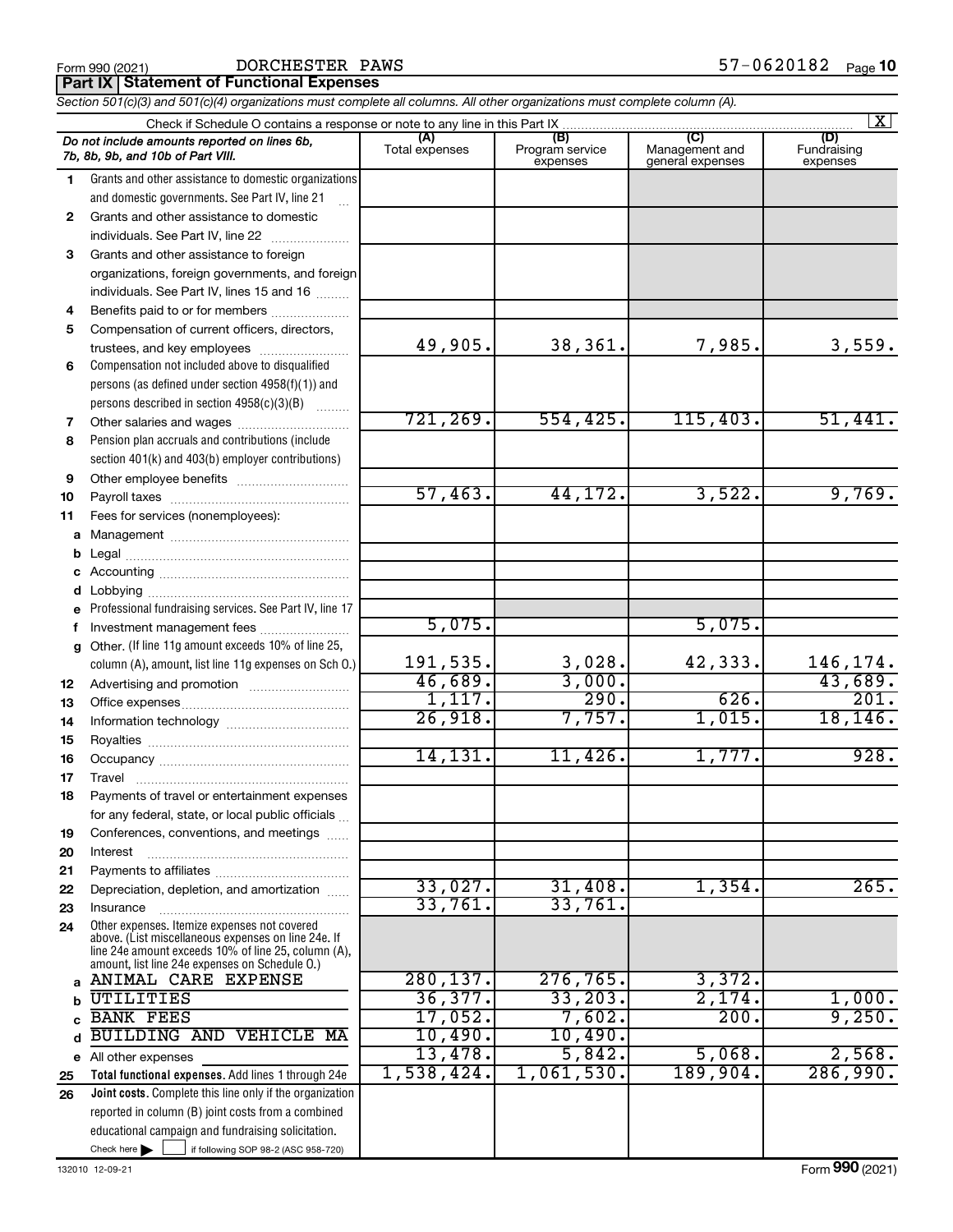|                             |              |                                                                                                        |         |          | (A)<br>Beginning of year |                         | (B)<br>End of year |
|-----------------------------|--------------|--------------------------------------------------------------------------------------------------------|---------|----------|--------------------------|-------------------------|--------------------|
|                             | 1            |                                                                                                        |         |          | 787,528.                 | $\mathbf{1}$            | 377,422.           |
|                             | $\mathbf{2}$ |                                                                                                        |         |          |                          | $\mathbf 2$             |                    |
|                             | З            |                                                                                                        |         |          | 273,894.                 | $\overline{\mathbf{3}}$ | 112, 296.          |
|                             | 4            |                                                                                                        |         |          | 4                        |                         |                    |
|                             | 5            | Loans and other receivables from any current or former officer, director,                              |         |          |                          |                         |                    |
|                             |              | trustee, key employee, creator or founder, substantial contributor, or 35%                             |         |          |                          |                         |                    |
|                             |              | controlled entity or family member of any of these persons                                             |         | 5        |                          |                         |                    |
|                             | 6            | Loans and other receivables from other disqualified persons (as defined                                |         |          |                          |                         |                    |
|                             |              | under section 4958(f)(1)), and persons described in section 4958(c)(3)(B) $\ldots$                     |         |          |                          | 6                       |                    |
|                             | 7            |                                                                                                        |         |          |                          | $\overline{7}$          |                    |
| Assets                      | 8            |                                                                                                        |         |          |                          | 8                       |                    |
|                             | 9            | Prepaid expenses and deferred charges                                                                  |         |          |                          | 9                       |                    |
|                             |              | 10a Land, buildings, and equipment: cost or other                                                      |         |          |                          |                         |                    |
|                             |              |                                                                                                        |         |          |                          |                         |                    |
|                             |              |                                                                                                        |         |          | 239,060.                 | 10 <sub>c</sub>         | 1,355,270.         |
|                             | 11           |                                                                                                        |         | 935,785. | 11                       | 989,842.                |                    |
|                             | 12           |                                                                                                        |         | 12       |                          |                         |                    |
|                             | 13           |                                                                                                        |         | 13       |                          |                         |                    |
|                             | 14           |                                                                                                        |         |          |                          | 14                      |                    |
|                             | 15           |                                                                                                        |         |          | 15                       |                         |                    |
|                             | 16           |                                                                                                        |         |          | 2, 236, 267.             | 16                      | 2,834,830.         |
|                             | 17           |                                                                                                        |         |          | 31,481.                  | 17                      | 37, 213.           |
|                             | 18           |                                                                                                        |         |          |                          | 18                      |                    |
|                             | 19           |                                                                                                        | 15,606. | 19       | 13,056.                  |                         |                    |
|                             | 20           |                                                                                                        |         | 20       |                          |                         |                    |
|                             | 21           | Escrow or custodial account liability. Complete Part IV of Schedule D                                  |         | 21       |                          |                         |                    |
|                             | 22           | Loans and other payables to any current or former officer, director,                                   |         |          |                          |                         |                    |
| Liabilities                 |              | trustee, key employee, creator or founder, substantial contributor, or 35%                             |         |          |                          |                         |                    |
|                             |              | controlled entity or family member of any of these persons                                             |         |          |                          | 22                      |                    |
|                             | 23           | Secured mortgages and notes payable to unrelated third parties                                         |         |          |                          | 23                      |                    |
|                             | 24           | Unsecured notes and loans payable to unrelated third parties                                           |         |          |                          | 24                      |                    |
|                             | 25           | Other liabilities (including federal income tax, payables to related third                             |         |          |                          |                         |                    |
|                             |              | parties, and other liabilities not included on lines 17-24). Complete Part X                           |         |          |                          |                         |                    |
|                             |              | of Schedule D                                                                                          |         |          |                          | 25                      |                    |
|                             | 26           | Total liabilities. Add lines 17 through 25                                                             |         |          | 47,087.                  | 26                      | 50, 269.           |
|                             |              | Organizations that follow FASB ASC 958, check here $\blacktriangleright \lfloor \underline{X} \rfloor$ |         |          |                          |                         |                    |
|                             |              | and complete lines 27, 28, 32, and 33.                                                                 |         |          |                          |                         |                    |
|                             | 27           |                                                                                                        |         |          | 1,444,494.               | 27                      | 2,691,962.         |
|                             | 28           |                                                                                                        |         |          | 744,686.                 | 28                      | 92,599.            |
|                             |              | Organizations that do not follow FASB ASC 958, check here $\blacktriangleright$                        |         |          |                          |                         |                    |
|                             |              | and complete lines 29 through 33.                                                                      |         |          |                          |                         |                    |
|                             | 29           |                                                                                                        |         |          |                          | 29                      |                    |
|                             | 30           | Paid-in or capital surplus, or land, building, or equipment fund <i>www.www.www.</i>                   |         |          |                          | 30                      |                    |
|                             | 31           | Retained earnings, endowment, accumulated income, or other funds                                       |         |          |                          | 31                      |                    |
| Net Assets or Fund Balances | 32           |                                                                                                        |         |          | 2,189,180.               | 32                      | 2,784,561.         |
|                             | 33           |                                                                                                        |         |          | 2, 236, 267.             | 33                      | 2,834,830.         |

Form (2021) **990**

**Part X** | Balance Sheet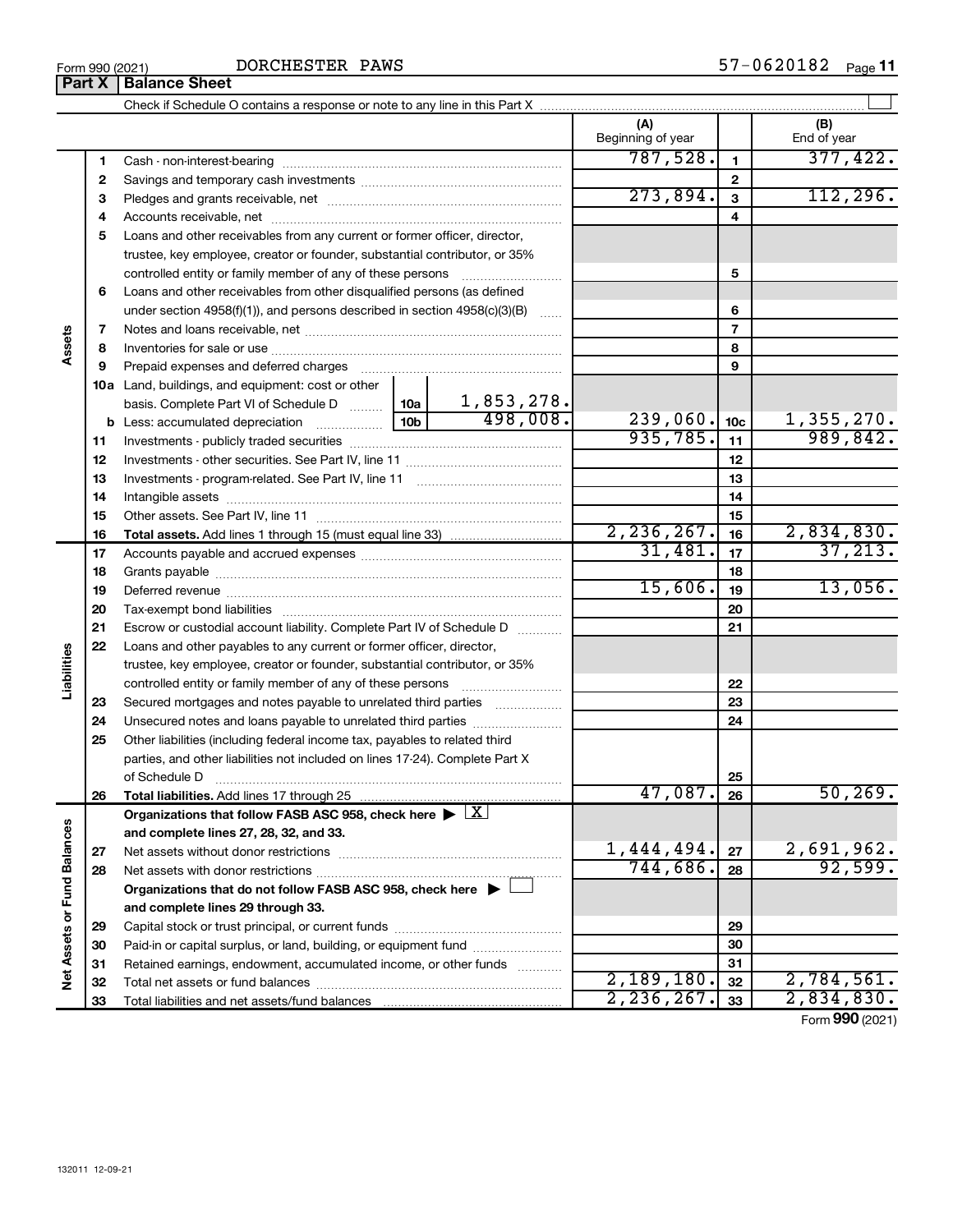|    | DORCHESTER PAWS<br>Form 990 (2021)                                                                                                                                                                                             |                         | 57-0620182     |     | Page 12          |  |  |  |
|----|--------------------------------------------------------------------------------------------------------------------------------------------------------------------------------------------------------------------------------|-------------------------|----------------|-----|------------------|--|--|--|
|    | Part XI<br><b>Reconciliation of Net Assets</b>                                                                                                                                                                                 |                         |                |     |                  |  |  |  |
|    |                                                                                                                                                                                                                                |                         |                |     |                  |  |  |  |
|    |                                                                                                                                                                                                                                |                         |                |     |                  |  |  |  |
| 1  |                                                                                                                                                                                                                                | 1                       | 2,067,295.     |     |                  |  |  |  |
| 2  |                                                                                                                                                                                                                                | $\overline{2}$          | 1,538,424.     |     |                  |  |  |  |
| З  | Revenue less expenses. Subtract line 2 from line 1                                                                                                                                                                             | 3                       |                |     | 528,871.         |  |  |  |
| 4  |                                                                                                                                                                                                                                | $\overline{\mathbf{4}}$ | 2,189,180.     |     |                  |  |  |  |
| 5  | Net unrealized gains (losses) on investments [11] matter than the control of the state of the state of the state of the state of the state of the state of the state of the state of the state of the state of the state of th | 5                       |                |     | 66,510.          |  |  |  |
| 6  |                                                                                                                                                                                                                                | 6                       |                |     |                  |  |  |  |
| 7  | Investment expenses www.communication.com/www.communication.com/www.communication.com/www.com                                                                                                                                  | $\overline{7}$          |                |     |                  |  |  |  |
| 8  |                                                                                                                                                                                                                                | 8                       |                |     |                  |  |  |  |
| 9  | Other changes in net assets or fund balances (explain on Schedule O)                                                                                                                                                           | 9                       |                |     | $\overline{0}$ . |  |  |  |
| 10 | Net assets or fund balances at end of year. Combine lines 3 through 9 (must equal Part X, line 32,                                                                                                                             |                         |                |     |                  |  |  |  |
|    |                                                                                                                                                                                                                                | 10                      | 2,784,561.     |     |                  |  |  |  |
|    | Part XII Financial Statements and Reporting                                                                                                                                                                                    |                         |                |     |                  |  |  |  |
|    |                                                                                                                                                                                                                                |                         |                |     |                  |  |  |  |
|    |                                                                                                                                                                                                                                |                         |                | Yes | No               |  |  |  |
| 1  | Accounting method used to prepare the Form 990: $\Box$ Cash $\Box X$ Accrual<br>$\Box$ Other                                                                                                                                   |                         |                |     |                  |  |  |  |
|    | If the organization changed its method of accounting from a prior year or checked "Other," explain on Schedule O.                                                                                                              |                         |                |     |                  |  |  |  |
|    |                                                                                                                                                                                                                                |                         | 2a             | x   |                  |  |  |  |
|    | If "Yes," check a box below to indicate whether the financial statements for the year were compiled or reviewed on a                                                                                                           |                         |                |     |                  |  |  |  |
|    | separate basis, consolidated basis, or both:                                                                                                                                                                                   |                         |                |     |                  |  |  |  |
|    | $ \mathbf{X} $ Separate basis<br>Both consolidated and separate basis<br>Consolidated basis                                                                                                                                    |                         |                |     |                  |  |  |  |
| b  |                                                                                                                                                                                                                                |                         | 2 <sub>b</sub> |     | x                |  |  |  |
|    | If "Yes," check a box below to indicate whether the financial statements for the year were audited on a separate basis,                                                                                                        |                         |                |     |                  |  |  |  |
|    | consolidated basis, or both:                                                                                                                                                                                                   |                         |                |     |                  |  |  |  |
|    | Consolidated basis<br>Both consolidated and separate basis<br>Separate basis                                                                                                                                                   |                         |                |     |                  |  |  |  |
|    | c If "Yes" to line 2a or 2b, does the organization have a committee that assumes responsibility for oversight of the audit,                                                                                                    |                         | 2c             | X   |                  |  |  |  |
|    | review, or compilation of its financial statements and selection of an independent accountant?                                                                                                                                 |                         |                |     |                  |  |  |  |
|    | If the organization changed either its oversight process or selection process during the tax year, explain on Schedule O.                                                                                                      |                         |                |     |                  |  |  |  |
|    | 3a As a result of a federal award, was the organization required to undergo an audit or audits as set forth in the Single Audit                                                                                                |                         |                |     |                  |  |  |  |
|    |                                                                                                                                                                                                                                |                         | За             |     | x                |  |  |  |
|    | If "Yes," did the organization undergo the required audit or audits? If the organization did not undergo the required audit                                                                                                    |                         |                |     |                  |  |  |  |
|    |                                                                                                                                                                                                                                |                         | 3b             |     |                  |  |  |  |

Form (2021) **990**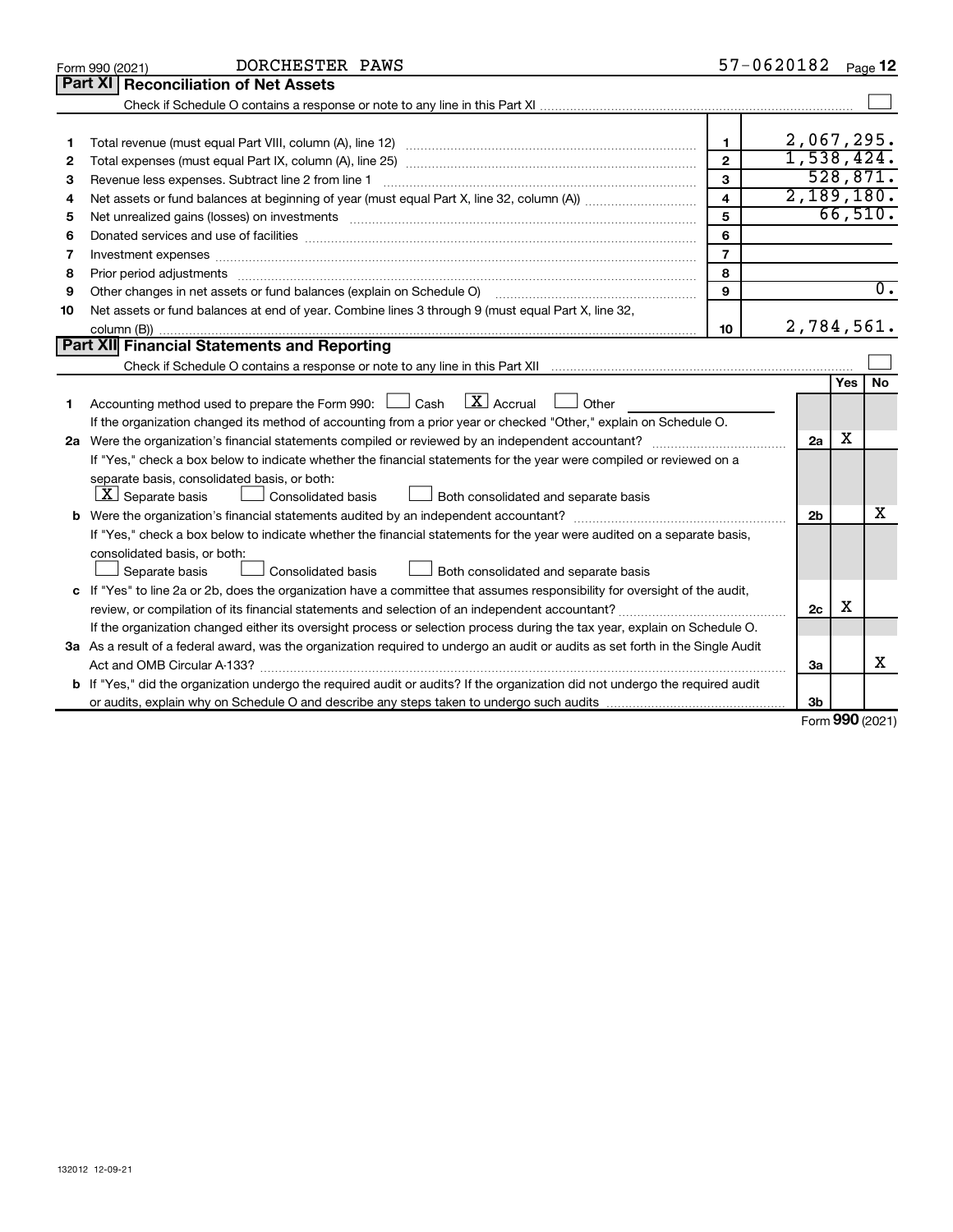Department of the Treasury Internal Revenue Service

# Form 990)<br>
Complete if the organization is a section 501(c)(3) organization or a section<br> **Public Charity Status and Public Support**

**4947(a)(1) nonexempt charitable trust. | Attach to Form 990 or Form 990-EZ.** 

**| Go to www.irs.gov/Form990 for instructions and the latest information.**

| OMB No. 1545-0047                   |
|-------------------------------------|
|                                     |
| <b>Open to Public</b><br>Inspection |

|              |                     | Name of the organization                                                                                                                                                                                                        |                 |                                                       |                                                                |    |                            |  | <b>Employer identification number</b> |  |  |
|--------------|---------------------|---------------------------------------------------------------------------------------------------------------------------------------------------------------------------------------------------------------------------------|-----------------|-------------------------------------------------------|----------------------------------------------------------------|----|----------------------------|--|---------------------------------------|--|--|
|              | <b>Part I</b>       | Reason for Public Charity Status. (All organizations must complete this part.) See instructions.                                                                                                                                | DORCHESTER PAWS |                                                       |                                                                |    |                            |  | 57-0620182                            |  |  |
|              |                     |                                                                                                                                                                                                                                 |                 |                                                       |                                                                |    |                            |  |                                       |  |  |
|              |                     | The organization is not a private foundation because it is: (For lines 1 through 12, check only one box.)                                                                                                                       |                 |                                                       |                                                                |    |                            |  |                                       |  |  |
| 1.           |                     | A church, convention of churches, or association of churches described in section 170(b)(1)(A)(i).                                                                                                                              |                 |                                                       |                                                                |    |                            |  |                                       |  |  |
| 2            |                     | A school described in section 170(b)(1)(A)(ii). (Attach Schedule E (Form 990).)                                                                                                                                                 |                 |                                                       |                                                                |    |                            |  |                                       |  |  |
| з            |                     | A hospital or a cooperative hospital service organization described in section 170(b)(1)(A)(iii).                                                                                                                               |                 |                                                       |                                                                |    |                            |  |                                       |  |  |
| 4            |                     | A medical research organization operated in conjunction with a hospital described in section 170(b)(1)(A)(iii). Enter the hospital's name,<br>city, and state:                                                                  |                 |                                                       |                                                                |    |                            |  |                                       |  |  |
| 5            |                     | An organization operated for the benefit of a college or university owned or operated by a governmental unit described in                                                                                                       |                 |                                                       |                                                                |    |                            |  |                                       |  |  |
|              |                     | section 170(b)(1)(A)(iv). (Complete Part II.)                                                                                                                                                                                   |                 |                                                       |                                                                |    |                            |  |                                       |  |  |
| 6            |                     | A federal, state, or local government or governmental unit described in section 170(b)(1)(A)(v).                                                                                                                                |                 |                                                       |                                                                |    |                            |  |                                       |  |  |
| 7            |                     | An organization that normally receives a substantial part of its support from a governmental unit or from the general public described in                                                                                       |                 |                                                       |                                                                |    |                            |  |                                       |  |  |
|              |                     | section 170(b)(1)(A)(vi). (Complete Part II.)                                                                                                                                                                                   |                 |                                                       |                                                                |    |                            |  |                                       |  |  |
| 8            |                     | A community trust described in section 170(b)(1)(A)(vi). (Complete Part II.)                                                                                                                                                    |                 |                                                       |                                                                |    |                            |  |                                       |  |  |
| 9            |                     | An agricultural research organization described in section 170(b)(1)(A)(ix) operated in conjunction with a land-grant college                                                                                                   |                 |                                                       |                                                                |    |                            |  |                                       |  |  |
|              |                     | or university or a non-land-grant college of agriculture (see instructions). Enter the name, city, and state of the college or<br>university:                                                                                   |                 |                                                       |                                                                |    |                            |  |                                       |  |  |
| 10           | $\lfloor x \rfloor$ | An organization that normally receives (1) more than 33 1/3% of its support from contributions, membership fees, and gross receipts from                                                                                        |                 |                                                       |                                                                |    |                            |  |                                       |  |  |
|              |                     | activities related to its exempt functions, subject to certain exceptions; and (2) no more than 33 1/3% of its support from gross investment                                                                                    |                 |                                                       |                                                                |    |                            |  |                                       |  |  |
|              |                     | income and unrelated business taxable income (less section 511 tax) from businesses acquired by the organization after June 30, 1975.                                                                                           |                 |                                                       |                                                                |    |                            |  |                                       |  |  |
|              |                     | See section 509(a)(2). (Complete Part III.)                                                                                                                                                                                     |                 |                                                       |                                                                |    |                            |  |                                       |  |  |
| 11           |                     | An organization organized and operated exclusively to test for public safety. See section 509(a)(4).                                                                                                                            |                 |                                                       |                                                                |    |                            |  |                                       |  |  |
| 12           |                     | An organization organized and operated exclusively for the benefit of, to perform the functions of, or to carry out the purposes of one or                                                                                      |                 |                                                       |                                                                |    |                            |  |                                       |  |  |
|              |                     | more publicly supported organizations described in section 509(a)(1) or section 509(a)(2). See section 509(a)(3). Check the box on                                                                                              |                 |                                                       |                                                                |    |                            |  |                                       |  |  |
|              |                     | lines 12a through 12d that describes the type of supporting organization and complete lines 12e, 12f, and 12g.                                                                                                                  |                 |                                                       |                                                                |    |                            |  |                                       |  |  |
| a            |                     | Type I. A supporting organization operated, supervised, or controlled by its supported organization(s), typically by giving                                                                                                     |                 |                                                       |                                                                |    |                            |  |                                       |  |  |
|              |                     | the supported organization(s) the power to regularly appoint or elect a majority of the directors or trustees of the supporting                                                                                                 |                 |                                                       |                                                                |    |                            |  |                                       |  |  |
|              |                     | organization. You must complete Part IV, Sections A and B.                                                                                                                                                                      |                 |                                                       |                                                                |    |                            |  |                                       |  |  |
| b            |                     | Type II. A supporting organization supervised or controlled in connection with its supported organization(s), by having                                                                                                         |                 |                                                       |                                                                |    |                            |  |                                       |  |  |
|              |                     | control or management of the supporting organization vested in the same persons that control or manage the supported                                                                                                            |                 |                                                       |                                                                |    |                            |  |                                       |  |  |
|              |                     | organization(s). You must complete Part IV, Sections A and C.                                                                                                                                                                   |                 |                                                       |                                                                |    |                            |  |                                       |  |  |
| с            |                     | Type III functionally integrated. A supporting organization operated in connection with, and functionally integrated with,                                                                                                      |                 |                                                       |                                                                |    |                            |  |                                       |  |  |
| d            |                     | its supported organization(s) (see instructions). You must complete Part IV, Sections A, D, and E.<br>Type III non-functionally integrated. A supporting organization operated in connection with its supported organization(s) |                 |                                                       |                                                                |    |                            |  |                                       |  |  |
|              |                     | that is not functionally integrated. The organization generally must satisfy a distribution requirement and an attentiveness                                                                                                    |                 |                                                       |                                                                |    |                            |  |                                       |  |  |
|              |                     | requirement (see instructions). You must complete Part IV, Sections A and D, and Part V.                                                                                                                                        |                 |                                                       |                                                                |    |                            |  |                                       |  |  |
|              |                     | Check this box if the organization received a written determination from the IRS that it is a Type I, Type II, Type III                                                                                                         |                 |                                                       |                                                                |    |                            |  |                                       |  |  |
|              |                     | functionally integrated, or Type III non-functionally integrated supporting organization.                                                                                                                                       |                 |                                                       |                                                                |    |                            |  |                                       |  |  |
|              |                     | f Enter the number of supported organizations                                                                                                                                                                                   |                 |                                                       |                                                                |    |                            |  |                                       |  |  |
|              |                     | g Provide the following information about the supported organization(s).                                                                                                                                                        |                 |                                                       |                                                                |    |                            |  |                                       |  |  |
|              |                     | (i) Name of supported                                                                                                                                                                                                           | (ii) EIN        | (iii) Type of organization                            | (iv) Is the organization listed<br>in your governing document? |    | (v) Amount of monetary     |  | (vi) Amount of other                  |  |  |
|              |                     | organization                                                                                                                                                                                                                    |                 | (described on lines 1-10<br>above (see instructions)) | Yes                                                            | No | support (see instructions) |  | support (see instructions)            |  |  |
|              |                     |                                                                                                                                                                                                                                 |                 |                                                       |                                                                |    |                            |  |                                       |  |  |
|              |                     |                                                                                                                                                                                                                                 |                 |                                                       |                                                                |    |                            |  |                                       |  |  |
|              |                     |                                                                                                                                                                                                                                 |                 |                                                       |                                                                |    |                            |  |                                       |  |  |
|              |                     |                                                                                                                                                                                                                                 |                 |                                                       |                                                                |    |                            |  |                                       |  |  |
|              |                     |                                                                                                                                                                                                                                 |                 |                                                       |                                                                |    |                            |  |                                       |  |  |
|              |                     |                                                                                                                                                                                                                                 |                 |                                                       |                                                                |    |                            |  |                                       |  |  |
|              |                     |                                                                                                                                                                                                                                 |                 |                                                       |                                                                |    |                            |  |                                       |  |  |
| <b>Total</b> |                     |                                                                                                                                                                                                                                 |                 |                                                       |                                                                |    |                            |  |                                       |  |  |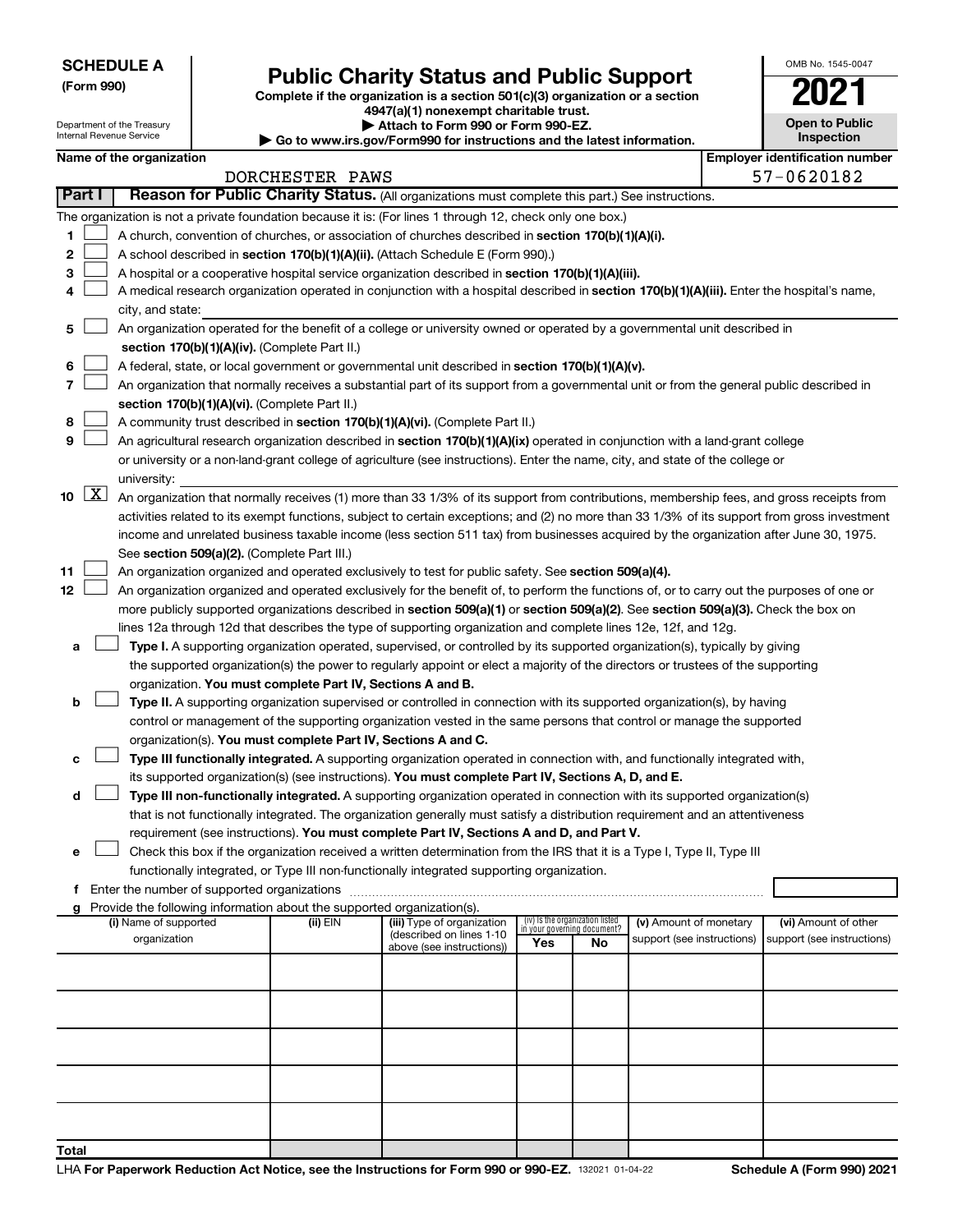**Part II Support Schedule for Organizations Described in Sections 170(b)(1)(A)(iv) and 170(b)(1)(A)(vi)**

(Complete only if you checked the box on line 5, 7, or 8 of Part I or if the organization failed to qualify under Part III. If the organization fails to qualify under the tests listed below, please complete Part III.)

|   | <b>Section A. Public Support</b>                                                                                                                                                                                              |          |          |            |            |          |           |
|---|-------------------------------------------------------------------------------------------------------------------------------------------------------------------------------------------------------------------------------|----------|----------|------------|------------|----------|-----------|
|   | Calendar year (or fiscal year beginning in)                                                                                                                                                                                   | (a) 2017 | (b) 2018 | $(c)$ 2019 | $(d)$ 2020 | (e) 2021 | (f) Total |
|   | 1 Gifts, grants, contributions, and                                                                                                                                                                                           |          |          |            |            |          |           |
|   | membership fees received. (Do not                                                                                                                                                                                             |          |          |            |            |          |           |
|   | include any "unusual grants.")                                                                                                                                                                                                |          |          |            |            |          |           |
|   | 2 Tax revenues levied for the organ-                                                                                                                                                                                          |          |          |            |            |          |           |
|   | ization's benefit and either paid to                                                                                                                                                                                          |          |          |            |            |          |           |
|   | or expended on its behalf                                                                                                                                                                                                     |          |          |            |            |          |           |
|   | 3 The value of services or facilities                                                                                                                                                                                         |          |          |            |            |          |           |
|   | furnished by a governmental unit to                                                                                                                                                                                           |          |          |            |            |          |           |
|   | the organization without charge                                                                                                                                                                                               |          |          |            |            |          |           |
|   | 4 Total. Add lines 1 through 3                                                                                                                                                                                                |          |          |            |            |          |           |
|   | 5 The portion of total contributions                                                                                                                                                                                          |          |          |            |            |          |           |
|   | by each person (other than a                                                                                                                                                                                                  |          |          |            |            |          |           |
|   | governmental unit or publicly                                                                                                                                                                                                 |          |          |            |            |          |           |
|   | supported organization) included                                                                                                                                                                                              |          |          |            |            |          |           |
|   | on line 1 that exceeds 2% of the                                                                                                                                                                                              |          |          |            |            |          |           |
|   | amount shown on line 11,                                                                                                                                                                                                      |          |          |            |            |          |           |
|   | column (f)                                                                                                                                                                                                                    |          |          |            |            |          |           |
|   | 6 Public support. Subtract line 5 from line 4.                                                                                                                                                                                |          |          |            |            |          |           |
|   | <b>Section B. Total Support</b>                                                                                                                                                                                               |          |          |            |            |          |           |
|   | Calendar year (or fiscal year beginning in)                                                                                                                                                                                   | (a) 2017 | (b) 2018 | $(c)$ 2019 | $(d)$ 2020 | (e) 2021 | (f) Total |
|   | 7 Amounts from line 4                                                                                                                                                                                                         |          |          |            |            |          |           |
|   | 8 Gross income from interest,                                                                                                                                                                                                 |          |          |            |            |          |           |
|   | dividends, payments received on                                                                                                                                                                                               |          |          |            |            |          |           |
|   | securities loans, rents, royalties,                                                                                                                                                                                           |          |          |            |            |          |           |
|   | and income from similar sources                                                                                                                                                                                               |          |          |            |            |          |           |
| 9 | Net income from unrelated business                                                                                                                                                                                            |          |          |            |            |          |           |
|   | activities, whether or not the                                                                                                                                                                                                |          |          |            |            |          |           |
|   | business is regularly carried on                                                                                                                                                                                              |          |          |            |            |          |           |
|   | 10 Other income. Do not include gain                                                                                                                                                                                          |          |          |            |            |          |           |
|   | or loss from the sale of capital                                                                                                                                                                                              |          |          |            |            |          |           |
|   | assets (Explain in Part VI.)                                                                                                                                                                                                  |          |          |            |            |          |           |
|   | 11 Total support. Add lines 7 through 10                                                                                                                                                                                      |          |          |            |            |          |           |
|   | <b>12</b> Gross receipts from related activities, etc. (see instructions)                                                                                                                                                     |          |          |            |            | 12       |           |
|   | 13 First 5 years. If the Form 990 is for the organization's first, second, third, fourth, or fifth tax year as a section 501(c)(3)                                                                                            |          |          |            |            |          |           |
|   | organization, check this box and stop here international content to the content of the content of the content of the content of the content of the content of the content of the content of the content of the content of the |          |          |            |            |          |           |
|   | <b>Section C. Computation of Public Support Percentage</b>                                                                                                                                                                    |          |          |            |            |          |           |
|   |                                                                                                                                                                                                                               |          |          |            |            | 14       | %         |
|   |                                                                                                                                                                                                                               |          |          |            |            | 15       | %         |
|   | 16a 33 1/3% support test - 2021. If the organization did not check the box on line 13, and line 14 is 33 1/3% or more, check this box and                                                                                     |          |          |            |            |          |           |
|   | stop here. The organization qualifies as a publicly supported organization manufaction manufacture or the organization                                                                                                        |          |          |            |            |          |           |
|   | b 33 1/3% support test - 2020. If the organization did not check a box on line 13 or 16a, and line 15 is 33 1/3% or more, check this box                                                                                      |          |          |            |            |          |           |
|   |                                                                                                                                                                                                                               |          |          |            |            |          |           |
|   | 17a 10% -facts-and-circumstances test - 2021. If the organization did not check a box on line 13, 16a, or 16b, and line 14 is 10% or more,                                                                                    |          |          |            |            |          |           |
|   | and if the organization meets the facts-and-circumstances test, check this box and stop here. Explain in Part VI how the organization                                                                                         |          |          |            |            |          |           |
|   | meets the facts-and-circumstances test. The organization qualifies as a publicly supported organization                                                                                                                       |          |          |            |            |          |           |
|   | b 10% -facts-and-circumstances test - 2020. If the organization did not check a box on line 13, 16a, 16b, or 17a, and line 15 is 10% or                                                                                       |          |          |            |            |          |           |
|   | more, and if the organization meets the facts-and-circumstances test, check this box and stop here. Explain in Part VI how the                                                                                                |          |          |            |            |          |           |
|   | organization meets the facts-and-circumstances test. The organization qualifies as a publicly supported organization                                                                                                          |          |          |            |            |          |           |
|   | 18 Private foundation. If the organization did not check a box on line 13, 16a, 16b, 17a, or 17b, check this box and see instructions                                                                                         |          |          |            |            |          |           |
|   |                                                                                                                                                                                                                               |          |          |            |            |          |           |

**Schedule A (Form 990) 2021**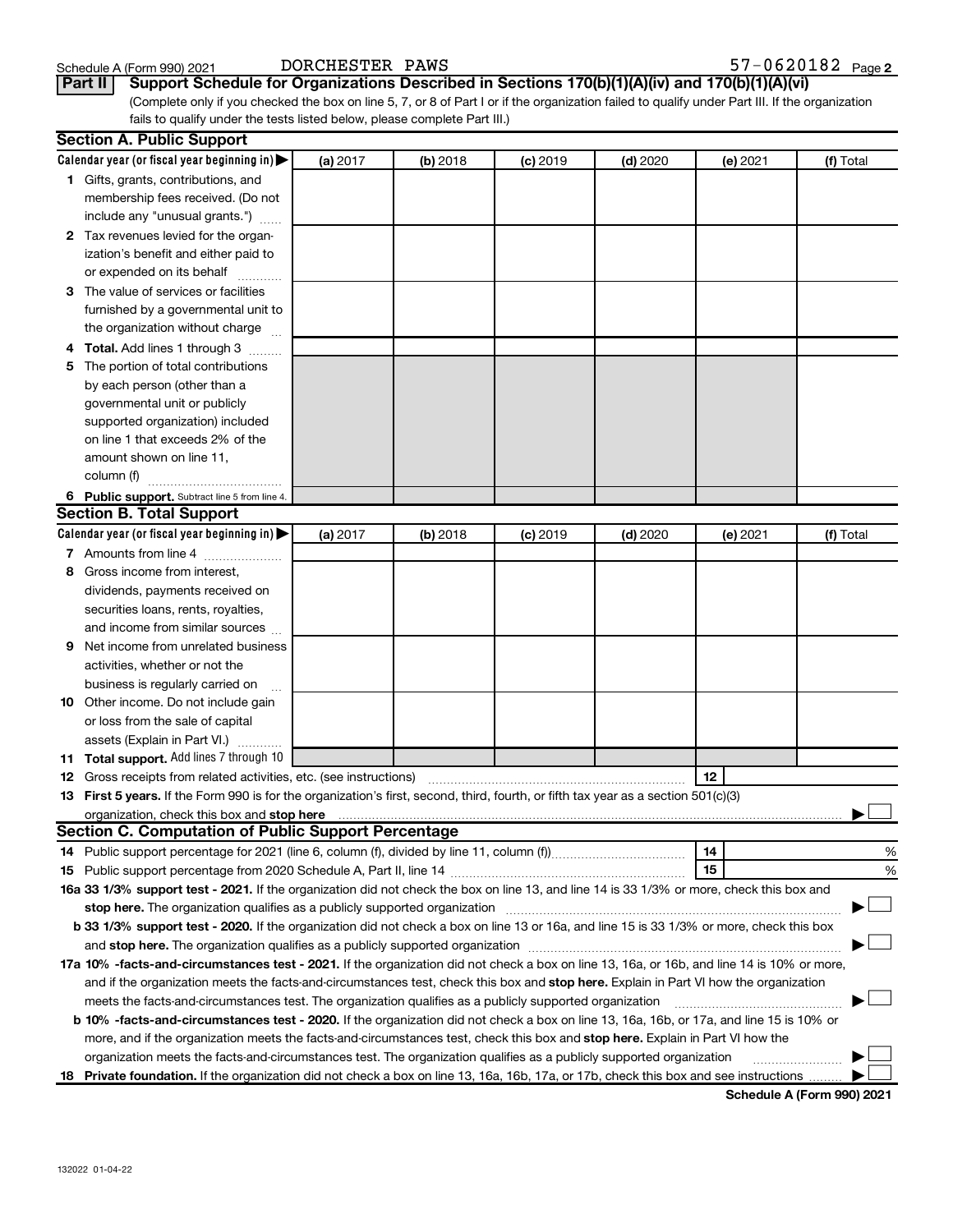### **Part III Support Schedule for Organizations Described in Section 509(a)(2)**

(Complete only if you checked the box on line 10 of Part I or if the organization failed to qualify under Part II. If the organization fails to qualify under the tests listed below, please complete Part II.)

| <b>Section A. Public Support</b>                                                                                                                 |           |                        |                                  |            |            |                                    |
|--------------------------------------------------------------------------------------------------------------------------------------------------|-----------|------------------------|----------------------------------|------------|------------|------------------------------------|
| Calendar year (or fiscal year beginning in)                                                                                                      | (a) 2017  | (b) 2018               | $(c)$ 2019                       | $(d)$ 2020 | (e) 2021   | (f) Total                          |
| 1 Gifts, grants, contributions, and                                                                                                              |           |                        |                                  |            |            |                                    |
| membership fees received. (Do not                                                                                                                |           |                        |                                  |            |            |                                    |
| include any "unusual grants.")                                                                                                                   | 506, 429. | 578, 452.              | 756,826.                         | 1,612,829. | 1,555,798. | 5,010,334.                         |
| 2 Gross receipts from admissions,                                                                                                                |           |                        |                                  |            |            |                                    |
| merchandise sold or services per-                                                                                                                |           |                        |                                  |            |            |                                    |
| formed, or facilities furnished in<br>any activity that is related to the                                                                        |           |                        |                                  |            |            |                                    |
| organization's tax-exempt purpose                                                                                                                |           |                        | $243, 564$ , 233, 459, 317, 672. | 378,076.   | 365, 475.  | 1,538,246.                         |
| 3 Gross receipts from activities that                                                                                                            |           |                        |                                  |            |            |                                    |
| are not an unrelated trade or bus-                                                                                                               |           |                        |                                  |            |            |                                    |
| iness under section 513                                                                                                                          |           |                        |                                  |            |            |                                    |
| 4 Tax revenues levied for the organ-                                                                                                             |           |                        |                                  |            |            |                                    |
| ization's benefit and either paid to                                                                                                             |           |                        |                                  |            |            |                                    |
| or expended on its behalf                                                                                                                        |           |                        |                                  |            |            |                                    |
| 5 The value of services or facilities                                                                                                            |           |                        |                                  |            |            |                                    |
| furnished by a governmental unit to                                                                                                              |           |                        |                                  |            |            |                                    |
| the organization without charge                                                                                                                  |           |                        |                                  |            |            |                                    |
| 6 Total. Add lines 1 through 5                                                                                                                   | 749,993.  | 811,911.               | 1,074,498                        | 1,990,905  | 1,921,273  | 6,548,580.                         |
| 7a Amounts included on lines 1, 2, and                                                                                                           |           |                        |                                  |            |            |                                    |
| 3 received from disqualified persons                                                                                                             |           |                        |                                  |            |            | 0.                                 |
| <b>b</b> Amounts included on lines 2 and 3 received                                                                                              |           |                        |                                  |            |            |                                    |
| from other than disqualified persons that                                                                                                        |           |                        |                                  |            |            |                                    |
| exceed the greater of \$5,000 or 1% of the<br>amount on line 13 for the year                                                                     |           |                        |                                  |            |            | 0.                                 |
| c Add lines 7a and 7b                                                                                                                            |           |                        |                                  |            |            | σ.                                 |
|                                                                                                                                                  |           |                        |                                  |            |            | 6,548,580.                         |
| 8 Public support. (Subtract line 7c from line 6.)<br><b>Section B. Total Support</b>                                                             |           |                        |                                  |            |            |                                    |
| Calendar year (or fiscal year beginning in)                                                                                                      | (a) 2017  |                        | $(c)$ 2019                       | $(d)$ 2020 | (e) 2021   | (f) Total                          |
| 9 Amounts from line 6                                                                                                                            | 749,993.  | $(b)$ 2018<br>811,911. | 1,074,498                        | 1,990,905  | 1,921,273  | 6,548,580.                         |
| <b>10a</b> Gross income from interest,                                                                                                           |           |                        |                                  |            |            |                                    |
| dividends, payments received on                                                                                                                  |           |                        |                                  |            |            |                                    |
| securities loans, rents, royalties,                                                                                                              | 296.      | 42,891.                | 38,248.                          | 32,229.    | 81,988.    | 195,652.                           |
| and income from similar sources                                                                                                                  |           |                        |                                  |            |            |                                    |
| <b>b</b> Unrelated business taxable income<br>(less section 511 taxes) from businesses                                                           |           |                        |                                  |            |            |                                    |
| acquired after June 30, 1975                                                                                                                     |           |                        |                                  |            |            |                                    |
| .                                                                                                                                                | 296.      | 42,891.                | 38, 248.                         | 32,229.    | 81,988.    | 195,652.                           |
| c Add lines 10a and 10b<br><b>11</b> Net income from unrelated business                                                                          |           |                        |                                  |            |            |                                    |
| activities not included on line 10b,                                                                                                             |           |                        |                                  |            |            |                                    |
| whether or not the business is                                                                                                                   |           |                        |                                  |            |            |                                    |
| regularly carried on<br>12 Other income. Do not include gain                                                                                     |           |                        |                                  |            |            |                                    |
| or loss from the sale of capital                                                                                                                 |           |                        |                                  |            |            |                                    |
| assets (Explain in Part VI.)                                                                                                                     |           | $750, 289.$ 854, 802.  |                                  |            |            |                                    |
| <b>13</b> Total support. (Add lines 9, 10c, 11, and 12.)                                                                                         |           |                        | 1, 112, 746.                     | 2,023,134. | 2,003,261. | 6,744,232.                         |
| 14 First 5 years. If the Form 990 is for the organization's first, second, third, fourth, or fifth tax year as a section 501(c)(3) organization, |           |                        |                                  |            |            |                                    |
| check this box and stop here                                                                                                                     |           |                        |                                  |            |            |                                    |
| <b>Section C. Computation of Public Support Percentage</b>                                                                                       |           |                        |                                  |            |            | 97.10                              |
| 15 Public support percentage for 2021 (line 8, column (f), divided by line 13, column (f))                                                       |           |                        |                                  |            | 15         | %<br>97.40                         |
| 16 Public support percentage from 2020 Schedule A, Part III, line 15                                                                             |           |                        |                                  |            | 16         | $\%$                               |
| Section D. Computation of Investment Income Percentage                                                                                           |           |                        |                                  |            |            |                                    |
| 17 Investment income percentage for 2021 (line 10c, column (f), divided by line 13, column (f))                                                  |           |                        |                                  |            | 17         | 2.90<br>$\%$                       |
| 18 Investment income percentage from 2020 Schedule A, Part III, line 17                                                                          |           |                        |                                  |            | 18         | 2.60<br>%                          |
| 19a 33 1/3% support tests - 2021. If the organization did not check the box on line 14, and line 15 is more than 33 1/3%, and line 17 is not     |           |                        |                                  |            |            |                                    |
| more than 33 1/3%, check this box and stop here. The organization qualifies as a publicly supported organization                                 |           |                        |                                  |            |            | $\blacktriangleright$ $\mathbf{X}$ |
| b 33 1/3% support tests - 2020. If the organization did not check a box on line 14 or line 19a, and line 16 is more than 33 1/3%, and            |           |                        |                                  |            |            |                                    |
| line 18 is not more than 33 1/3%, check this box and stop here. The organization qualifies as a publicly supported organization                  |           |                        |                                  |            |            |                                    |
|                                                                                                                                                  |           |                        |                                  |            |            |                                    |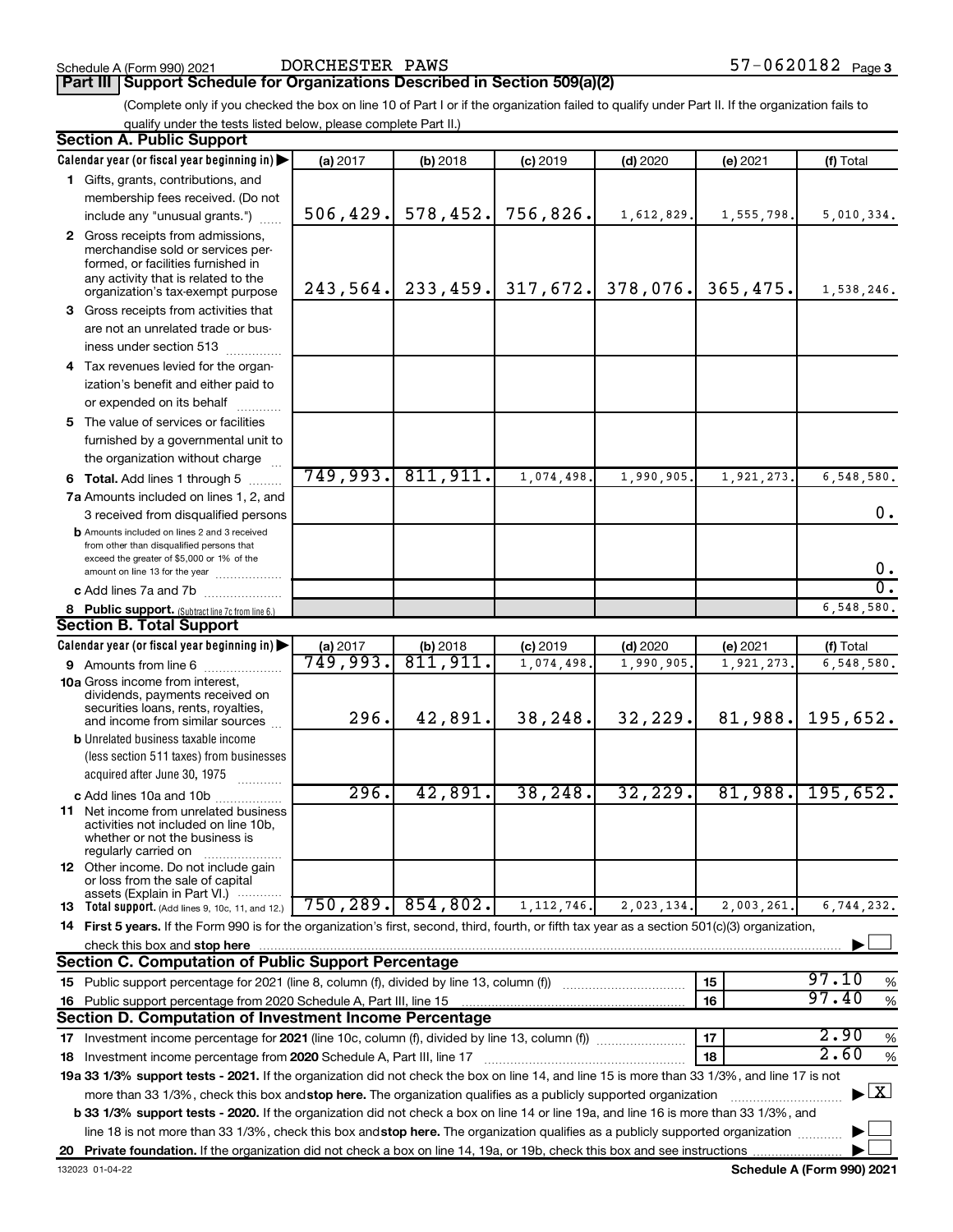### DORCHESTER PAWS

### **Part Supporting Organizations**

(Complete only if you checked a box in line 12 on Part I. If you checked box 12a, Part I, complete Sections A and B. If you checked box 12b, Part I, complete Sections A and C. If you checked box 12c, Part I, complete Sections A, D, and E. If you checked box 12d, Part I, complete Sections A and D, and complete Part V.)

### **Section A. All Supporting Organizations**

- **1** Are all of the organization's supported organizations listed by name in the organization's governing documents? If "No," describe in Part VI how the supported organizations are designated. If designated by *class or purpose, describe the designation. If historic and continuing relationship, explain.*
- **2** Did the organization have any supported organization that does not have an IRS determination of status under section 509(a)(1) or (2)? If "Yes," explain in Part **VI** how the organization determined that the supported *organization was described in section 509(a)(1) or (2).*
- **3a** Did the organization have a supported organization described in section 501(c)(4), (5), or (6)? If "Yes," answer *lines 3b and 3c below.*
- **b** Did the organization confirm that each supported organization qualified under section 501(c)(4), (5), or (6) and satisfied the public support tests under section 509(a)(2)? If "Yes," describe in Part VI when and how the *organization made the determination.*
- **c** Did the organization ensure that all support to such organizations was used exclusively for section 170(c)(2)(B) purposes? If "Yes," explain in Part VI what controls the organization put in place to ensure such use.
- **4 a** *If* Was any supported organization not organized in the United States ("foreign supported organization")? *"Yes," and if you checked box 12a or 12b in Part I, answer lines 4b and 4c below.*
- **b** Did the organization have ultimate control and discretion in deciding whether to make grants to the foreign supported organization? If "Yes," describe in Part VI how the organization had such control and discretion *despite being controlled or supervised by or in connection with its supported organizations.*
- **c** Did the organization support any foreign supported organization that does not have an IRS determination under sections 501(c)(3) and 509(a)(1) or (2)? If "Yes," explain in Part VI what controls the organization used *to ensure that all support to the foreign supported organization was used exclusively for section 170(c)(2)(B) purposes.*
- **5a** Did the organization add, substitute, or remove any supported organizations during the tax year? If "Yes," answer lines 5b and 5c below (if applicable). Also, provide detail in **Part VI,** including (i) the names and EIN *numbers of the supported organizations added, substituted, or removed; (ii) the reasons for each such action; (iii) the authority under the organization's organizing document authorizing such action; and (iv) how the action was accomplished (such as by amendment to the organizing document).*
- **b** Type I or Type II only. Was any added or substituted supported organization part of a class already designated in the organization's organizing document?
- **c Substitutions only.**  Was the substitution the result of an event beyond the organization's control?
- **6** Did the organization provide support (whether in the form of grants or the provision of services or facilities) to **Part VI.** support or benefit one or more of the filing organization's supported organizations? If "Yes," provide detail in anyone other than (i) its supported organizations, (ii) individuals that are part of the charitable class benefited by one or more of its supported organizations, or (iii) other supporting organizations that also
- **7** Did the organization provide a grant, loan, compensation, or other similar payment to a substantial contributor regard to a substantial contributor? If "Yes," complete Part I of Schedule L (Form 990). (as defined in section 4958(c)(3)(C)), a family member of a substantial contributor, or a 35% controlled entity with
- **8** Did the organization make a loan to a disqualified person (as defined in section 4958) not described on line 7? *If "Yes," complete Part I of Schedule L (Form 990).*
- **9 a** Was the organization controlled directly or indirectly at any time during the tax year by one or more in section 509(a)(1) or (2))? If "Yes," provide detail in **Part VI.** disqualified persons, as defined in section 4946 (other than foundation managers and organizations described
- **b** Did one or more disqualified persons (as defined on line 9a) hold a controlling interest in any entity in which the supporting organization had an interest? If "Yes," provide detail in Part VI.
- **c** Did a disqualified person (as defined on line 9a) have an ownership interest in, or derive any personal benefit from, assets in which the supporting organization also had an interest? If "Yes," provide detail in Part VI.
- **10 a** Was the organization subject to the excess business holdings rules of section 4943 because of section supporting organizations)? If "Yes," answer line 10b below. 4943(f) (regarding certain Type II supporting organizations, and all Type III non-functionally integrated
	- **b** Did the organization have any excess business holdings in the tax year? (Use Schedule C, Form 4720, to *determine whether the organization had excess business holdings.)*

|                 | Yes | No |
|-----------------|-----|----|
|                 |     |    |
| 1               |     |    |
|                 |     |    |
| 2               |     |    |
|                 |     |    |
| За              |     |    |
|                 |     |    |
| 3b              |     |    |
|                 |     |    |
| 3c              |     |    |
|                 |     |    |
| 4a              |     |    |
|                 |     |    |
| 4 <sub>b</sub>  |     |    |
|                 |     |    |
| 4c              |     |    |
|                 |     |    |
| 5a              |     |    |
|                 |     |    |
| 5b              |     |    |
| 5c              |     |    |
|                 |     |    |
| 6               |     |    |
|                 |     |    |
| 7               |     |    |
|                 |     |    |
| 8               |     |    |
|                 |     |    |
| 9а              |     |    |
|                 |     |    |
| 9b              |     |    |
|                 |     |    |
| 9с              |     |    |
|                 |     |    |
| 10a             |     |    |
|                 |     |    |
| 10 <sub>b</sub> |     |    |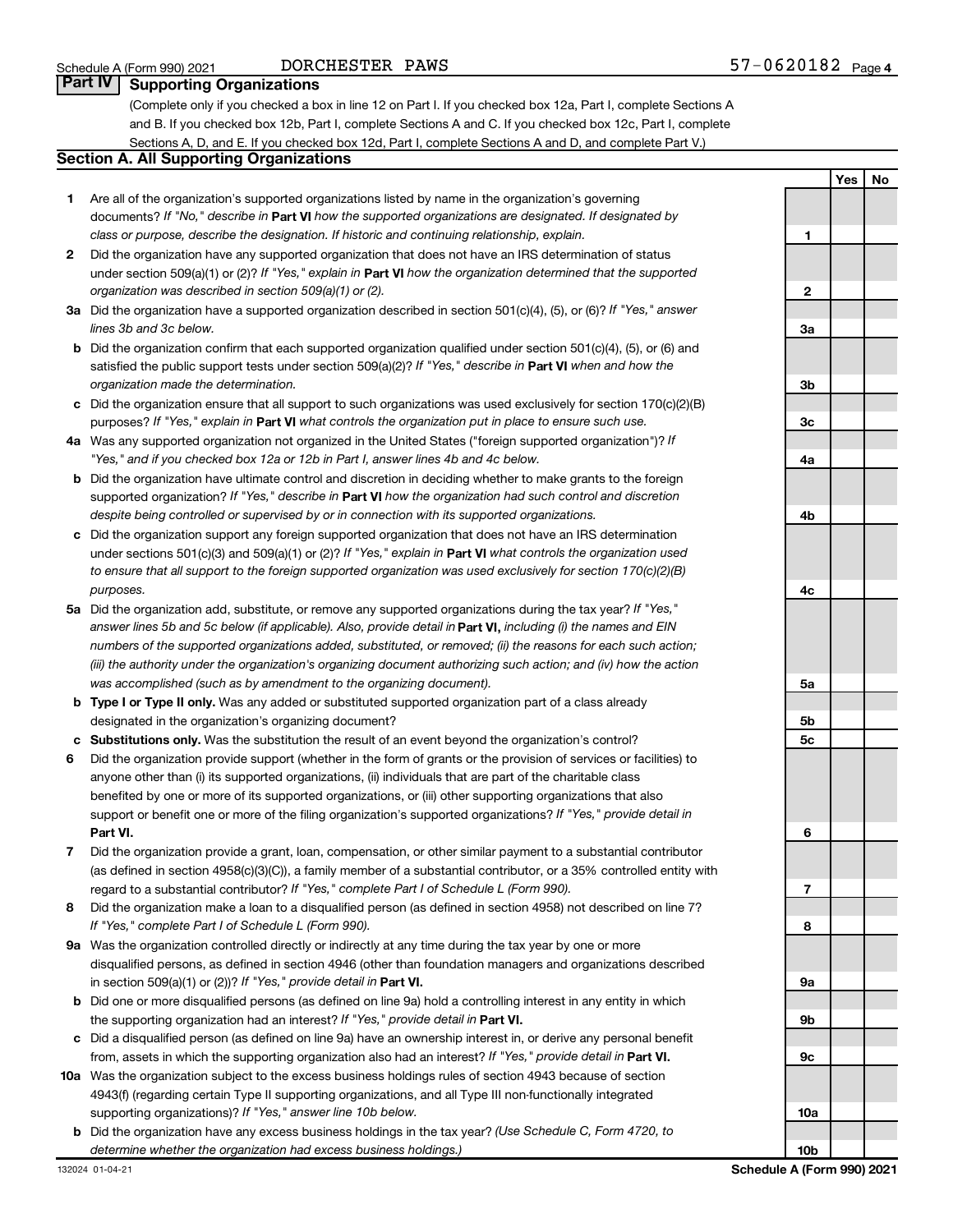| Schedule A (Form 990) 2021 | DORCHESTER                                            |
|----------------------------|-------------------------------------------------------|
|                            | <b>Part IV   Supporting Organizations (continued)</b> |

DORCHESTER PAWS

| Yes<br>No<br>Has the organization accepted a gift or contribution from any of the following persons?<br>11<br>a A person who directly or indirectly controls, either alone or together with persons described on lines 11b and<br>11c below, the governing body of a supported organization?<br>11a<br>11 <sub>b</sub><br><b>b</b> A family member of a person described on line 11a above?<br>c A 35% controlled entity of a person described on line 11a or 11b above? If "Yes" to line 11a, 11b, or 11c, provide<br>detail in Part VI.<br>11c<br><b>Section B. Type I Supporting Organizations</b><br>Yes<br><b>No</b><br>Did the governing body, members of the governing body, officers acting in their official capacity, or membership of one or<br>1<br>more supported organizations have the power to regularly appoint or elect at least a majority of the organization's officers,<br>directors, or trustees at all times during the tax year? If "No," describe in <b>Part VI</b> how the supported organization(s)<br>effectively operated, supervised, or controlled the organization's activities. If the organization had more than one supported<br>organization, describe how the powers to appoint and/or remove officers, directors, or trustees were allocated among the<br>supported organizations and what conditions or restrictions, if any, applied to such powers during the tax year.<br>1<br>Did the organization operate for the benefit of any supported organization other than the supported<br>$\mathbf{2}$<br>organization(s) that operated, supervised, or controlled the supporting organization? If "Yes," explain in<br>Part VI how providing such benefit carried out the purposes of the supported organization(s) that operated,<br>supervised, or controlled the supporting organization.<br>$\mathbf{2}$<br><b>Section C. Type II Supporting Organizations</b><br>Yes<br>No<br>Were a majority of the organization's directors or trustees during the tax year also a majority of the directors<br>1<br>or trustees of each of the organization's supported organization(s)? If "No," describe in Part VI how control<br>or management of the supporting organization was vested in the same persons that controlled or managed<br>the supported organization(s).<br>1<br><b>Section D. All Type III Supporting Organizations</b><br>Yes<br>No<br>Did the organization provide to each of its supported organizations, by the last day of the fifth month of the<br>1<br>organization's tax year, (i) a written notice describing the type and amount of support provided during the prior tax<br>year, (ii) a copy of the Form 990 that was most recently filed as of the date of notification, and (iii) copies of the<br>organization's governing documents in effect on the date of notification, to the extent not previously provided?<br>1<br>Were any of the organization's officers, directors, or trustees either (i) appointed or elected by the supported<br>2<br>organization(s) or (ii) serving on the governing body of a supported organization? If "No," explain in Part VI how<br>the organization maintained a close and continuous working relationship with the supported organization(s).<br>$\overline{2}$<br>By reason of the relationship described on line 2, above, did the organization's supported organizations have a<br>3<br>significant voice in the organization's investment policies and in directing the use of the organization's<br>income or assets at all times during the tax year? If "Yes," describe in Part VI the role the organization's<br>supported organizations played in this regard.<br>З<br>Section E. Type III Functionally Integrated Supporting Organizations<br>Check the box next to the method that the organization used to satisfy the Integral Part Test during the yeafsee instructions).<br>1 | <b>Fail IV</b><br>Supporting Organizations <sub>(Continued)</sub> |  |  |
|------------------------------------------------------------------------------------------------------------------------------------------------------------------------------------------------------------------------------------------------------------------------------------------------------------------------------------------------------------------------------------------------------------------------------------------------------------------------------------------------------------------------------------------------------------------------------------------------------------------------------------------------------------------------------------------------------------------------------------------------------------------------------------------------------------------------------------------------------------------------------------------------------------------------------------------------------------------------------------------------------------------------------------------------------------------------------------------------------------------------------------------------------------------------------------------------------------------------------------------------------------------------------------------------------------------------------------------------------------------------------------------------------------------------------------------------------------------------------------------------------------------------------------------------------------------------------------------------------------------------------------------------------------------------------------------------------------------------------------------------------------------------------------------------------------------------------------------------------------------------------------------------------------------------------------------------------------------------------------------------------------------------------------------------------------------------------------------------------------------------------------------------------------------------------------------------------------------------------------------------------------------------------------------------------------------------------------------------------------------------------------------------------------------------------------------------------------------------------------------------------------------------------------------------------------------------------------------------------------------------------------------------------------------------------------------------------------------------------------------------------------------------------------------------------------------------------------------------------------------------------------------------------------------------------------------------------------------------------------------------------------------------------------------------------------------------------------------------------------------------------------------------------------------------------------------------------------------------------------------------------------------------------------------------------------------------------------------------------------------------------------------------------------------------------------------------------------------------------------------------------------------------------------------------------------------------------------------------------------------------------------------------------------------------------------------------------------------------------------------------------------------------------------------------------------------------------------------------------------------------------------------------------------|-------------------------------------------------------------------|--|--|
|                                                                                                                                                                                                                                                                                                                                                                                                                                                                                                                                                                                                                                                                                                                                                                                                                                                                                                                                                                                                                                                                                                                                                                                                                                                                                                                                                                                                                                                                                                                                                                                                                                                                                                                                                                                                                                                                                                                                                                                                                                                                                                                                                                                                                                                                                                                                                                                                                                                                                                                                                                                                                                                                                                                                                                                                                                                                                                                                                                                                                                                                                                                                                                                                                                                                                                                                                                                                                                                                                                                                                                                                                                                                                                                                                                                                                                                                                                            |                                                                   |  |  |
|                                                                                                                                                                                                                                                                                                                                                                                                                                                                                                                                                                                                                                                                                                                                                                                                                                                                                                                                                                                                                                                                                                                                                                                                                                                                                                                                                                                                                                                                                                                                                                                                                                                                                                                                                                                                                                                                                                                                                                                                                                                                                                                                                                                                                                                                                                                                                                                                                                                                                                                                                                                                                                                                                                                                                                                                                                                                                                                                                                                                                                                                                                                                                                                                                                                                                                                                                                                                                                                                                                                                                                                                                                                                                                                                                                                                                                                                                                            |                                                                   |  |  |
|                                                                                                                                                                                                                                                                                                                                                                                                                                                                                                                                                                                                                                                                                                                                                                                                                                                                                                                                                                                                                                                                                                                                                                                                                                                                                                                                                                                                                                                                                                                                                                                                                                                                                                                                                                                                                                                                                                                                                                                                                                                                                                                                                                                                                                                                                                                                                                                                                                                                                                                                                                                                                                                                                                                                                                                                                                                                                                                                                                                                                                                                                                                                                                                                                                                                                                                                                                                                                                                                                                                                                                                                                                                                                                                                                                                                                                                                                                            |                                                                   |  |  |
|                                                                                                                                                                                                                                                                                                                                                                                                                                                                                                                                                                                                                                                                                                                                                                                                                                                                                                                                                                                                                                                                                                                                                                                                                                                                                                                                                                                                                                                                                                                                                                                                                                                                                                                                                                                                                                                                                                                                                                                                                                                                                                                                                                                                                                                                                                                                                                                                                                                                                                                                                                                                                                                                                                                                                                                                                                                                                                                                                                                                                                                                                                                                                                                                                                                                                                                                                                                                                                                                                                                                                                                                                                                                                                                                                                                                                                                                                                            |                                                                   |  |  |
|                                                                                                                                                                                                                                                                                                                                                                                                                                                                                                                                                                                                                                                                                                                                                                                                                                                                                                                                                                                                                                                                                                                                                                                                                                                                                                                                                                                                                                                                                                                                                                                                                                                                                                                                                                                                                                                                                                                                                                                                                                                                                                                                                                                                                                                                                                                                                                                                                                                                                                                                                                                                                                                                                                                                                                                                                                                                                                                                                                                                                                                                                                                                                                                                                                                                                                                                                                                                                                                                                                                                                                                                                                                                                                                                                                                                                                                                                                            |                                                                   |  |  |
|                                                                                                                                                                                                                                                                                                                                                                                                                                                                                                                                                                                                                                                                                                                                                                                                                                                                                                                                                                                                                                                                                                                                                                                                                                                                                                                                                                                                                                                                                                                                                                                                                                                                                                                                                                                                                                                                                                                                                                                                                                                                                                                                                                                                                                                                                                                                                                                                                                                                                                                                                                                                                                                                                                                                                                                                                                                                                                                                                                                                                                                                                                                                                                                                                                                                                                                                                                                                                                                                                                                                                                                                                                                                                                                                                                                                                                                                                                            |                                                                   |  |  |
|                                                                                                                                                                                                                                                                                                                                                                                                                                                                                                                                                                                                                                                                                                                                                                                                                                                                                                                                                                                                                                                                                                                                                                                                                                                                                                                                                                                                                                                                                                                                                                                                                                                                                                                                                                                                                                                                                                                                                                                                                                                                                                                                                                                                                                                                                                                                                                                                                                                                                                                                                                                                                                                                                                                                                                                                                                                                                                                                                                                                                                                                                                                                                                                                                                                                                                                                                                                                                                                                                                                                                                                                                                                                                                                                                                                                                                                                                                            |                                                                   |  |  |
|                                                                                                                                                                                                                                                                                                                                                                                                                                                                                                                                                                                                                                                                                                                                                                                                                                                                                                                                                                                                                                                                                                                                                                                                                                                                                                                                                                                                                                                                                                                                                                                                                                                                                                                                                                                                                                                                                                                                                                                                                                                                                                                                                                                                                                                                                                                                                                                                                                                                                                                                                                                                                                                                                                                                                                                                                                                                                                                                                                                                                                                                                                                                                                                                                                                                                                                                                                                                                                                                                                                                                                                                                                                                                                                                                                                                                                                                                                            |                                                                   |  |  |
|                                                                                                                                                                                                                                                                                                                                                                                                                                                                                                                                                                                                                                                                                                                                                                                                                                                                                                                                                                                                                                                                                                                                                                                                                                                                                                                                                                                                                                                                                                                                                                                                                                                                                                                                                                                                                                                                                                                                                                                                                                                                                                                                                                                                                                                                                                                                                                                                                                                                                                                                                                                                                                                                                                                                                                                                                                                                                                                                                                                                                                                                                                                                                                                                                                                                                                                                                                                                                                                                                                                                                                                                                                                                                                                                                                                                                                                                                                            |                                                                   |  |  |
|                                                                                                                                                                                                                                                                                                                                                                                                                                                                                                                                                                                                                                                                                                                                                                                                                                                                                                                                                                                                                                                                                                                                                                                                                                                                                                                                                                                                                                                                                                                                                                                                                                                                                                                                                                                                                                                                                                                                                                                                                                                                                                                                                                                                                                                                                                                                                                                                                                                                                                                                                                                                                                                                                                                                                                                                                                                                                                                                                                                                                                                                                                                                                                                                                                                                                                                                                                                                                                                                                                                                                                                                                                                                                                                                                                                                                                                                                                            |                                                                   |  |  |
|                                                                                                                                                                                                                                                                                                                                                                                                                                                                                                                                                                                                                                                                                                                                                                                                                                                                                                                                                                                                                                                                                                                                                                                                                                                                                                                                                                                                                                                                                                                                                                                                                                                                                                                                                                                                                                                                                                                                                                                                                                                                                                                                                                                                                                                                                                                                                                                                                                                                                                                                                                                                                                                                                                                                                                                                                                                                                                                                                                                                                                                                                                                                                                                                                                                                                                                                                                                                                                                                                                                                                                                                                                                                                                                                                                                                                                                                                                            |                                                                   |  |  |
|                                                                                                                                                                                                                                                                                                                                                                                                                                                                                                                                                                                                                                                                                                                                                                                                                                                                                                                                                                                                                                                                                                                                                                                                                                                                                                                                                                                                                                                                                                                                                                                                                                                                                                                                                                                                                                                                                                                                                                                                                                                                                                                                                                                                                                                                                                                                                                                                                                                                                                                                                                                                                                                                                                                                                                                                                                                                                                                                                                                                                                                                                                                                                                                                                                                                                                                                                                                                                                                                                                                                                                                                                                                                                                                                                                                                                                                                                                            |                                                                   |  |  |
|                                                                                                                                                                                                                                                                                                                                                                                                                                                                                                                                                                                                                                                                                                                                                                                                                                                                                                                                                                                                                                                                                                                                                                                                                                                                                                                                                                                                                                                                                                                                                                                                                                                                                                                                                                                                                                                                                                                                                                                                                                                                                                                                                                                                                                                                                                                                                                                                                                                                                                                                                                                                                                                                                                                                                                                                                                                                                                                                                                                                                                                                                                                                                                                                                                                                                                                                                                                                                                                                                                                                                                                                                                                                                                                                                                                                                                                                                                            |                                                                   |  |  |
|                                                                                                                                                                                                                                                                                                                                                                                                                                                                                                                                                                                                                                                                                                                                                                                                                                                                                                                                                                                                                                                                                                                                                                                                                                                                                                                                                                                                                                                                                                                                                                                                                                                                                                                                                                                                                                                                                                                                                                                                                                                                                                                                                                                                                                                                                                                                                                                                                                                                                                                                                                                                                                                                                                                                                                                                                                                                                                                                                                                                                                                                                                                                                                                                                                                                                                                                                                                                                                                                                                                                                                                                                                                                                                                                                                                                                                                                                                            |                                                                   |  |  |
|                                                                                                                                                                                                                                                                                                                                                                                                                                                                                                                                                                                                                                                                                                                                                                                                                                                                                                                                                                                                                                                                                                                                                                                                                                                                                                                                                                                                                                                                                                                                                                                                                                                                                                                                                                                                                                                                                                                                                                                                                                                                                                                                                                                                                                                                                                                                                                                                                                                                                                                                                                                                                                                                                                                                                                                                                                                                                                                                                                                                                                                                                                                                                                                                                                                                                                                                                                                                                                                                                                                                                                                                                                                                                                                                                                                                                                                                                                            |                                                                   |  |  |
|                                                                                                                                                                                                                                                                                                                                                                                                                                                                                                                                                                                                                                                                                                                                                                                                                                                                                                                                                                                                                                                                                                                                                                                                                                                                                                                                                                                                                                                                                                                                                                                                                                                                                                                                                                                                                                                                                                                                                                                                                                                                                                                                                                                                                                                                                                                                                                                                                                                                                                                                                                                                                                                                                                                                                                                                                                                                                                                                                                                                                                                                                                                                                                                                                                                                                                                                                                                                                                                                                                                                                                                                                                                                                                                                                                                                                                                                                                            |                                                                   |  |  |
|                                                                                                                                                                                                                                                                                                                                                                                                                                                                                                                                                                                                                                                                                                                                                                                                                                                                                                                                                                                                                                                                                                                                                                                                                                                                                                                                                                                                                                                                                                                                                                                                                                                                                                                                                                                                                                                                                                                                                                                                                                                                                                                                                                                                                                                                                                                                                                                                                                                                                                                                                                                                                                                                                                                                                                                                                                                                                                                                                                                                                                                                                                                                                                                                                                                                                                                                                                                                                                                                                                                                                                                                                                                                                                                                                                                                                                                                                                            |                                                                   |  |  |
|                                                                                                                                                                                                                                                                                                                                                                                                                                                                                                                                                                                                                                                                                                                                                                                                                                                                                                                                                                                                                                                                                                                                                                                                                                                                                                                                                                                                                                                                                                                                                                                                                                                                                                                                                                                                                                                                                                                                                                                                                                                                                                                                                                                                                                                                                                                                                                                                                                                                                                                                                                                                                                                                                                                                                                                                                                                                                                                                                                                                                                                                                                                                                                                                                                                                                                                                                                                                                                                                                                                                                                                                                                                                                                                                                                                                                                                                                                            |                                                                   |  |  |
|                                                                                                                                                                                                                                                                                                                                                                                                                                                                                                                                                                                                                                                                                                                                                                                                                                                                                                                                                                                                                                                                                                                                                                                                                                                                                                                                                                                                                                                                                                                                                                                                                                                                                                                                                                                                                                                                                                                                                                                                                                                                                                                                                                                                                                                                                                                                                                                                                                                                                                                                                                                                                                                                                                                                                                                                                                                                                                                                                                                                                                                                                                                                                                                                                                                                                                                                                                                                                                                                                                                                                                                                                                                                                                                                                                                                                                                                                                            |                                                                   |  |  |
|                                                                                                                                                                                                                                                                                                                                                                                                                                                                                                                                                                                                                                                                                                                                                                                                                                                                                                                                                                                                                                                                                                                                                                                                                                                                                                                                                                                                                                                                                                                                                                                                                                                                                                                                                                                                                                                                                                                                                                                                                                                                                                                                                                                                                                                                                                                                                                                                                                                                                                                                                                                                                                                                                                                                                                                                                                                                                                                                                                                                                                                                                                                                                                                                                                                                                                                                                                                                                                                                                                                                                                                                                                                                                                                                                                                                                                                                                                            |                                                                   |  |  |
|                                                                                                                                                                                                                                                                                                                                                                                                                                                                                                                                                                                                                                                                                                                                                                                                                                                                                                                                                                                                                                                                                                                                                                                                                                                                                                                                                                                                                                                                                                                                                                                                                                                                                                                                                                                                                                                                                                                                                                                                                                                                                                                                                                                                                                                                                                                                                                                                                                                                                                                                                                                                                                                                                                                                                                                                                                                                                                                                                                                                                                                                                                                                                                                                                                                                                                                                                                                                                                                                                                                                                                                                                                                                                                                                                                                                                                                                                                            |                                                                   |  |  |
|                                                                                                                                                                                                                                                                                                                                                                                                                                                                                                                                                                                                                                                                                                                                                                                                                                                                                                                                                                                                                                                                                                                                                                                                                                                                                                                                                                                                                                                                                                                                                                                                                                                                                                                                                                                                                                                                                                                                                                                                                                                                                                                                                                                                                                                                                                                                                                                                                                                                                                                                                                                                                                                                                                                                                                                                                                                                                                                                                                                                                                                                                                                                                                                                                                                                                                                                                                                                                                                                                                                                                                                                                                                                                                                                                                                                                                                                                                            |                                                                   |  |  |
|                                                                                                                                                                                                                                                                                                                                                                                                                                                                                                                                                                                                                                                                                                                                                                                                                                                                                                                                                                                                                                                                                                                                                                                                                                                                                                                                                                                                                                                                                                                                                                                                                                                                                                                                                                                                                                                                                                                                                                                                                                                                                                                                                                                                                                                                                                                                                                                                                                                                                                                                                                                                                                                                                                                                                                                                                                                                                                                                                                                                                                                                                                                                                                                                                                                                                                                                                                                                                                                                                                                                                                                                                                                                                                                                                                                                                                                                                                            |                                                                   |  |  |
|                                                                                                                                                                                                                                                                                                                                                                                                                                                                                                                                                                                                                                                                                                                                                                                                                                                                                                                                                                                                                                                                                                                                                                                                                                                                                                                                                                                                                                                                                                                                                                                                                                                                                                                                                                                                                                                                                                                                                                                                                                                                                                                                                                                                                                                                                                                                                                                                                                                                                                                                                                                                                                                                                                                                                                                                                                                                                                                                                                                                                                                                                                                                                                                                                                                                                                                                                                                                                                                                                                                                                                                                                                                                                                                                                                                                                                                                                                            |                                                                   |  |  |
|                                                                                                                                                                                                                                                                                                                                                                                                                                                                                                                                                                                                                                                                                                                                                                                                                                                                                                                                                                                                                                                                                                                                                                                                                                                                                                                                                                                                                                                                                                                                                                                                                                                                                                                                                                                                                                                                                                                                                                                                                                                                                                                                                                                                                                                                                                                                                                                                                                                                                                                                                                                                                                                                                                                                                                                                                                                                                                                                                                                                                                                                                                                                                                                                                                                                                                                                                                                                                                                                                                                                                                                                                                                                                                                                                                                                                                                                                                            |                                                                   |  |  |
|                                                                                                                                                                                                                                                                                                                                                                                                                                                                                                                                                                                                                                                                                                                                                                                                                                                                                                                                                                                                                                                                                                                                                                                                                                                                                                                                                                                                                                                                                                                                                                                                                                                                                                                                                                                                                                                                                                                                                                                                                                                                                                                                                                                                                                                                                                                                                                                                                                                                                                                                                                                                                                                                                                                                                                                                                                                                                                                                                                                                                                                                                                                                                                                                                                                                                                                                                                                                                                                                                                                                                                                                                                                                                                                                                                                                                                                                                                            |                                                                   |  |  |
|                                                                                                                                                                                                                                                                                                                                                                                                                                                                                                                                                                                                                                                                                                                                                                                                                                                                                                                                                                                                                                                                                                                                                                                                                                                                                                                                                                                                                                                                                                                                                                                                                                                                                                                                                                                                                                                                                                                                                                                                                                                                                                                                                                                                                                                                                                                                                                                                                                                                                                                                                                                                                                                                                                                                                                                                                                                                                                                                                                                                                                                                                                                                                                                                                                                                                                                                                                                                                                                                                                                                                                                                                                                                                                                                                                                                                                                                                                            |                                                                   |  |  |
|                                                                                                                                                                                                                                                                                                                                                                                                                                                                                                                                                                                                                                                                                                                                                                                                                                                                                                                                                                                                                                                                                                                                                                                                                                                                                                                                                                                                                                                                                                                                                                                                                                                                                                                                                                                                                                                                                                                                                                                                                                                                                                                                                                                                                                                                                                                                                                                                                                                                                                                                                                                                                                                                                                                                                                                                                                                                                                                                                                                                                                                                                                                                                                                                                                                                                                                                                                                                                                                                                                                                                                                                                                                                                                                                                                                                                                                                                                            |                                                                   |  |  |
|                                                                                                                                                                                                                                                                                                                                                                                                                                                                                                                                                                                                                                                                                                                                                                                                                                                                                                                                                                                                                                                                                                                                                                                                                                                                                                                                                                                                                                                                                                                                                                                                                                                                                                                                                                                                                                                                                                                                                                                                                                                                                                                                                                                                                                                                                                                                                                                                                                                                                                                                                                                                                                                                                                                                                                                                                                                                                                                                                                                                                                                                                                                                                                                                                                                                                                                                                                                                                                                                                                                                                                                                                                                                                                                                                                                                                                                                                                            |                                                                   |  |  |
|                                                                                                                                                                                                                                                                                                                                                                                                                                                                                                                                                                                                                                                                                                                                                                                                                                                                                                                                                                                                                                                                                                                                                                                                                                                                                                                                                                                                                                                                                                                                                                                                                                                                                                                                                                                                                                                                                                                                                                                                                                                                                                                                                                                                                                                                                                                                                                                                                                                                                                                                                                                                                                                                                                                                                                                                                                                                                                                                                                                                                                                                                                                                                                                                                                                                                                                                                                                                                                                                                                                                                                                                                                                                                                                                                                                                                                                                                                            |                                                                   |  |  |
|                                                                                                                                                                                                                                                                                                                                                                                                                                                                                                                                                                                                                                                                                                                                                                                                                                                                                                                                                                                                                                                                                                                                                                                                                                                                                                                                                                                                                                                                                                                                                                                                                                                                                                                                                                                                                                                                                                                                                                                                                                                                                                                                                                                                                                                                                                                                                                                                                                                                                                                                                                                                                                                                                                                                                                                                                                                                                                                                                                                                                                                                                                                                                                                                                                                                                                                                                                                                                                                                                                                                                                                                                                                                                                                                                                                                                                                                                                            |                                                                   |  |  |
|                                                                                                                                                                                                                                                                                                                                                                                                                                                                                                                                                                                                                                                                                                                                                                                                                                                                                                                                                                                                                                                                                                                                                                                                                                                                                                                                                                                                                                                                                                                                                                                                                                                                                                                                                                                                                                                                                                                                                                                                                                                                                                                                                                                                                                                                                                                                                                                                                                                                                                                                                                                                                                                                                                                                                                                                                                                                                                                                                                                                                                                                                                                                                                                                                                                                                                                                                                                                                                                                                                                                                                                                                                                                                                                                                                                                                                                                                                            |                                                                   |  |  |
|                                                                                                                                                                                                                                                                                                                                                                                                                                                                                                                                                                                                                                                                                                                                                                                                                                                                                                                                                                                                                                                                                                                                                                                                                                                                                                                                                                                                                                                                                                                                                                                                                                                                                                                                                                                                                                                                                                                                                                                                                                                                                                                                                                                                                                                                                                                                                                                                                                                                                                                                                                                                                                                                                                                                                                                                                                                                                                                                                                                                                                                                                                                                                                                                                                                                                                                                                                                                                                                                                                                                                                                                                                                                                                                                                                                                                                                                                                            |                                                                   |  |  |
|                                                                                                                                                                                                                                                                                                                                                                                                                                                                                                                                                                                                                                                                                                                                                                                                                                                                                                                                                                                                                                                                                                                                                                                                                                                                                                                                                                                                                                                                                                                                                                                                                                                                                                                                                                                                                                                                                                                                                                                                                                                                                                                                                                                                                                                                                                                                                                                                                                                                                                                                                                                                                                                                                                                                                                                                                                                                                                                                                                                                                                                                                                                                                                                                                                                                                                                                                                                                                                                                                                                                                                                                                                                                                                                                                                                                                                                                                                            |                                                                   |  |  |
|                                                                                                                                                                                                                                                                                                                                                                                                                                                                                                                                                                                                                                                                                                                                                                                                                                                                                                                                                                                                                                                                                                                                                                                                                                                                                                                                                                                                                                                                                                                                                                                                                                                                                                                                                                                                                                                                                                                                                                                                                                                                                                                                                                                                                                                                                                                                                                                                                                                                                                                                                                                                                                                                                                                                                                                                                                                                                                                                                                                                                                                                                                                                                                                                                                                                                                                                                                                                                                                                                                                                                                                                                                                                                                                                                                                                                                                                                                            |                                                                   |  |  |
| The organization satisfied the Activities Test. Complete line 2 below.<br>a                                                                                                                                                                                                                                                                                                                                                                                                                                                                                                                                                                                                                                                                                                                                                                                                                                                                                                                                                                                                                                                                                                                                                                                                                                                                                                                                                                                                                                                                                                                                                                                                                                                                                                                                                                                                                                                                                                                                                                                                                                                                                                                                                                                                                                                                                                                                                                                                                                                                                                                                                                                                                                                                                                                                                                                                                                                                                                                                                                                                                                                                                                                                                                                                                                                                                                                                                                                                                                                                                                                                                                                                                                                                                                                                                                                                                                |                                                                   |  |  |

- 
- **b** The organization is the parent of each of its supported organizations. Complete line 3 below.  $\Box$
- **c** The organization supported a governmental entity. Describe in Part VI how you supported a governmental entity (see instructions).  $\Box$
- **2 Answer lines 2a and 2b below. Yes No** Activities Test.
- **a** Did substantially all of the organization's activities during the tax year directly further the exempt purposes of the supported organization(s) to which the organization was responsive? If "Yes," then in Part VI identify **those supported organizations and explain**  *how these activities directly furthered their exempt purposes, how the organization was responsive to those supported organizations, and how the organization determined that these activities constituted substantially all of its activities.*
- **b** Did the activities described on line 2a, above, constitute activities that, but for the organization's involvement, **Part VI**  *the reasons for the organization's position that its supported organization(s) would have engaged in* one or more of the organization's supported organization(s) would have been engaged in? If "Yes," explain in *these activities but for the organization's involvement.*
- 3 Parent of Supported Organizations. Answer lines 3a and 3b below.
- **a** Did the organization have the power to regularly appoint or elect a majority of the officers, directors, or trustees of each of the supported organizations? If "Yes" or "No" provide details in Part VI.
- **b** Did the organization exercise a substantial degree of direction over the policies, programs, and activities of each of its supported organizations? If "Yes," describe in Part VI the role played by the organization in this regard.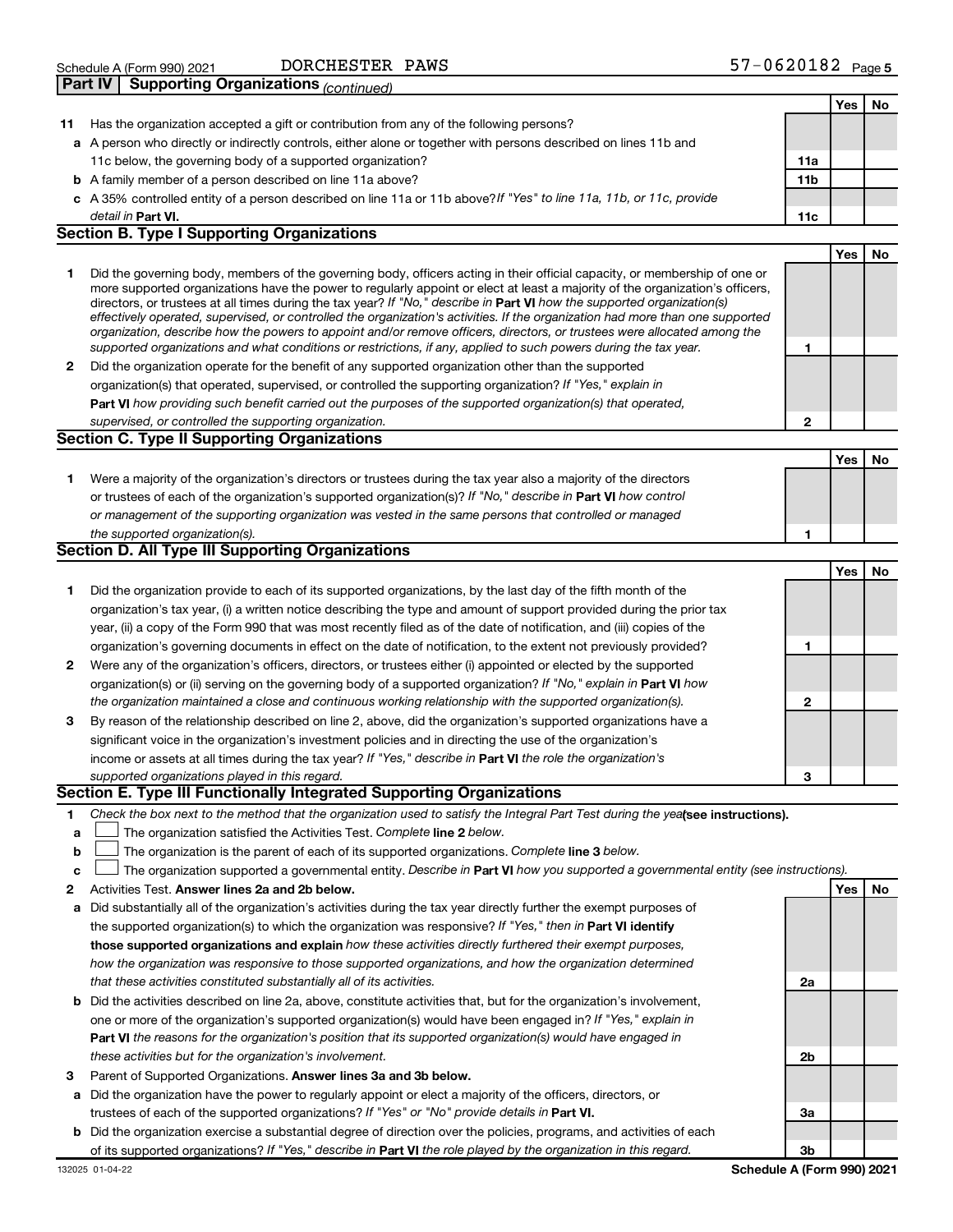| Schedule A (Form 990) 202 |  |  |
|---------------------------|--|--|
|---------------------------|--|--|

**1 Part VI** Check here if the organization satisfied the Integral Part Test as a qualifying trust on Nov. 20, 1970 (*explain in* Part **VI**). See instructions. **Section A - Adjusted Net Income 1 2 3 4 5 6 7 8 1 2 3 4 5 6 7 Adjusted Net Income** (subtract lines 5, 6, and 7 from line 4) **8 8 Section B - Minimum Asset Amount 1 2 3 4 5 6 7 8 a** Average monthly value of securities **b** Average monthly cash balances **c** Fair market value of other non-exempt-use assets **d Total**  (add lines 1a, 1b, and 1c) **e Discount** claimed for blockage or other factors **1a 1b 1c 1d 2 3 4 5 6 7 8** (explain in detail in Part VI): **Minimum Asset Amount**  (add line 7 to line 6) **Section C - Distributable Amount 1 2 3 4 5 6 1 2 3 4 5 6** Distributable Amount. Subtract line 5 from line 4, unless subject to All other Type III non-functionally integrated supporting organizations must complete Sections A through E. (B) Current Year (A) Prior Year Net short-term capital gain Recoveries of prior-year distributions Other gross income (see instructions) Add lines 1 through 3. Depreciation and depletion Portion of operating expenses paid or incurred for production or collection of gross income or for management, conservation, or maintenance of property held for production of income (see instructions) Other expenses (see instructions) (B) Current Year  $(A)$  Prior Year  $\left\{\n\begin{array}{ccc}\n\end{array}\n\right\}$  (optional) Aggregate fair market value of all non-exempt-use assets (see instructions for short tax year or assets held for part of year): Acquisition indebtedness applicable to non-exempt-use assets Subtract line 2 from line 1d. Cash deemed held for exempt use. Enter 0.015 of line 3 (for greater amount, see instructions). Net value of non-exempt-use assets (subtract line 4 from line 3) Multiply line 5 by 0.035. Recoveries of prior-year distributions Current Year Adjusted net income for prior year (from Section A, line 8, column A) Enter 0.85 of line 1. Minimum asset amount for prior year (from Section B, line 8, column A) Enter greater of line 2 or line 3. Income tax imposed in prior year emergency temporary reduction (see instructions). **Part V Type III Non-Functionally Integrated 509(a)(3) Supporting Organizations**   $\Box$ 

**7** Check here if the current year is the organization's first as a non-functionally integrated Type III supporting organization (see † instructions).

**Schedule A (Form 990) 2021**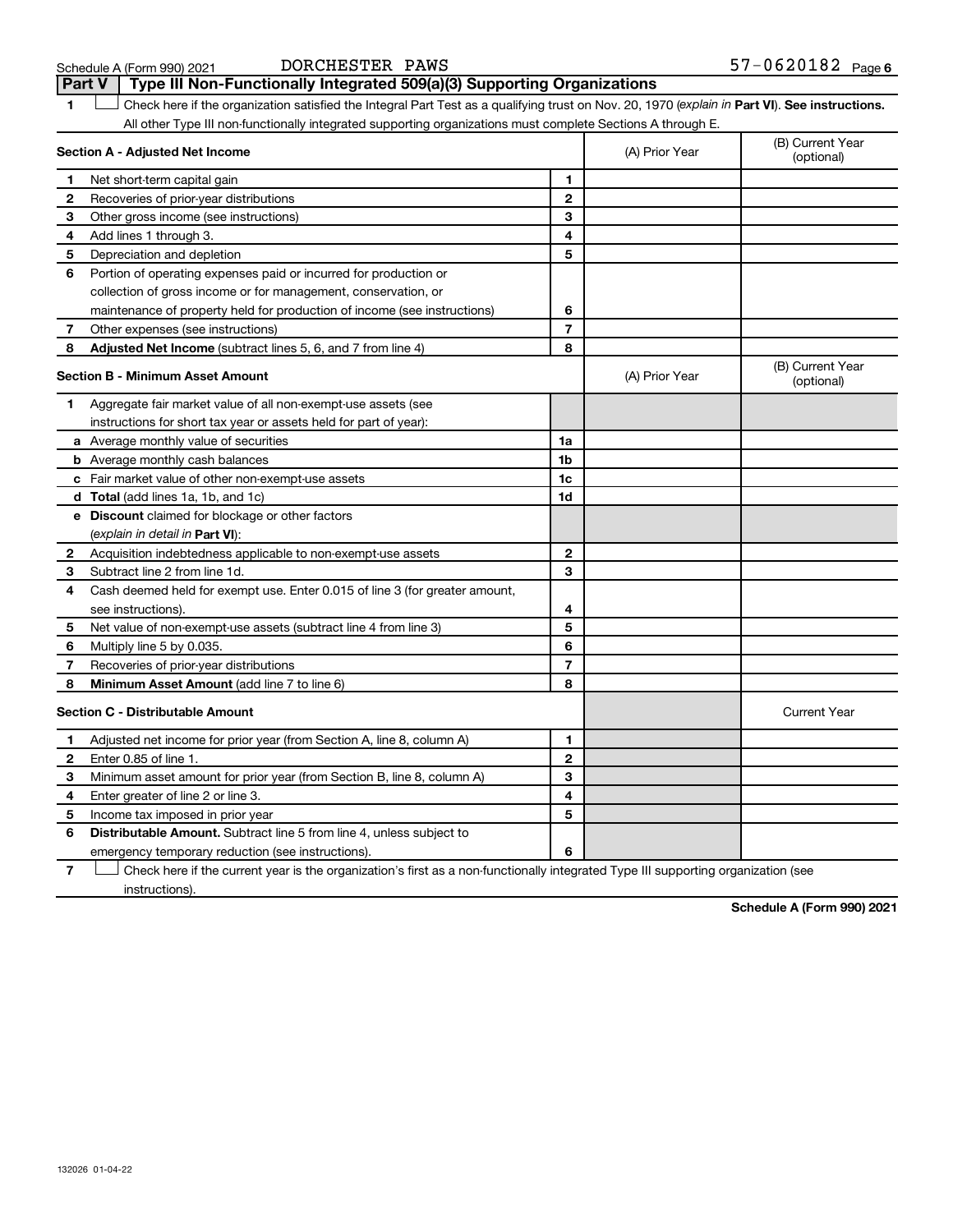|--|

#### Schedule A (Form 990) 2021 DORCHESTER PAWS 5/−06Z0182 Page DORCHESTER PAWS

| <b>Part V</b> | Type III Non-Functionally Integrated 509(a)(3) Supporting Organizations (continued)        |                             |                                       |                          |                                                |
|---------------|--------------------------------------------------------------------------------------------|-----------------------------|---------------------------------------|--------------------------|------------------------------------------------|
|               | <b>Section D - Distributions</b>                                                           |                             |                                       |                          | <b>Current Year</b>                            |
| 1             | Amounts paid to supported organizations to accomplish exempt purposes                      |                             |                                       | 1                        |                                                |
| 2             | Amounts paid to perform activity that directly furthers exempt purposes of supported       |                             |                                       |                          |                                                |
|               | organizations, in excess of income from activity                                           |                             |                                       | 2                        |                                                |
| 3             | Administrative expenses paid to accomplish exempt purposes of supported organizations      |                             |                                       | 3                        |                                                |
| 4             | Amounts paid to acquire exempt-use assets                                                  |                             |                                       | 4                        |                                                |
| 5             | Qualified set-aside amounts (prior IRS approval required - provide details in Part VI)     |                             |                                       | 5                        |                                                |
| 6             | Other distributions (describe in Part VI). See instructions.                               |                             |                                       | 6                        |                                                |
| 7             | Total annual distributions. Add lines 1 through 6.                                         |                             |                                       | $\overline{\phantom{a}}$ |                                                |
| 8             | Distributions to attentive supported organizations to which the organization is responsive |                             |                                       |                          |                                                |
|               | (provide details in Part VI). See instructions.                                            |                             |                                       | 8                        |                                                |
| 9             | Distributable amount for 2021 from Section C, line 6                                       |                             |                                       | 9                        |                                                |
| 10            | Line 8 amount divided by line 9 amount                                                     |                             |                                       | 10                       |                                                |
|               |                                                                                            | (i)                         | (iii)                                 |                          | (iii)                                          |
|               | <b>Section E - Distribution Allocations (see instructions)</b>                             | <b>Excess Distributions</b> | <b>Underdistributions</b><br>Pre-2021 |                          | <b>Distributable</b><br><b>Amount for 2021</b> |
| 1             | Distributable amount for 2021 from Section C, line 6                                       |                             |                                       |                          |                                                |
| 2             | Underdistributions, if any, for years prior to 2021 (reason-                               |                             |                                       |                          |                                                |
|               | able cause required - explain in Part VI). See instructions.                               |                             |                                       |                          |                                                |
| 3             | Excess distributions carryover, if any, to 2021                                            |                             |                                       |                          |                                                |
|               | a From 2016                                                                                |                             |                                       |                          |                                                |
|               | <b>b</b> From 2017                                                                         |                             |                                       |                          |                                                |
|               | c From 2018                                                                                |                             |                                       |                          |                                                |
|               | d From 2019                                                                                |                             |                                       |                          |                                                |
|               | e From 2020                                                                                |                             |                                       |                          |                                                |
|               | f Total of lines 3a through 3e                                                             |                             |                                       |                          |                                                |
|               | g Applied to underdistributions of prior years                                             |                             |                                       |                          |                                                |
|               | <b>h</b> Applied to 2021 distributable amount                                              |                             |                                       |                          |                                                |
| j.            | Carryover from 2016 not applied (see instructions)                                         |                             |                                       |                          |                                                |
|               | Remainder. Subtract lines 3g, 3h, and 3i from line 3f.                                     |                             |                                       |                          |                                                |
| 4             | Distributions for 2021 from Section D,                                                     |                             |                                       |                          |                                                |
|               | line $7:$                                                                                  |                             |                                       |                          |                                                |
|               | a Applied to underdistributions of prior years                                             |                             |                                       |                          |                                                |
|               | <b>b</b> Applied to 2021 distributable amount                                              |                             |                                       |                          |                                                |
|               | c Remainder. Subtract lines 4a and 4b from line 4.                                         |                             |                                       |                          |                                                |
| 5             | Remaining underdistributions for years prior to 2021, if                                   |                             |                                       |                          |                                                |
|               | any. Subtract lines 3g and 4a from line 2. For result greater                              |                             |                                       |                          |                                                |
|               | than zero, explain in Part VI. See instructions.                                           |                             |                                       |                          |                                                |
| 6             | Remaining underdistributions for 2021. Subtract lines 3h                                   |                             |                                       |                          |                                                |
|               | and 4b from line 1. For result greater than zero, explain in                               |                             |                                       |                          |                                                |
|               | <b>Part VI.</b> See instructions.                                                          |                             |                                       |                          |                                                |
| 7             | Excess distributions carryover to 2022. Add lines 3j                                       |                             |                                       |                          |                                                |
|               | and 4c.                                                                                    |                             |                                       |                          |                                                |
| 8             | Breakdown of line 7:                                                                       |                             |                                       |                          |                                                |
|               | a Excess from 2017                                                                         |                             |                                       |                          |                                                |
|               | <b>b</b> Excess from 2018                                                                  |                             |                                       |                          |                                                |
|               | c Excess from 2019                                                                         |                             |                                       |                          |                                                |
|               | d Excess from 2020                                                                         |                             |                                       |                          |                                                |
|               | e Excess from 2021                                                                         |                             |                                       |                          |                                                |
|               |                                                                                            |                             |                                       |                          |                                                |

**Schedule A (Form 990) 2021**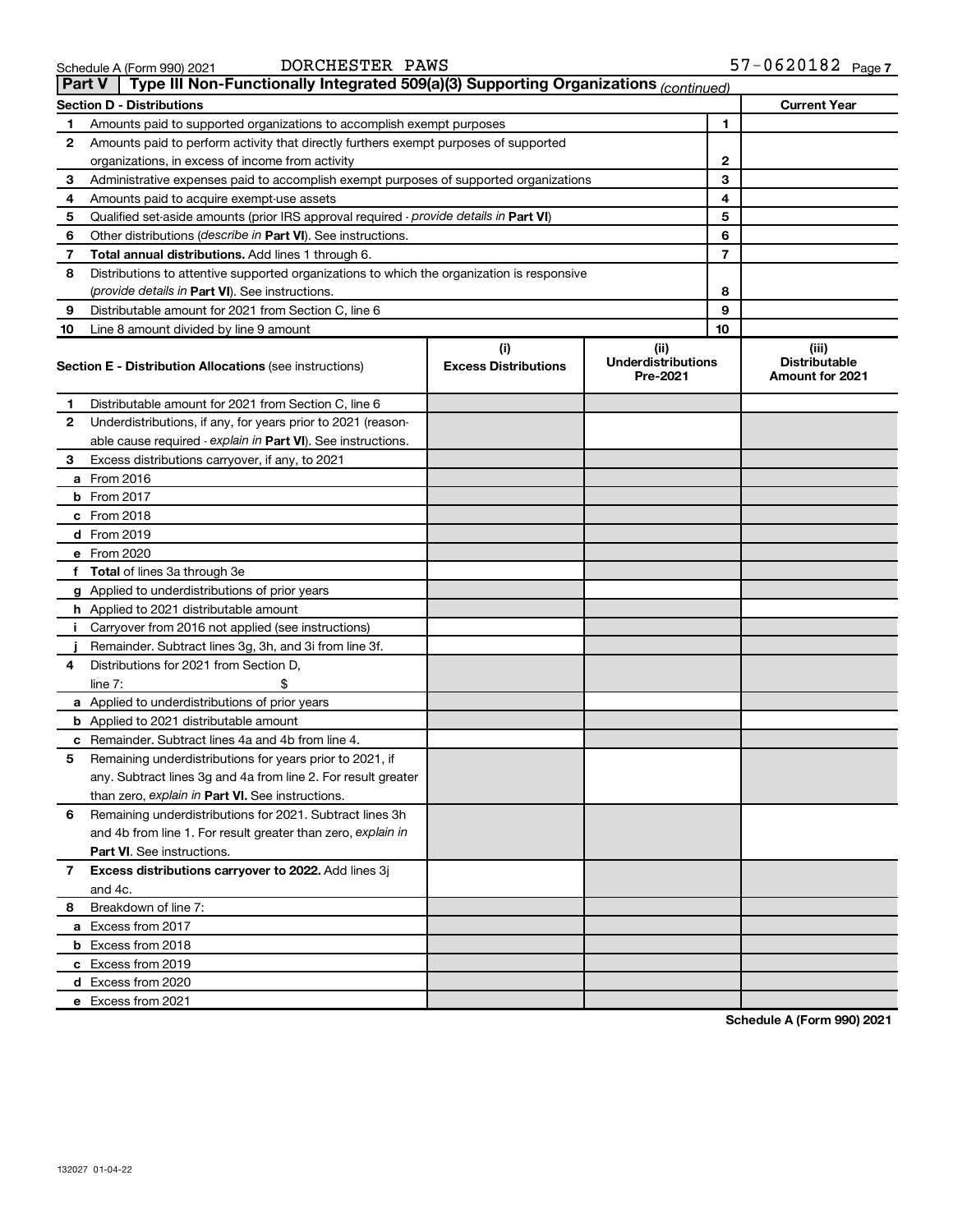|  | Schedule A (Form 990) 2021 | DORCHESTER PAWS | 57-0620182 <sub>Page</sub> 8 |
|--|----------------------------|-----------------|------------------------------|
|--|----------------------------|-----------------|------------------------------|

| <b>Part VI</b> | Supplemental Information. Provide the explanations required by Part II, line 10; Part II, line 17a or 17b; Part III, line 12;                                                                                                                                                                    |
|----------------|--------------------------------------------------------------------------------------------------------------------------------------------------------------------------------------------------------------------------------------------------------------------------------------------------|
|                | Part IV, Section A, lines 1, 2, 3b, 3c, 4b, 4c, 5a, 6, 9a, 9b, 9c, 11a, 11b, and 11c; Part IV, Section B, lines 1 and 2; Part IV, Section C,<br>line 1; Part IV, Section D, lines 2 and 3; Part IV, Section E, lines 1c, 2a, 2b, 3a, and 3b; Part V, line 1; Part V, Section B, line 1e; Part V, |
|                | Section D, lines 5, 6, and 8; and Part V, Section E, lines 2, 5, and 6. Also complete this part for any additional information.<br>(See instructions.)                                                                                                                                           |
|                |                                                                                                                                                                                                                                                                                                  |
|                |                                                                                                                                                                                                                                                                                                  |
|                |                                                                                                                                                                                                                                                                                                  |
|                |                                                                                                                                                                                                                                                                                                  |
|                |                                                                                                                                                                                                                                                                                                  |
|                |                                                                                                                                                                                                                                                                                                  |
|                |                                                                                                                                                                                                                                                                                                  |
|                |                                                                                                                                                                                                                                                                                                  |
|                |                                                                                                                                                                                                                                                                                                  |
|                |                                                                                                                                                                                                                                                                                                  |
|                |                                                                                                                                                                                                                                                                                                  |
|                |                                                                                                                                                                                                                                                                                                  |
|                |                                                                                                                                                                                                                                                                                                  |
|                |                                                                                                                                                                                                                                                                                                  |
|                |                                                                                                                                                                                                                                                                                                  |
|                |                                                                                                                                                                                                                                                                                                  |
|                |                                                                                                                                                                                                                                                                                                  |
|                |                                                                                                                                                                                                                                                                                                  |
|                |                                                                                                                                                                                                                                                                                                  |
|                |                                                                                                                                                                                                                                                                                                  |
|                |                                                                                                                                                                                                                                                                                                  |
|                |                                                                                                                                                                                                                                                                                                  |
|                |                                                                                                                                                                                                                                                                                                  |
|                |                                                                                                                                                                                                                                                                                                  |
|                |                                                                                                                                                                                                                                                                                                  |
|                |                                                                                                                                                                                                                                                                                                  |
|                |                                                                                                                                                                                                                                                                                                  |
|                |                                                                                                                                                                                                                                                                                                  |
|                |                                                                                                                                                                                                                                                                                                  |
|                |                                                                                                                                                                                                                                                                                                  |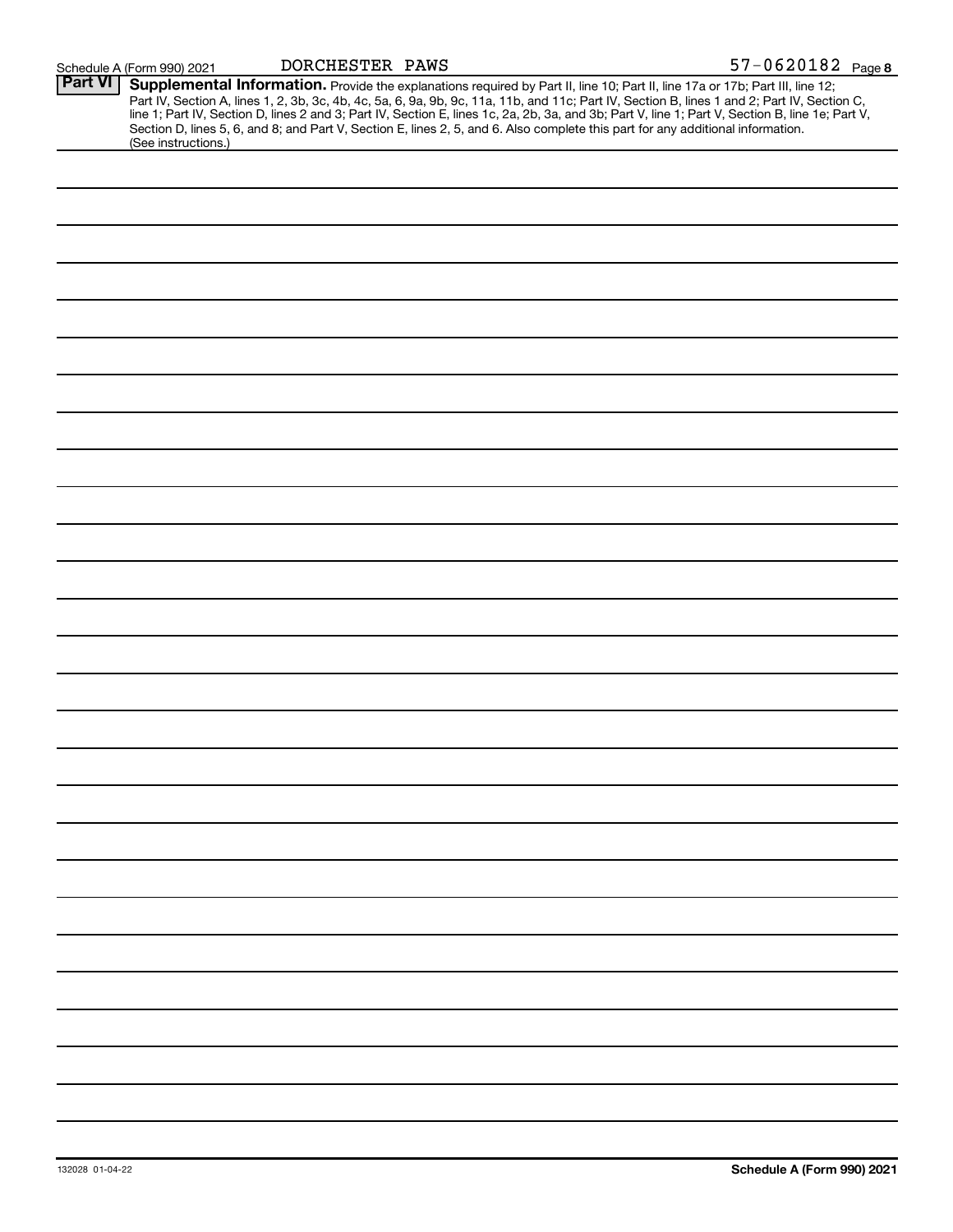Department of the Treasury Internal Revenue Service

Name of the organization

**Organization type** (check one):

### \*\* PUBLIC DISCLOSURE COPY \*\*

# **Schedule B Schedule of Contributors**

**(Form 990) | Attach to Form 990 or Form 990-PF. | Go to www.irs.gov/Form990 for the latest information.** OMB No. 1545-0047

**2021**

**Employer identification number**

57-0620182

| DORCHESTER PAWS |  |
|-----------------|--|
|-----------------|--|

| Filers of:         | Section:                                                                  |
|--------------------|---------------------------------------------------------------------------|
| Form 990 or 990-FZ | $\lfloor \mathbf{X} \rfloor$ 501(c)( 3) (enter number) organization       |
|                    | 4947(a)(1) nonexempt charitable trust not treated as a private foundation |
|                    | 527 political organization                                                |
| Form 990-PF        | 501(c)(3) exempt private foundation                                       |
|                    | 4947(a)(1) nonexempt charitable trust treated as a private foundation     |
|                    | 501(c)(3) taxable private foundation                                      |

Check if your organization is covered by the General Rule or a Special Rule.

**Note:**  Only a section 501(c)(7), (8), or (10) organization can check boxes for both the General Rule and a Special Rule. See instructions.

#### **General Rule**

**K** For an organization filing Form 990, 990-EZ, or 990-PF that received, during the year, contributions totaling \$5,000 or more (in money or property) from any one contributor. Complete Parts I and II. See instructions for determining a contributor's total contributions.

#### **Special Rules**

 $\Box$ 

contributor, during the year, total contributions of the greater of (1) \$5,000; or (2) 2% of the amount on (i) Form 990, Part VIII, line 1h; For an organization described in section 501(c)(3) filing Form 990 or 990-EZ that met the 33 1/3% support test of the regulations under sections 509(a)(1) and 170(b)(1)(A)(vi), that checked Schedule A (Form 990), Part II, line 13, 16a, or 16b, and that received from any one or (ii) Form 990-EZ, line 1. Complete Parts I and II.  $\Box$ 

For an organization described in section 501(c)(7), (8), or (10) filing Form 990 or 990-EZ that received from any one contributor, during the year, total contributions of more than \$1,000 exclusively for religious, charitable, scientific, literary, or educational purposes, or for the prevention of cruelty to children or animals. Complete Parts I (entering "N/A" in column (b) instead of the contributor name and address), II, and III.  $\Box$ 

purpose. Don't complete any of the parts unless the General Rule applies to this organization because it received nonexclusively year, contributions exclusively for religious, charitable, etc., purposes, but no such contributions totaled more than \$1,000. If this box is checked, enter here the total contributions that were received during the year for an exclusively religious, charitable, etc., For an organization described in section 501(c)(7), (8), or (10) filing Form 990 or 990-EZ that received from any one contributor, during the religious, charitable, etc., contributions totaling \$5,000 or more during the year  $\ldots$  $\ldots$  $\ldots$  $\ldots$  $\ldots$  $\ldots$ 

Caution: An organization that isn't covered by the General Rule and/or the Special Rules doesn't file Schedule B (Form 990), but it must answer "No" on Part IV, line 2, of its Form 990; or check the box on line H of its Form 990-EZ or on its Form 990-PF, Part I, line 2, to certify that it doesn't meet the filing requirements of Schedule B (Form 990).

LHA For Paperwork Reduction Act Notice, see the instructions for Form 990, 990-EZ, or 990-PF. **Schell B (Form 990)** (2021)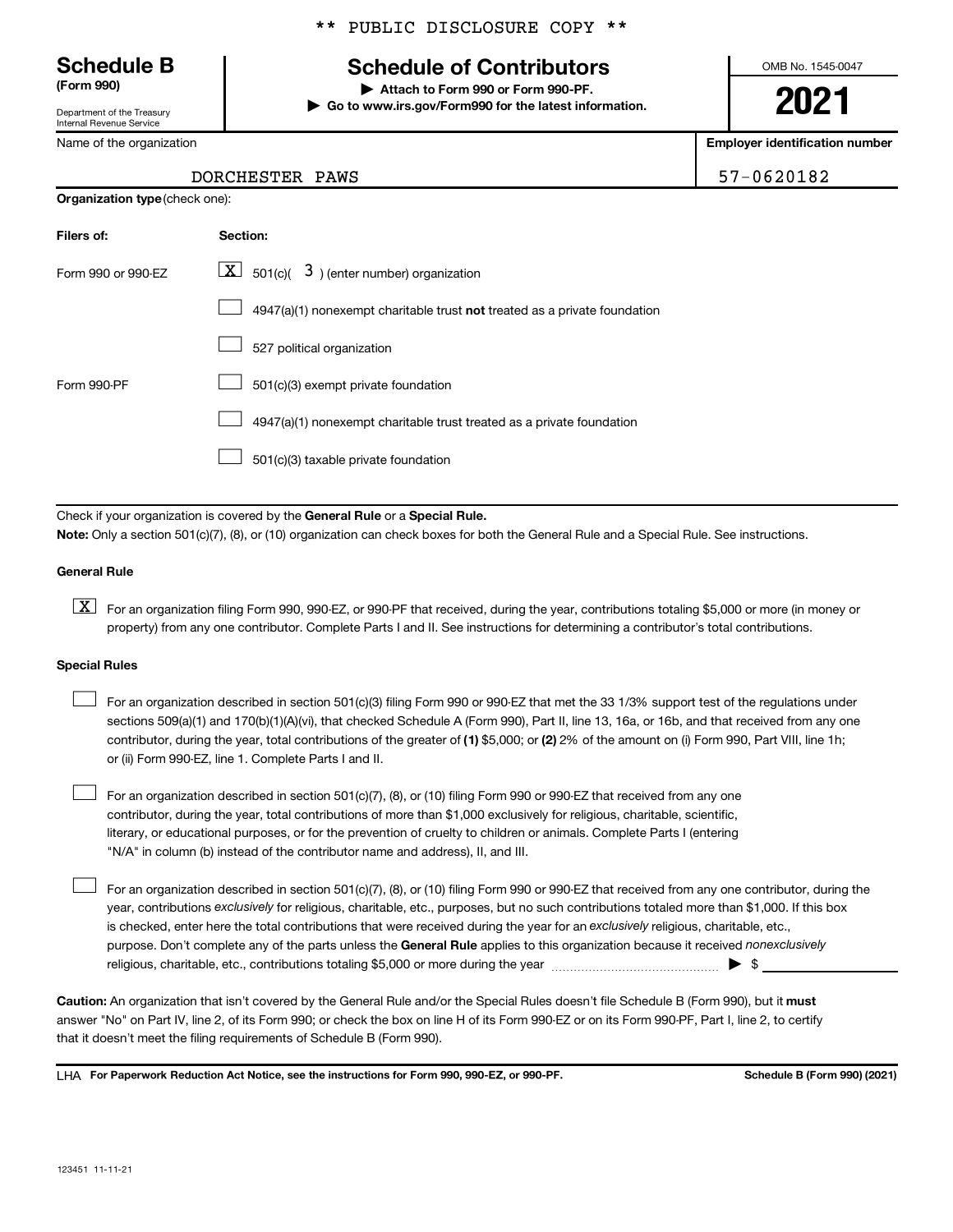**Person Payroll Noncash**

50,000.

\$

 $\overline{6}$  Person  $\overline{X}$ 

|            | Schedule B (Form 990) (2021)<br>Name of organization                                           | Page<br><b>Employer identification number</b>                                                                             |
|------------|------------------------------------------------------------------------------------------------|---------------------------------------------------------------------------------------------------------------------------|
|            | DORCHESTER PAWS                                                                                | 57-0620182                                                                                                                |
| Part I     | Contributors (see instructions). Use duplicate copies of Part I if additional space is needed. |                                                                                                                           |
| (a)<br>No. | (b)<br>Name, address, and ZIP + 4                                                              | (d)<br>(c)<br><b>Total contributions</b><br>Type of contribution                                                          |
| 1          |                                                                                                | x<br>Person<br>Payroll<br>25,000.<br>Noncash<br>\$<br>(Complete Part II for<br>noncash contributions.)                    |
| (a)<br>No. | (b)<br>Name, address, and ZIP + 4                                                              | (c)<br>(d)<br><b>Total contributions</b><br>Type of contribution                                                          |
| 2          |                                                                                                | Person<br>Payroll<br>6,604.<br>Noncash<br>\$<br>(Complete Part II for<br>noncash contributions.)                          |
| (a)<br>No. | (b)<br>Name, address, and ZIP + 4                                                              | (c)<br>(d)<br><b>Total contributions</b><br>Type of contribution                                                          |
| 3          |                                                                                                | Person<br>Payroll<br>7,735.<br>Noncash<br>\$<br>(Complete Part II for<br>noncash contributions.)                          |
| (a)<br>No. | (b)<br>Name, address, and ZIP + 4                                                              | (d)<br>(c)<br><b>Total contributions</b><br>Type of contribution                                                          |
| 4          |                                                                                                | $\overline{\text{X}}$<br>Person<br>Payroll<br>5,000.<br>Noncash<br>\$<br>(Complete Part II for<br>noncash contributions.) |
| (a)<br>No. | (b)<br>Name, address, and ZIP + 4                                                              | (d)<br>(c)<br><b>Total contributions</b><br>Type of contribution                                                          |
| 5          |                                                                                                | X<br>Person<br>Payroll<br>35,000.<br>Noncash<br>\$<br>(Complete Part II for<br>noncash contributions.)                    |
| (a)<br>No. | (b)<br>Name, address, and ZIP + 4                                                              | (d)<br>(c)<br><b>Total contributions</b><br>Type of contribution                                                          |

 $\boxed{\text{X}}$  $\Box$  $\Box$ 

**2**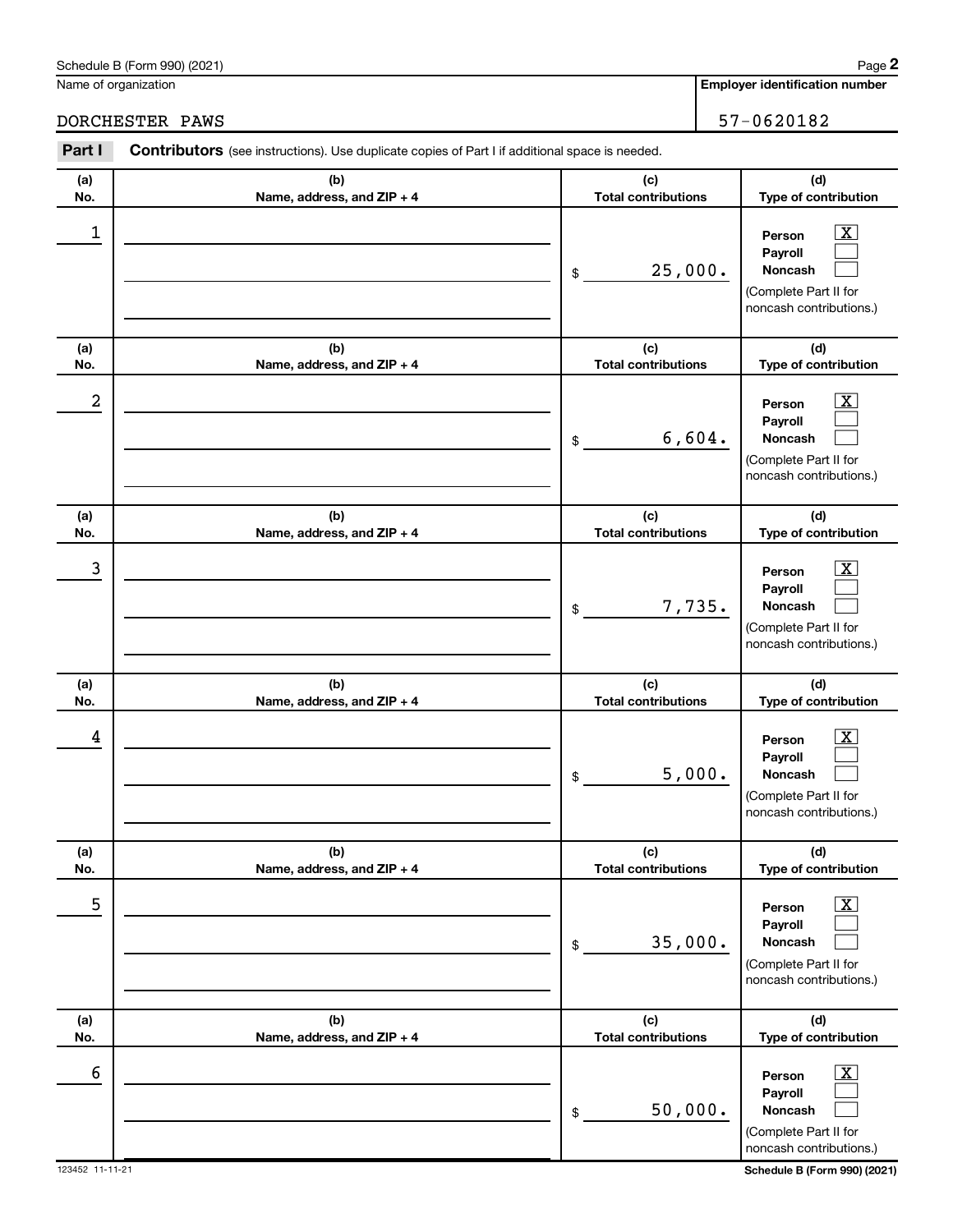**(d) Type of contribution**

(Complete Part II for noncash contributions.)

> $\boxed{\text{X}}$  $\Box$  $\Box$

> $\boxed{\text{X}}$  $\Box$  $\Box$

**2**

**Person Payroll Noncash**

**Person Payroll Noncash**

**(c) Total contributions**

5,000.

305,455.

\$

\$

 $\begin{array}{|c|c|c|c|c|}\hline \text{12} & \text{Person} & \text{X} \\\hline \end{array}$ 

**(a) No.**

|            | Schedule B (Form 990) (2021)<br>Name of organization                                           |                                   | Page<br><b>Employer identification number</b>                                                                    |
|------------|------------------------------------------------------------------------------------------------|-----------------------------------|------------------------------------------------------------------------------------------------------------------|
|            |                                                                                                |                                   |                                                                                                                  |
|            | DORCHESTER PAWS                                                                                |                                   | 57-0620182                                                                                                       |
| Part I     | Contributors (see instructions). Use duplicate copies of Part I if additional space is needed. |                                   |                                                                                                                  |
| (a)<br>No. | (b)<br>Name, address, and ZIP + 4                                                              | (c)<br><b>Total contributions</b> | (d)<br>Type of contribution                                                                                      |
| 7          |                                                                                                | 193,246.<br>\$                    | $\overline{\text{X}}$<br>Person<br>Payroll<br>Noncash<br>(Complete Part II for<br>noncash contributions.)        |
| (a)<br>No. | (b)<br>Name, address, and ZIP + 4                                                              | (c)<br><b>Total contributions</b> | (d)<br>Type of contribution                                                                                      |
| 8          |                                                                                                | 20,000.<br>\$                     | $\overline{\text{X}}$<br>Person<br>Payroll<br><b>Noncash</b><br>(Complete Part II for<br>noncash contributions.) |
| (a)<br>No. | (b)<br>Name, address, and ZIP + 4                                                              | (c)<br><b>Total contributions</b> | (d)<br>Type of contribution                                                                                      |
| 9          |                                                                                                | 6,000.<br>\$                      | $\overline{\text{X}}$<br>Person<br>Payroll<br><b>Noncash</b><br>(Complete Part II for<br>noncash contributions.) |
| (a)<br>No. | (b)<br>Name, address, and ZIP + 4                                                              | (c)<br><b>Total contributions</b> | (d)<br>Type of contribution                                                                                      |
| 10         |                                                                                                | 5,000.<br>\$                      | $\overline{\textbf{X}}$<br>Person<br>Payroll<br>Noncash<br>(Complete Part II for<br>noncash contributions.)      |
| (a)<br>No. | (b)<br>Name, address, and ZIP + 4                                                              | (c)<br><b>Total contributions</b> | (d)<br>Type of contribution                                                                                      |
| 11         |                                                                                                |                                   | $\boxed{\text{X}}$<br>Person                                                                                     |

**(b) Name, address, and ZIP + 4**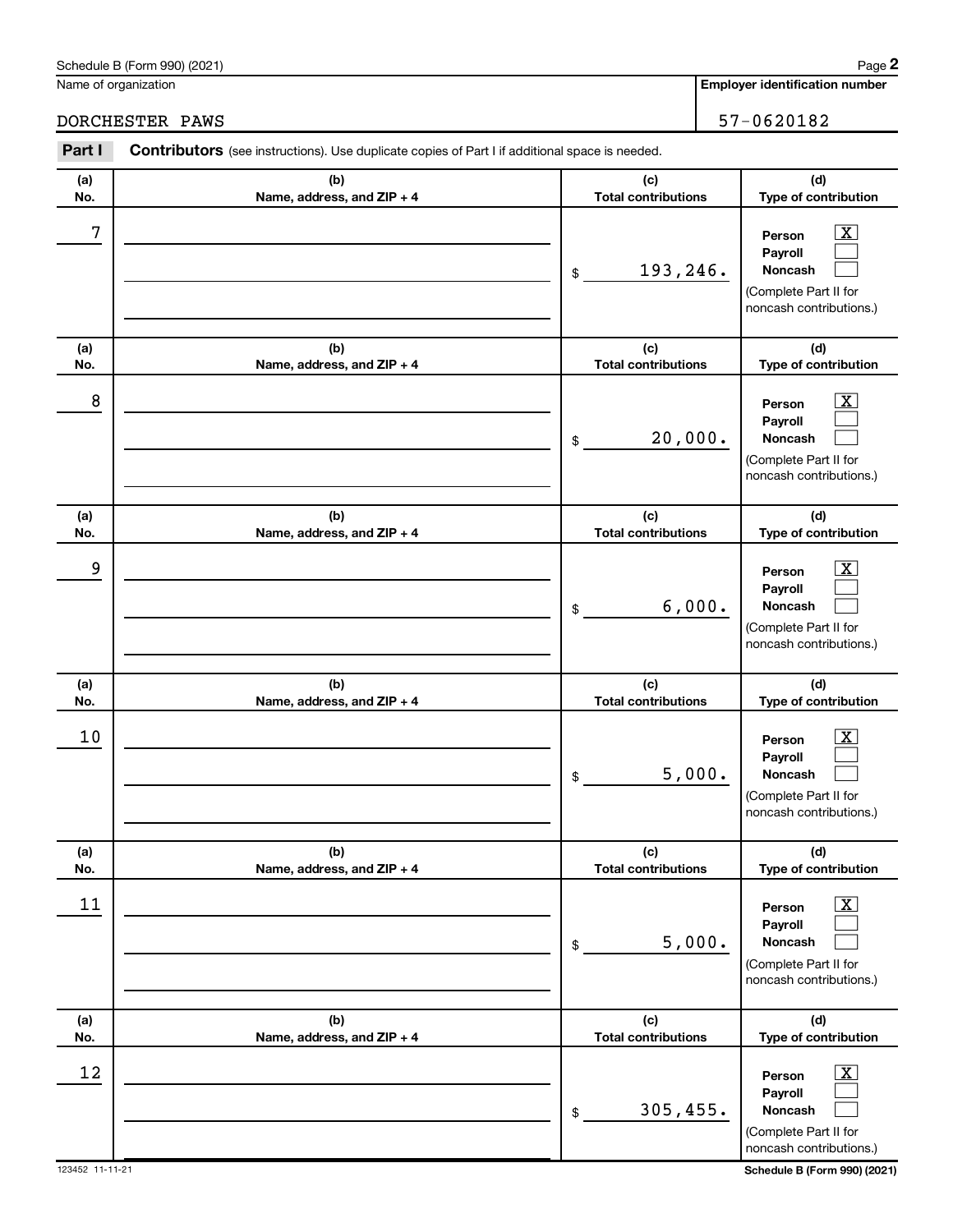**Person Payroll Noncash**

5,000.

\$

 $\begin{array}{|c|c|c|c|c|c|}\hline \text{18} & \text{Person} & \text{X} \\\hline \end{array}$ 

|            | Schedule B (Form 990) (2021)<br>Name of organization                                           |                                   |                             | Page<br><b>Employer identification number</b>                                         |  |  |
|------------|------------------------------------------------------------------------------------------------|-----------------------------------|-----------------------------|---------------------------------------------------------------------------------------|--|--|
|            | DORCHESTER PAWS                                                                                |                                   |                             | 57-0620182                                                                            |  |  |
| Part I     | Contributors (see instructions). Use duplicate copies of Part I if additional space is needed. |                                   |                             |                                                                                       |  |  |
| (a)<br>No. | (b)<br>Name, address, and ZIP + 4                                                              | (c)<br><b>Total contributions</b> |                             | (d)<br>Type of contribution                                                           |  |  |
| 13         |                                                                                                | 5,000.<br>\$                      |                             | x<br>Person<br>Payroll<br>Noncash<br>(Complete Part II for<br>noncash contributions.) |  |  |
| (a)<br>No. | (b)<br>Name, address, and ZIP + 4                                                              | (c)<br><b>Total contributions</b> |                             | (d)<br>Type of contribution                                                           |  |  |
| 14         |                                                                                                | 6,107.<br>\$                      |                             | x<br>Person<br>Payroll<br>Noncash<br>(Complete Part II for<br>noncash contributions.) |  |  |
| (a)<br>No. | (b)<br>Name, address, and ZIP + 4                                                              | (c)<br><b>Total contributions</b> |                             | (d)<br>Type of contribution                                                           |  |  |
| 15         |                                                                                                | 6,075.<br>\$                      |                             | x<br>Person<br>Payroll<br>Noncash<br>(Complete Part II for<br>noncash contributions.) |  |  |
| (a)<br>No. | (b)<br>Name, address, and ZIP + 4                                                              | (c)<br><b>Total contributions</b> |                             | (d)<br>Type of contribution                                                           |  |  |
| 16         |                                                                                                | 10,000.<br>\$                     |                             | Person<br>Payroll<br>Noncash<br>(Complete Part II for<br>noncash contributions.)      |  |  |
| (a)<br>No. | (b)<br>Name, address, and ZIP + 4                                                              | (c)<br><b>Total contributions</b> |                             | (d)<br>Type of contribution                                                           |  |  |
| 17         |                                                                                                | 5,000.<br>\$                      |                             | Person<br>Payroll<br>Noncash<br>(Complete Part II for<br>noncash contributions.)      |  |  |
| (a)<br>No. | (b)<br>Name, address, and ZIP + 4                                                              | (c)<br><b>Total contributions</b> | (d)<br>Type of contribution |                                                                                       |  |  |

**Employer identification number 2**

 $\boxed{\text{X}}$  $\Box$  $\Box$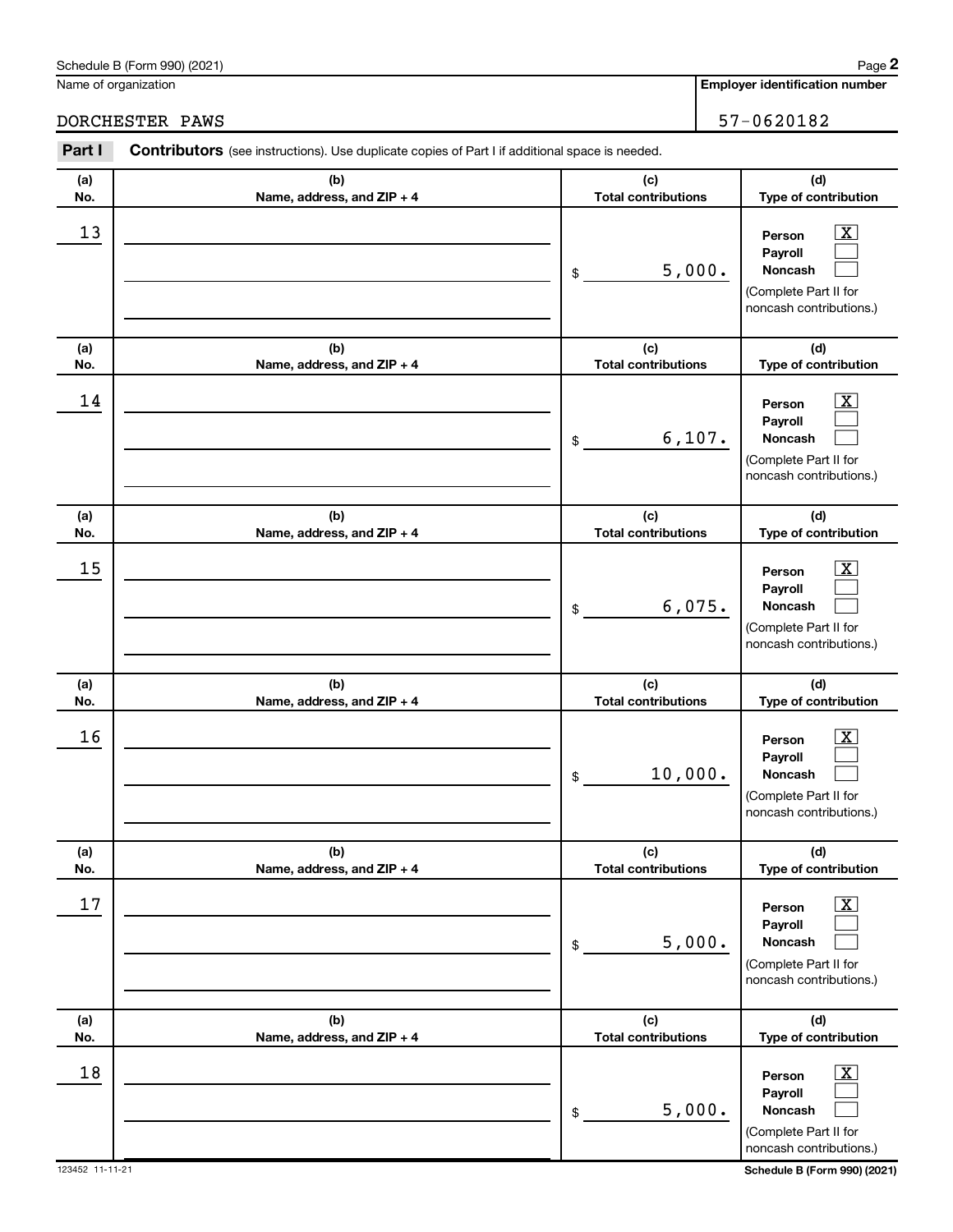**(d) Type of contribution**

**(a) No.**

|            | Schedule B (Form 990) (2021)<br>Name of organization                                                  |                                   | Page<br><b>Employer identification number</b>                                                                    |
|------------|-------------------------------------------------------------------------------------------------------|-----------------------------------|------------------------------------------------------------------------------------------------------------------|
|            | DORCHESTER PAWS                                                                                       |                                   | 57-0620182                                                                                                       |
| Part I     | <b>Contributors</b> (see instructions). Use duplicate copies of Part I if additional space is needed. |                                   |                                                                                                                  |
| (a)<br>No. | (b)<br>Name, address, and ZIP + 4                                                                     | (c)<br><b>Total contributions</b> | (d)<br>Type of contribution                                                                                      |
| 19         |                                                                                                       | 6,000.<br>\$                      | $\overline{\text{X}}$<br>Person<br>Payroll<br><b>Noncash</b><br>(Complete Part II for<br>noncash contributions.) |
| (a)<br>No. | (b)<br>Name, address, and ZIP + 4                                                                     | (c)<br><b>Total contributions</b> | (d)<br>Type of contribution                                                                                      |
| 20         |                                                                                                       | 5,000.<br>\$                      | $\overline{\text{X}}$<br>Person<br>Payroll<br><b>Noncash</b><br>(Complete Part II for<br>noncash contributions.) |
| (a)<br>No. | (b)<br>Name, address, and ZIP + 4                                                                     | (c)<br><b>Total contributions</b> | (d)<br>Type of contribution                                                                                      |
| 21         |                                                                                                       | 7,100.<br>\$                      | x<br>Person<br>Payroll<br><b>Noncash</b><br>(Complete Part II for<br>noncash contributions.)                     |
| (a)<br>No. | (b)<br>Name, address, and ZIP + 4                                                                     | (c)<br><b>Total contributions</b> | (d)<br>Type of contribution                                                                                      |
| 22         |                                                                                                       | 14,500.<br>\$                     | x<br>Person<br>Pavroll<br>Noncash<br>(Complete Part II for<br>noncash contributions.)                            |
| (a)<br>No. | (b)<br>Name, address, and ZIP + 4                                                                     | (c)<br><b>Total contributions</b> | (d)<br>Type of contribution                                                                                      |
| 23         |                                                                                                       | 14,000.<br>\$                     | $\overline{\textbf{x}}$<br>Person<br>Payroll<br>Noncash<br>(Complete Part II for<br>noncash contributions.)      |

**(b) Name, address, and ZIP + 4**

**Person Payroll Noncash**

**(c) Total contributions**

22,360.

\$

 $24$  Person  $\overline{\text{X}}$ 

> $\boxed{\text{X}}$  $\Box$  $\Box$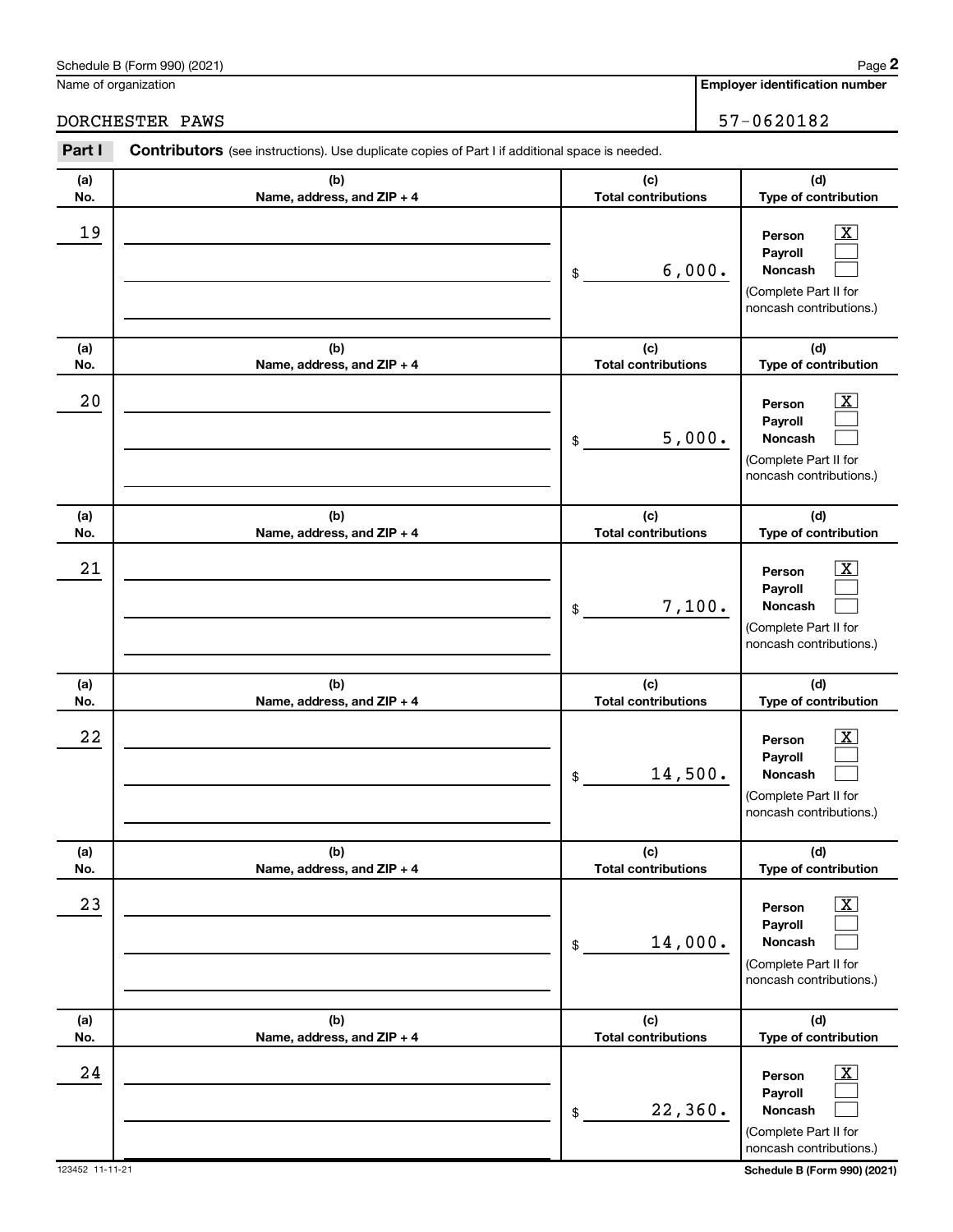#### Schedule B (Form 990) (2021)

Name of organization

**Employer identification number**

DORCHESTER PAWS 37-0620182

| Part I     | Contributors (see instructions). Use duplicate copies of Part I if additional space is needed. |                                   |                                                                                                           |  |  |  |
|------------|------------------------------------------------------------------------------------------------|-----------------------------------|-----------------------------------------------------------------------------------------------------------|--|--|--|
| (a)<br>No. | (b)<br>Name, address, and ZIP + 4                                                              | (c)<br><b>Total contributions</b> | (d)<br>Type of contribution                                                                               |  |  |  |
| 25         |                                                                                                | 7,500.<br>\$                      | $\overline{\text{X}}$<br>Person<br>Payroll<br>Noncash<br>(Complete Part II for<br>noncash contributions.) |  |  |  |
| (a)<br>No. | (b)<br>Name, address, and ZIP + 4                                                              | (c)<br><b>Total contributions</b> | (d)<br>Type of contribution                                                                               |  |  |  |
| 26         |                                                                                                | 5,000.<br>\$                      | x<br>Person<br>Payroll<br>Noncash<br>(Complete Part II for<br>noncash contributions.)                     |  |  |  |
| (a)<br>No. | (b)<br>Name, address, and ZIP + 4                                                              | (c)<br><b>Total contributions</b> | (d)<br>Type of contribution                                                                               |  |  |  |
| 27         |                                                                                                | 12,500.<br>\$                     | X<br>Person<br>Payroll<br>Noncash<br>(Complete Part II for<br>noncash contributions.)                     |  |  |  |
| (a)<br>No. | (b)<br>Name, address, and ZIP + 4                                                              | (c)<br><b>Total contributions</b> | (d)<br>Type of contribution                                                                               |  |  |  |
| 28         |                                                                                                | 10,085.<br>\$                     | x<br>Person<br>Payroll<br>Noncash<br>(Complete Part II for<br>noncash contributions.)                     |  |  |  |
| (a)<br>No. | (b)<br>Name, address, and ZIP + 4                                                              | (c)<br><b>Total contributions</b> | (d)<br>Type of contribution                                                                               |  |  |  |
|            |                                                                                                | \$                                | Person<br>Payroll<br>Noncash<br>(Complete Part II for<br>noncash contributions.)                          |  |  |  |
| (a)<br>No. | (b)<br>Name, address, and ZIP + 4                                                              | (c)<br><b>Total contributions</b> | (d)<br>Type of contribution                                                                               |  |  |  |
|            |                                                                                                | \$                                | Person<br>Payroll<br>Noncash<br>(Complete Part II for<br>noncash contributions.)                          |  |  |  |

**2**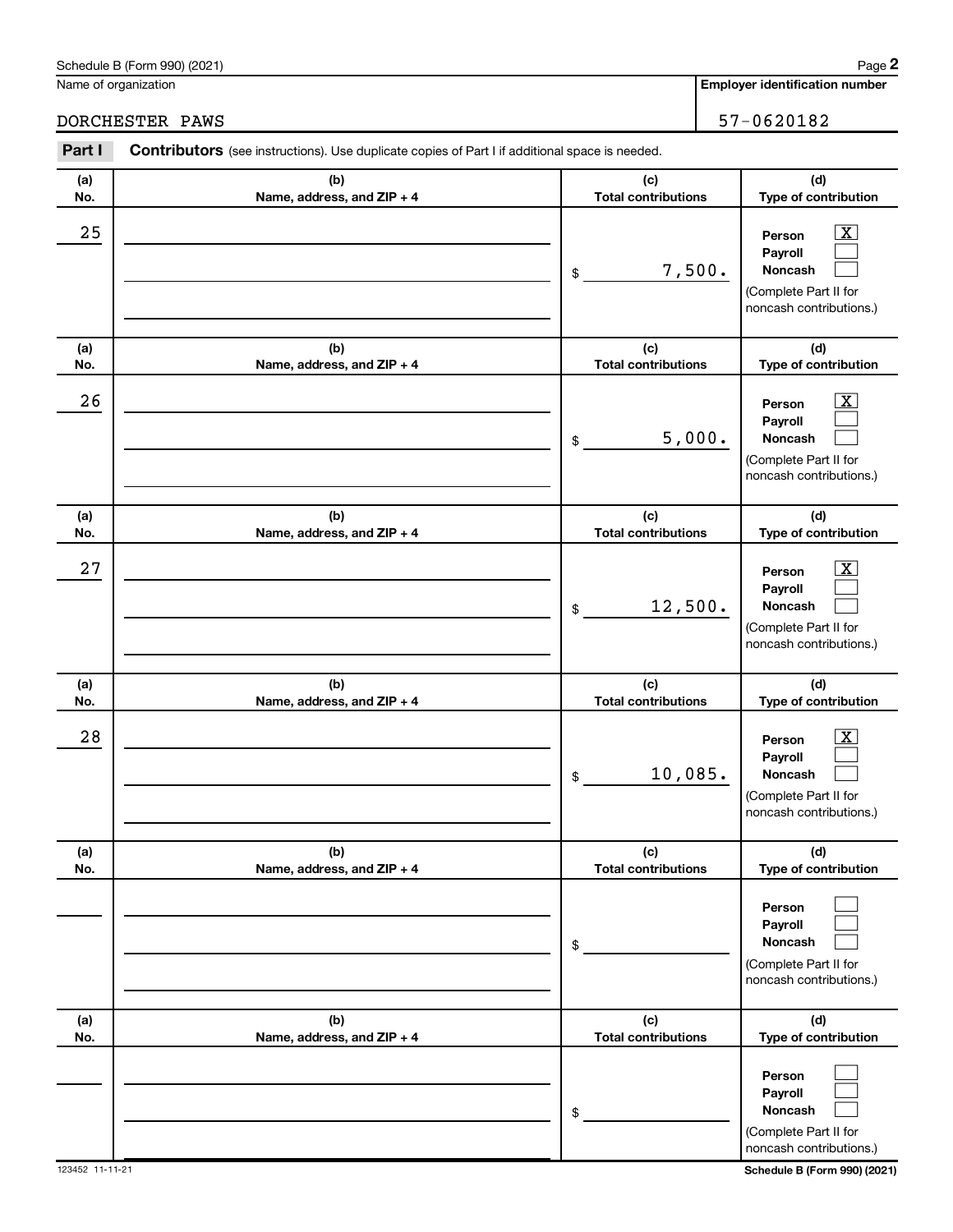| Part II                      | Noncash Property (see instructions). Use duplicate copies of Part II if additional space is needed. |                                                 |                      |  |  |  |
|------------------------------|-----------------------------------------------------------------------------------------------------|-------------------------------------------------|----------------------|--|--|--|
| (a)<br>No.<br>from<br>Part I | (b)<br>Description of noncash property given                                                        | (c)<br>FMV (or estimate)<br>(See instructions.) | (d)<br>Date received |  |  |  |
|                              |                                                                                                     | \$                                              |                      |  |  |  |
| (a)<br>No.<br>from<br>Part I | (b)<br>Description of noncash property given                                                        | (c)<br>FMV (or estimate)<br>(See instructions.) | (d)<br>Date received |  |  |  |
|                              |                                                                                                     | \$                                              |                      |  |  |  |
| (a)<br>No.<br>from<br>Part I | (b)<br>Description of noncash property given                                                        | (c)<br>FMV (or estimate)<br>(See instructions.) | (d)<br>Date received |  |  |  |
|                              |                                                                                                     | \$                                              |                      |  |  |  |
| (a)<br>No.<br>from<br>Part I | (b)<br>Description of noncash property given                                                        | (c)<br>FMV (or estimate)<br>(See instructions.) | (d)<br>Date received |  |  |  |
|                              |                                                                                                     | \$                                              |                      |  |  |  |
| (a)<br>No.<br>from<br>Part I | (b)<br>Description of noncash property given                                                        | (c)<br>FMV (or estimate)<br>(See instructions.) | (d)<br>Date received |  |  |  |
|                              |                                                                                                     | \$                                              |                      |  |  |  |
| (a)<br>No.<br>from<br>Part I | (b)<br>Description of noncash property given                                                        | (c)<br>FMV (or estimate)<br>(See instructions.) | (d)<br>Date received |  |  |  |
|                              |                                                                                                     | \$                                              |                      |  |  |  |

DORCHESTER PAWS 37-0620182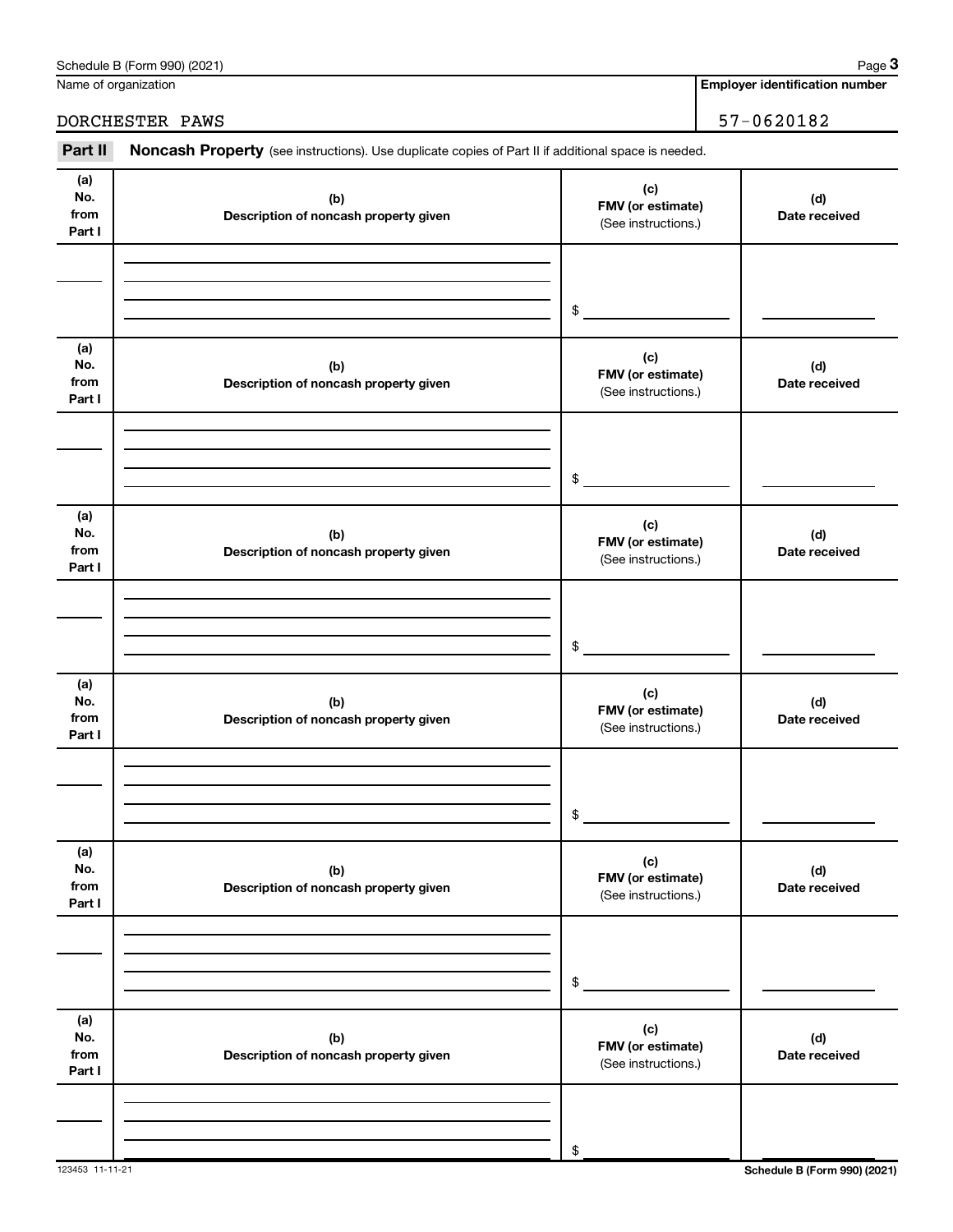|                           | Schedule B (Form 990) (2021)                                                                                                                                                                                                                                                 |                      |                                     | Page 4                                   |
|---------------------------|------------------------------------------------------------------------------------------------------------------------------------------------------------------------------------------------------------------------------------------------------------------------------|----------------------|-------------------------------------|------------------------------------------|
| Name of organization      |                                                                                                                                                                                                                                                                              |                      |                                     | <b>Employer identification number</b>    |
|                           | DORCHESTER PAWS                                                                                                                                                                                                                                                              |                      |                                     | 57-0620182                               |
| Part III                  | Exclusively religious, charitable, etc., contributions to organizations described in section 501(c)(7), (8), or (10) that total more than \$1,000 for the year<br>from any one contributor. Complete columns (a) through (e) and the following line entry. For organizations |                      |                                     |                                          |
|                           | completing Part III, enter the total of exclusively religious, charitable, etc., contributions of \$1,000 or less for the year. (Enter this info. once.)                                                                                                                     |                      |                                     |                                          |
| (a) No.                   | Use duplicate copies of Part III if additional space is needed.                                                                                                                                                                                                              |                      |                                     |                                          |
| from<br>Part I            | (b) Purpose of gift                                                                                                                                                                                                                                                          | (c) Use of gift      |                                     | (d) Description of how gift is held      |
|                           |                                                                                                                                                                                                                                                                              | (e) Transfer of gift |                                     |                                          |
|                           |                                                                                                                                                                                                                                                                              |                      |                                     |                                          |
|                           | Transferee's name, address, and ZIP + 4                                                                                                                                                                                                                                      |                      |                                     | Relationship of transferor to transferee |
|                           |                                                                                                                                                                                                                                                                              |                      |                                     |                                          |
|                           |                                                                                                                                                                                                                                                                              |                      |                                     |                                          |
|                           |                                                                                                                                                                                                                                                                              |                      |                                     |                                          |
| (a) No.<br>from<br>Part I | (b) Purpose of gift                                                                                                                                                                                                                                                          | (c) Use of gift      | (d) Description of how gift is held |                                          |
|                           |                                                                                                                                                                                                                                                                              |                      |                                     |                                          |
|                           |                                                                                                                                                                                                                                                                              |                      |                                     |                                          |
|                           |                                                                                                                                                                                                                                                                              | (e) Transfer of gift |                                     |                                          |
|                           | Transferee's name, address, and ZIP + 4                                                                                                                                                                                                                                      |                      |                                     | Relationship of transferor to transferee |
|                           |                                                                                                                                                                                                                                                                              |                      |                                     |                                          |
|                           |                                                                                                                                                                                                                                                                              |                      |                                     |                                          |
| (a) No.<br>from<br>Part I | (b) Purpose of gift                                                                                                                                                                                                                                                          | (c) Use of gift      |                                     | (d) Description of how gift is held      |
|                           |                                                                                                                                                                                                                                                                              |                      |                                     |                                          |
|                           |                                                                                                                                                                                                                                                                              |                      |                                     |                                          |
|                           |                                                                                                                                                                                                                                                                              |                      |                                     |                                          |
|                           |                                                                                                                                                                                                                                                                              | (e) Transfer of gift |                                     |                                          |
|                           | Transferee's name, address, and ZIP + 4                                                                                                                                                                                                                                      |                      |                                     | Relationship of transferor to transferee |
|                           |                                                                                                                                                                                                                                                                              |                      |                                     |                                          |
|                           |                                                                                                                                                                                                                                                                              |                      |                                     |                                          |
|                           |                                                                                                                                                                                                                                                                              |                      |                                     |                                          |

**Transferee's name, address, and ZIP + 4 Relationship of transferor to transferee (a) No. from Part I (b) Purpose of gift (c) Use of gift (d) Description of how gift is held (e) Transfer of gift Transferee's name, address, and ZIP + 4 Relationship of transferor to transferee**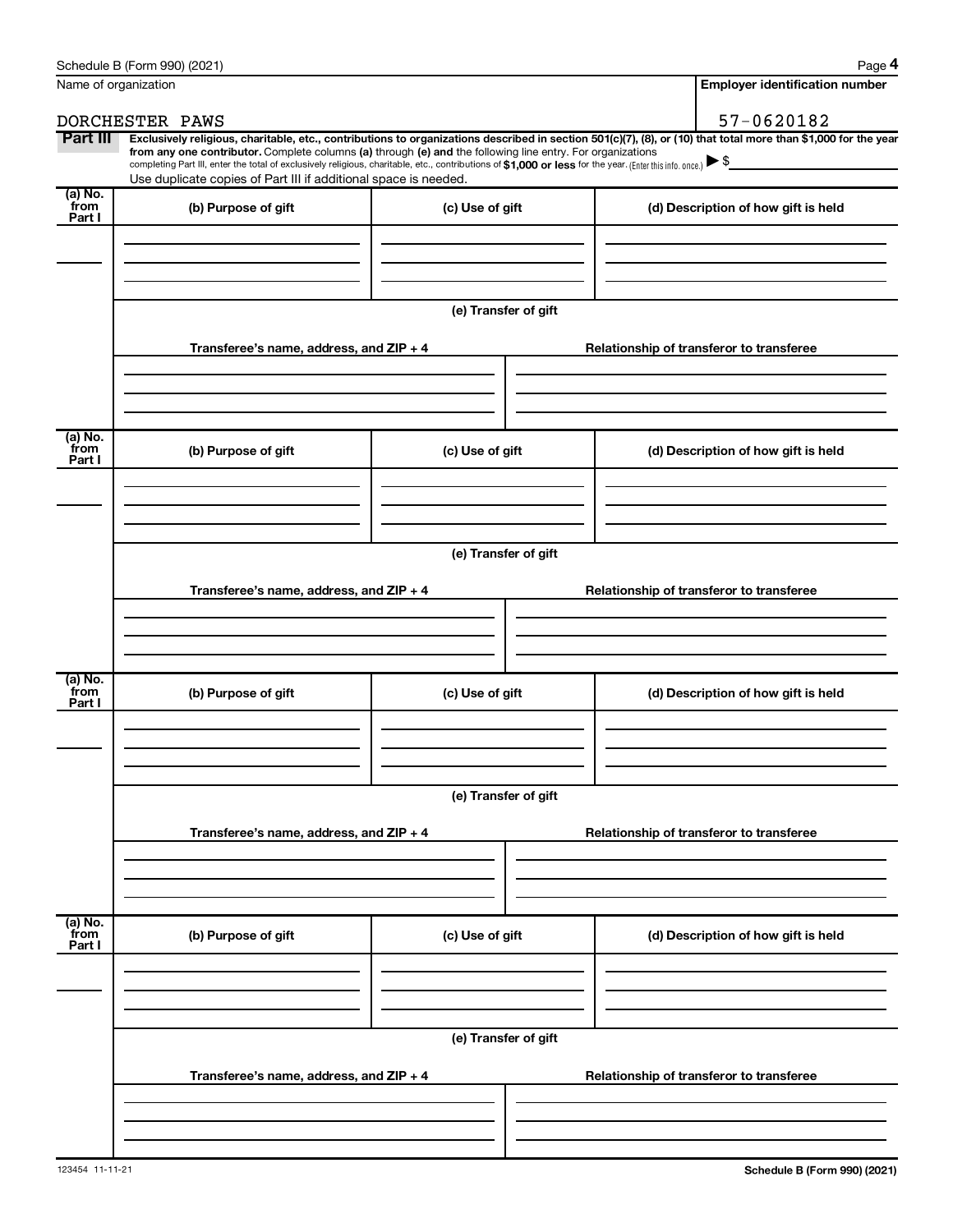Department of the Treasury Internal Revenue Service

| (Form 990) |
|------------|
|            |

**| Complete if the organization answered "Yes" on Form 990, Part IV, line 6, 7, 8, 9, 10, 11a, 11b, 11c, 11d, 11e, 11f, 12a, or 12b. SCHEDULE D Supplemental Financial Statements**<br> **Form 990 Example 5 2021**<br>
Part IV. line 6, 7, 8, 9, 10, 11a, 11b, 11c, 11d, 11e, 11f, 12a, or 12b.

**| Attach to Form 990. |Go to www.irs.gov/Form990 for instructions and the latest information.**

| OMB No. 1545-0047     |
|-----------------------|
|                       |
| 2021                  |
|                       |
| <b>Open to Public</b> |
| Inspection            |

**Name of the organization is a set of the organization is a set of the organization** number identification number

|         | ivalile vi tile vi yahizativil<br>DORCHESTER PAWS                                                                                                                                                                             |                         | Linpioyer identification number<br>57-0620182      |
|---------|-------------------------------------------------------------------------------------------------------------------------------------------------------------------------------------------------------------------------------|-------------------------|----------------------------------------------------|
| Part I  | Organizations Maintaining Donor Advised Funds or Other Similar Funds or Accounts. Complete if the                                                                                                                             |                         |                                                    |
|         | organization answered "Yes" on Form 990, Part IV, line 6.                                                                                                                                                                     |                         |                                                    |
|         |                                                                                                                                                                                                                               | (a) Donor advised funds | (b) Funds and other accounts                       |
| 1.      |                                                                                                                                                                                                                               |                         |                                                    |
| 2       | Aggregate value of contributions to (during year)                                                                                                                                                                             |                         |                                                    |
| З       | Aggregate value of grants from (during year)                                                                                                                                                                                  |                         |                                                    |
| 4       |                                                                                                                                                                                                                               |                         |                                                    |
| 5       | Did the organization inform all donors and donor advisors in writing that the assets held in donor advised funds                                                                                                              |                         |                                                    |
|         |                                                                                                                                                                                                                               |                         | Yes<br>No                                          |
| 6       | Did the organization inform all grantees, donors, and donor advisors in writing that grant funds can be used only                                                                                                             |                         |                                                    |
|         | for charitable purposes and not for the benefit of the donor or donor advisor, or for any other purpose conferring                                                                                                            |                         |                                                    |
|         | impermissible private benefit?                                                                                                                                                                                                |                         | Yes<br>No                                          |
| Part II | Conservation Easements. Complete if the organization answered "Yes" on Form 990, Part IV, line 7.                                                                                                                             |                         |                                                    |
| 1.      | Purpose(s) of conservation easements held by the organization (check all that apply).                                                                                                                                         |                         |                                                    |
|         | Preservation of land for public use (for example, recreation or education)                                                                                                                                                    |                         | Preservation of a historically important land area |
|         | Protection of natural habitat                                                                                                                                                                                                 |                         | Preservation of a certified historic structure     |
|         | Preservation of open space                                                                                                                                                                                                    |                         |                                                    |
| 2       | Complete lines 2a through 2d if the organization held a qualified conservation contribution in the form of a conservation easement on the last                                                                                |                         |                                                    |
|         | day of the tax year.                                                                                                                                                                                                          |                         | Held at the End of the Tax Year                    |
|         |                                                                                                                                                                                                                               |                         | 2a                                                 |
|         | <b>b</b> Total acreage restricted by conservation easements                                                                                                                                                                   |                         | 2b                                                 |
|         |                                                                                                                                                                                                                               |                         | 2c                                                 |
|         | d Number of conservation easements included in (c) acquired after 7/25/06, and not on a historic structure                                                                                                                    |                         |                                                    |
|         | listed in the National Register [111] Marshall Register [11] Marshall Register [11] Marshall Register [11] Marshall Register [11] Marshall Register [11] Marshall Register [11] Marshall Register [11] Marshall Register [11] |                         | 2d                                                 |
| 3       | Number of conservation easements modified, transferred, released, extinguished, or terminated by the organization during the tax                                                                                              |                         |                                                    |
|         | year                                                                                                                                                                                                                          |                         |                                                    |
| 4       | Number of states where property subject to conservation easement is located >                                                                                                                                                 |                         |                                                    |
| 5       | Does the organization have a written policy regarding the periodic monitoring, inspection, handling of                                                                                                                        |                         |                                                    |
|         | violations, and enforcement of the conservation easements it holds?                                                                                                                                                           |                         | Yes<br>No                                          |
| 6       | Staff and volunteer hours devoted to monitoring, inspecting, handling of violations, and enforcing conservation easements during the year                                                                                     |                         |                                                    |
|         |                                                                                                                                                                                                                               |                         |                                                    |
| 7       | Amount of expenses incurred in monitoring, inspecting, handling of violations, and enforcing conservation easements during the year                                                                                           |                         |                                                    |
|         | $\blacktriangleright$ \$                                                                                                                                                                                                      |                         |                                                    |
|         | Does each conservation easement reported on line 2(d) above satisfy the requirements of section 170(h)(4)(B)(i)                                                                                                               |                         |                                                    |
|         |                                                                                                                                                                                                                               |                         | Yes<br>No                                          |
| 9       | In Part XIII, describe how the organization reports conservation easements in its revenue and expense statement and                                                                                                           |                         |                                                    |
|         | balance sheet, and include, if applicable, the text of the footnote to the organization's financial statements that describes the                                                                                             |                         |                                                    |
|         | organization's accounting for conservation easements.<br>Organizations Maintaining Collections of Art, Historical Treasures, or Other Similar Assets.<br>Part III                                                             |                         |                                                    |
|         | Complete if the organization answered "Yes" on Form 990, Part IV, line 8.                                                                                                                                                     |                         |                                                    |
|         | 1a If the organization elected, as permitted under FASB ASC 958, not to report in its revenue statement and balance sheet works                                                                                               |                         |                                                    |
|         | of art, historical treasures, or other similar assets held for public exhibition, education, or research in furtherance of public                                                                                             |                         |                                                    |
|         | service, provide in Part XIII the text of the footnote to its financial statements that describes these items.                                                                                                                |                         |                                                    |
|         | <b>b</b> If the organization elected, as permitted under FASB ASC 958, to report in its revenue statement and balance sheet works of                                                                                          |                         |                                                    |
|         | art, historical treasures, or other similar assets held for public exhibition, education, or research in furtherance of public service,                                                                                       |                         |                                                    |
|         | provide the following amounts relating to these items:                                                                                                                                                                        |                         |                                                    |
|         |                                                                                                                                                                                                                               |                         |                                                    |
|         |                                                                                                                                                                                                                               |                         |                                                    |
| 2       | If the organization received or held works of art, historical treasures, or other similar assets for financial gain, provide                                                                                                  |                         |                                                    |
|         | the following amounts required to be reported under FASB ASC 958 relating to these items:                                                                                                                                     |                         |                                                    |
| а       |                                                                                                                                                                                                                               |                         | $\triangleright$ \$                                |
|         |                                                                                                                                                                                                                               |                         |                                                    |

132051 10-28-21 **For Paperwork Reduction Act Notice, see the Instructions for Form 990. Schedule D (Form 990) 2021** LHA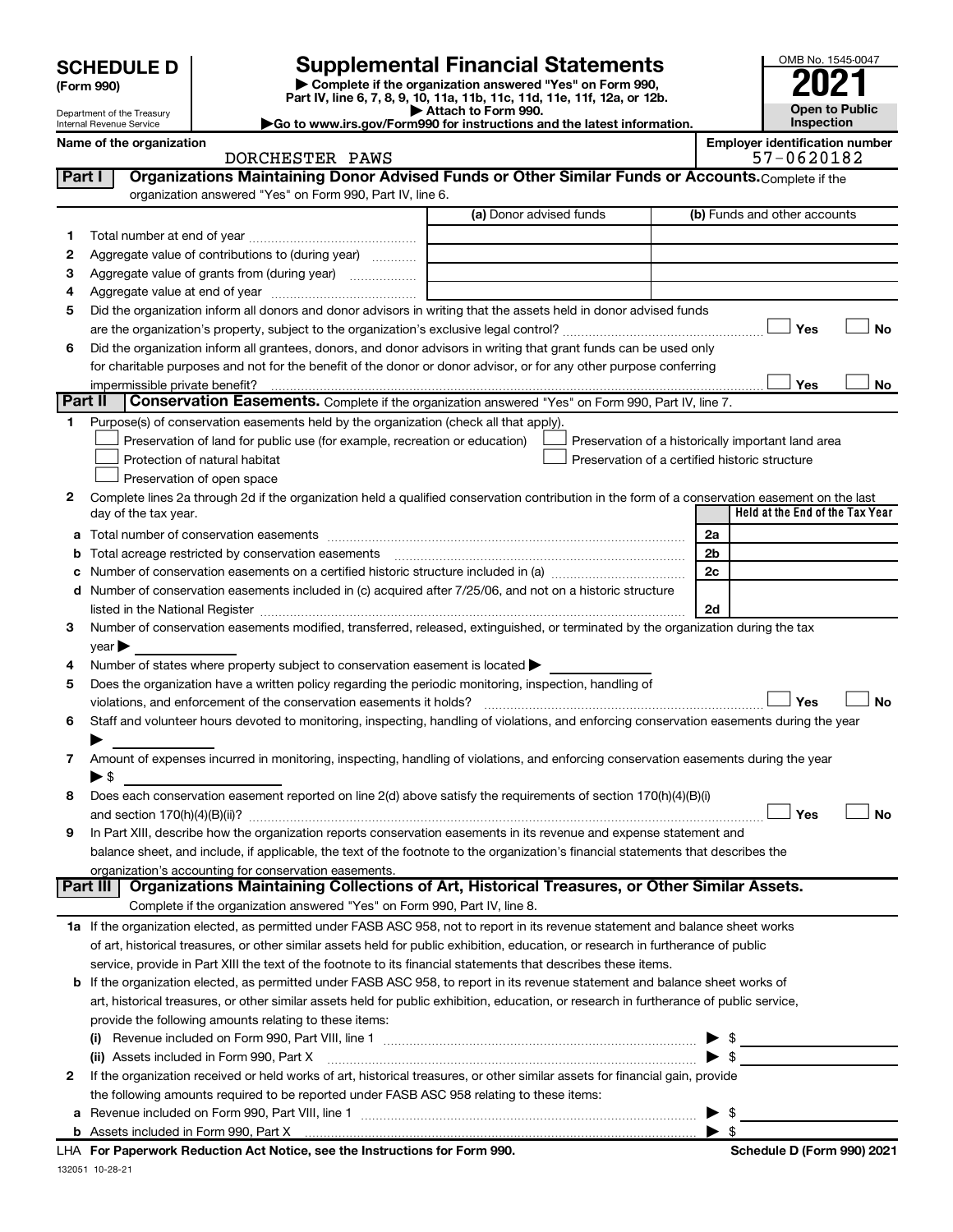|   | 57-0620182 Page 2<br>DORCHESTER PAWS<br>Schedule D (Form 990) 2021                                                                                                                                                                                                                                                                                   |                                         |                                    |                                                         |                                 |            |                     |          |          |
|---|------------------------------------------------------------------------------------------------------------------------------------------------------------------------------------------------------------------------------------------------------------------------------------------------------------------------------------------------------|-----------------------------------------|------------------------------------|---------------------------------------------------------|---------------------------------|------------|---------------------|----------|----------|
|   | Organizations Maintaining Collections of Art, Historical Treasures, or Other Similar Assets(continued)<br>Part III                                                                                                                                                                                                                                   |                                         |                                    |                                                         |                                 |            |                     |          |          |
| 3 | Using the organization's acquisition, accession, and other records, check any of the following that make significant use of its                                                                                                                                                                                                                      |                                         |                                    |                                                         |                                 |            |                     |          |          |
|   | collection items (check all that apply):                                                                                                                                                                                                                                                                                                             |                                         |                                    |                                                         |                                 |            |                     |          |          |
| a | Public exhibition                                                                                                                                                                                                                                                                                                                                    | d                                       |                                    | Loan or exchange program                                |                                 |            |                     |          |          |
| b | Scholarly research                                                                                                                                                                                                                                                                                                                                   | e                                       | Other                              |                                                         |                                 |            |                     |          |          |
| c | Preservation for future generations                                                                                                                                                                                                                                                                                                                  |                                         |                                    |                                                         |                                 |            |                     |          |          |
| 4 | Provide a description of the organization's collections and explain how they further the organization's exempt purpose in Part XIII.                                                                                                                                                                                                                 |                                         |                                    |                                                         |                                 |            |                     |          |          |
| 5 | During the year, did the organization solicit or receive donations of art, historical treasures, or other similar assets                                                                                                                                                                                                                             |                                         |                                    |                                                         |                                 |            |                     |          |          |
|   |                                                                                                                                                                                                                                                                                                                                                      |                                         |                                    |                                                         |                                 |            | Yes                 |          | No       |
|   | <b>Part IV</b><br>Escrow and Custodial Arrangements. Complete if the organization answered "Yes" on Form 990, Part IV, line 9, or                                                                                                                                                                                                                    |                                         |                                    |                                                         |                                 |            |                     |          |          |
|   | reported an amount on Form 990, Part X, line 21.                                                                                                                                                                                                                                                                                                     |                                         |                                    |                                                         |                                 |            |                     |          |          |
|   | 1a Is the organization an agent, trustee, custodian or other intermediary for contributions or other assets not included                                                                                                                                                                                                                             |                                         |                                    |                                                         |                                 |            |                     |          |          |
|   |                                                                                                                                                                                                                                                                                                                                                      |                                         |                                    |                                                         |                                 |            | Yes                 |          | No       |
|   | b If "Yes," explain the arrangement in Part XIII and complete the following table:                                                                                                                                                                                                                                                                   |                                         |                                    |                                                         |                                 |            |                     |          |          |
|   |                                                                                                                                                                                                                                                                                                                                                      |                                         |                                    |                                                         |                                 |            | Amount              |          |          |
|   | c Beginning balance measurements and the contract of the contract of the contract of the contract of the contract of the contract of the contract of the contract of the contract of the contract of the contract of the contr                                                                                                                       |                                         |                                    |                                                         | 1c                              |            |                     |          |          |
|   |                                                                                                                                                                                                                                                                                                                                                      |                                         |                                    |                                                         | 1d                              |            |                     |          |          |
|   | e Distributions during the year manufactured and continuum and contact the year manufactured and contact the year manufactured and contact the year manufactured and contact the year manufactured and contact the year manufa                                                                                                                       |                                         |                                    |                                                         | 1e                              |            |                     |          |          |
|   | Ending balance manufactured and contact the contract of the contract of the contract of the contract of the contract of the contract of the contract of the contract of the contract of the contract of the contract of the co<br>2a Did the organization include an amount on Form 990, Part X, line 21, for escrow or custodial account liability? |                                         |                                    |                                                         | 1f                              |            | Yes                 |          | No       |
|   | <b>b</b> If "Yes," explain the arrangement in Part XIII. Check here if the explanation has been provided on Part XIII                                                                                                                                                                                                                                |                                         |                                    |                                                         |                                 |            |                     |          |          |
|   | Endowment Funds. Complete if the organization answered "Yes" on Form 990, Part IV, line 10.<br>Part V                                                                                                                                                                                                                                                |                                         |                                    |                                                         |                                 |            |                     |          |          |
|   |                                                                                                                                                                                                                                                                                                                                                      | (a) Current year                        | (b) Prior year                     | (c) Two years back $\vert$ (d) Three years back $\vert$ |                                 |            | (e) Four years back |          |          |
|   | 1a Beginning of year balance                                                                                                                                                                                                                                                                                                                         | 935,784.                                | 858,502.                           | 775,445.                                                |                                 | 870,834.   |                     |          | 841,251. |
| b |                                                                                                                                                                                                                                                                                                                                                      | 177, 313.<br>570.<br>5, 115.            |                                    |                                                         |                                 |            |                     |          |          |
|   | Net investment earnings, gains, and losses                                                                                                                                                                                                                                                                                                           | 148,925.                                | 80,645.                            | 129,360.                                                |                                 | $-78,725.$ |                     |          | 29,583.  |
|   |                                                                                                                                                                                                                                                                                                                                                      |                                         |                                    |                                                         |                                 |            |                     |          |          |
|   | e Other expenditures for facilities                                                                                                                                                                                                                                                                                                                  |                                         |                                    |                                                         |                                 |            |                     |          |          |
|   | and programs                                                                                                                                                                                                                                                                                                                                         | 267,105.                                |                                    | $-42,405.$                                              |                                 | $-17,601.$ |                     |          |          |
|   | f Administrative expenses                                                                                                                                                                                                                                                                                                                            | 5,075.                                  | $-3,933.$                          | $-3,898.$                                               |                                 | 4,187.     |                     |          |          |
| g | End of year balance                                                                                                                                                                                                                                                                                                                                  | 989,842.                                | 935,784.                           | 858,502.                                                |                                 | 775,445.   |                     |          | 870,834. |
| 2 | Provide the estimated percentage of the current year end balance (line 1g, column (a)) held as:                                                                                                                                                                                                                                                      |                                         |                                    |                                                         |                                 |            |                     |          |          |
|   | Board designated or quasi-endowment                                                                                                                                                                                                                                                                                                                  | 100,0000                                | %                                  |                                                         |                                 |            |                     |          |          |
| b | Permanent endowment                                                                                                                                                                                                                                                                                                                                  | %                                       |                                    |                                                         |                                 |            |                     |          |          |
|   | c Term endowment $\blacktriangleright$                                                                                                                                                                                                                                                                                                               | %                                       |                                    |                                                         |                                 |            |                     |          |          |
|   | The percentages on lines 2a, 2b, and 2c should equal 100%.                                                                                                                                                                                                                                                                                           |                                         |                                    |                                                         |                                 |            |                     |          |          |
|   | 3a Are there endowment funds not in the possession of the organization that are held and administered for the organization                                                                                                                                                                                                                           |                                         |                                    |                                                         |                                 |            |                     |          |          |
|   | by:                                                                                                                                                                                                                                                                                                                                                  |                                         |                                    |                                                         |                                 |            |                     | Yes      | No       |
|   | (i)                                                                                                                                                                                                                                                                                                                                                  |                                         |                                    |                                                         |                                 |            | 3a(i)               |          | X        |
|   |                                                                                                                                                                                                                                                                                                                                                      |                                         |                                    |                                                         |                                 |            | 3a(ii)              |          | х        |
|   |                                                                                                                                                                                                                                                                                                                                                      |                                         |                                    |                                                         |                                 |            | 3b                  |          |          |
|   | Describe in Part XIII the intended uses of the organization's endowment funds.                                                                                                                                                                                                                                                                       |                                         |                                    |                                                         |                                 |            |                     |          |          |
|   | Land, Buildings, and Equipment.<br><b>Part VI</b>                                                                                                                                                                                                                                                                                                    |                                         |                                    |                                                         |                                 |            |                     |          |          |
|   | Complete if the organization answered "Yes" on Form 990, Part IV, line 11a. See Form 990, Part X, line 10.                                                                                                                                                                                                                                           |                                         |                                    |                                                         |                                 |            |                     |          |          |
|   | Description of property                                                                                                                                                                                                                                                                                                                              | (a) Cost or other<br>basis (investment) | (b) Cost or other<br>basis (other) |                                                         | (c) Accumulated<br>depreciation |            | (d) Book value      |          |          |
|   |                                                                                                                                                                                                                                                                                                                                                      |                                         |                                    | 1,079,690.                                              |                                 |            | 1,079,690.          |          |          |
|   |                                                                                                                                                                                                                                                                                                                                                      |                                         |                                    | 496,015.                                                | 319,317.                        |            |                     | 176,698. |          |
|   |                                                                                                                                                                                                                                                                                                                                                      |                                         |                                    |                                                         |                                 |            |                     |          |          |
|   |                                                                                                                                                                                                                                                                                                                                                      |                                         |                                    |                                                         |                                 |            |                     |          |          |
|   | e Other.                                                                                                                                                                                                                                                                                                                                             |                                         |                                    | 277,573.                                                | 178,691.                        |            |                     | 98,882.  |          |
|   | Total. Add lines 1a through 1e. (Column (d) must equal Form 990, Part X, column (B), line 10c.)                                                                                                                                                                                                                                                      |                                         |                                    |                                                         |                                 |            | 1,355,270.          |          |          |

**Schedule D (Form 990) 2021**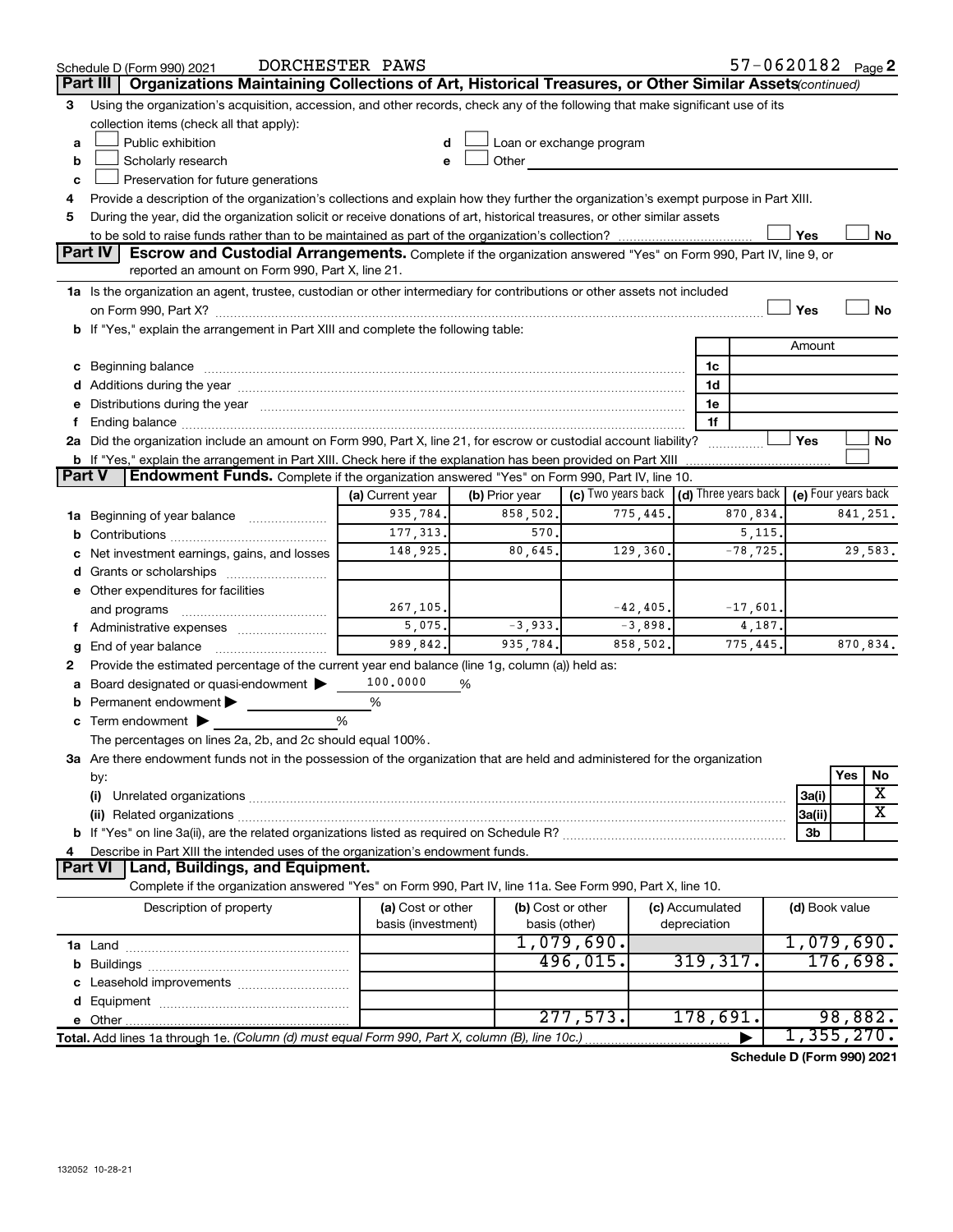| (a) Description of security or category (including name of security)                                              | (b) Book value  | (c) Method of valuation: Cost or end-of-year market value |                |
|-------------------------------------------------------------------------------------------------------------------|-----------------|-----------------------------------------------------------|----------------|
| (1) Financial derivatives                                                                                         |                 |                                                           |                |
|                                                                                                                   |                 |                                                           |                |
| (3) Other                                                                                                         |                 |                                                           |                |
|                                                                                                                   |                 |                                                           |                |
| (A)                                                                                                               |                 |                                                           |                |
| (B)                                                                                                               |                 |                                                           |                |
| (C)                                                                                                               |                 |                                                           |                |
| (D)                                                                                                               |                 |                                                           |                |
| (E)                                                                                                               |                 |                                                           |                |
| (F)                                                                                                               |                 |                                                           |                |
| (G)                                                                                                               |                 |                                                           |                |
| (H)                                                                                                               |                 |                                                           |                |
| Total. (Col. (b) must equal Form 990, Part X, col. (B) line 12.) $\blacktriangleright$                            |                 |                                                           |                |
| Part VIII Investments - Program Related.                                                                          |                 |                                                           |                |
| Complete if the organization answered "Yes" on Form 990, Part IV, line 11c. See Form 990, Part X, line 13.        |                 |                                                           |                |
| (a) Description of investment                                                                                     | (b) Book value  | (c) Method of valuation: Cost or end-of-year market value |                |
| (1)                                                                                                               |                 |                                                           |                |
| (2)                                                                                                               |                 |                                                           |                |
|                                                                                                                   |                 |                                                           |                |
| (3)                                                                                                               |                 |                                                           |                |
| (4)                                                                                                               |                 |                                                           |                |
| (5)                                                                                                               |                 |                                                           |                |
| (6)                                                                                                               |                 |                                                           |                |
| (7)                                                                                                               |                 |                                                           |                |
| (8)                                                                                                               |                 |                                                           |                |
| (9)                                                                                                               |                 |                                                           |                |
| <b>Total.</b> (Col. (b) must equal Form 990, Part X, col. (B) line 13.)                                           |                 |                                                           |                |
|                                                                                                                   |                 |                                                           |                |
| <b>Other Assets.</b>                                                                                              |                 |                                                           |                |
| Complete if the organization answered "Yes" on Form 990, Part IV, line 11d. See Form 990, Part X, line 15.        |                 |                                                           |                |
|                                                                                                                   | (a) Description |                                                           | (b) Book value |
|                                                                                                                   |                 |                                                           |                |
| (1)                                                                                                               |                 |                                                           |                |
| (2)                                                                                                               |                 |                                                           |                |
| (3)                                                                                                               |                 |                                                           |                |
| (4)                                                                                                               |                 |                                                           |                |
| (5)                                                                                                               |                 |                                                           |                |
| (6)                                                                                                               |                 |                                                           |                |
| (7)                                                                                                               |                 |                                                           |                |
| (8)                                                                                                               |                 |                                                           |                |
| (9)                                                                                                               |                 |                                                           |                |
|                                                                                                                   |                 |                                                           |                |
| <b>Other Liabilities.</b>                                                                                         |                 |                                                           |                |
| Complete if the organization answered "Yes" on Form 990, Part IV, line 11e or 11f. See Form 990, Part X, line 25. |                 |                                                           |                |
| (a) Description of liability                                                                                      |                 |                                                           | (b) Book value |
|                                                                                                                   |                 |                                                           |                |
| Federal income taxes<br>(1)                                                                                       |                 |                                                           |                |
| (2)                                                                                                               |                 |                                                           |                |
| (3)                                                                                                               |                 |                                                           |                |
| (4)                                                                                                               |                 |                                                           |                |
| (5)                                                                                                               |                 |                                                           |                |
| Part IX<br>Total. (Column (b) must equal Form 990, Part X, col. (B) line 15.)<br>Part X<br>1.<br>(6)              |                 |                                                           |                |
| (7)                                                                                                               |                 |                                                           |                |
| (8)                                                                                                               |                 |                                                           |                |
| (9)                                                                                                               |                 |                                                           |                |

**2.**

Liability for uncertain tax positions. In Part XIII, provide the text of the footnote to the organization's financial statements that reports the organization's liability for uncertain tax positions under FASB ASC 740. Check here if the text of the footnote has been provided in Part XIII ...  $\fbox{\bf X}$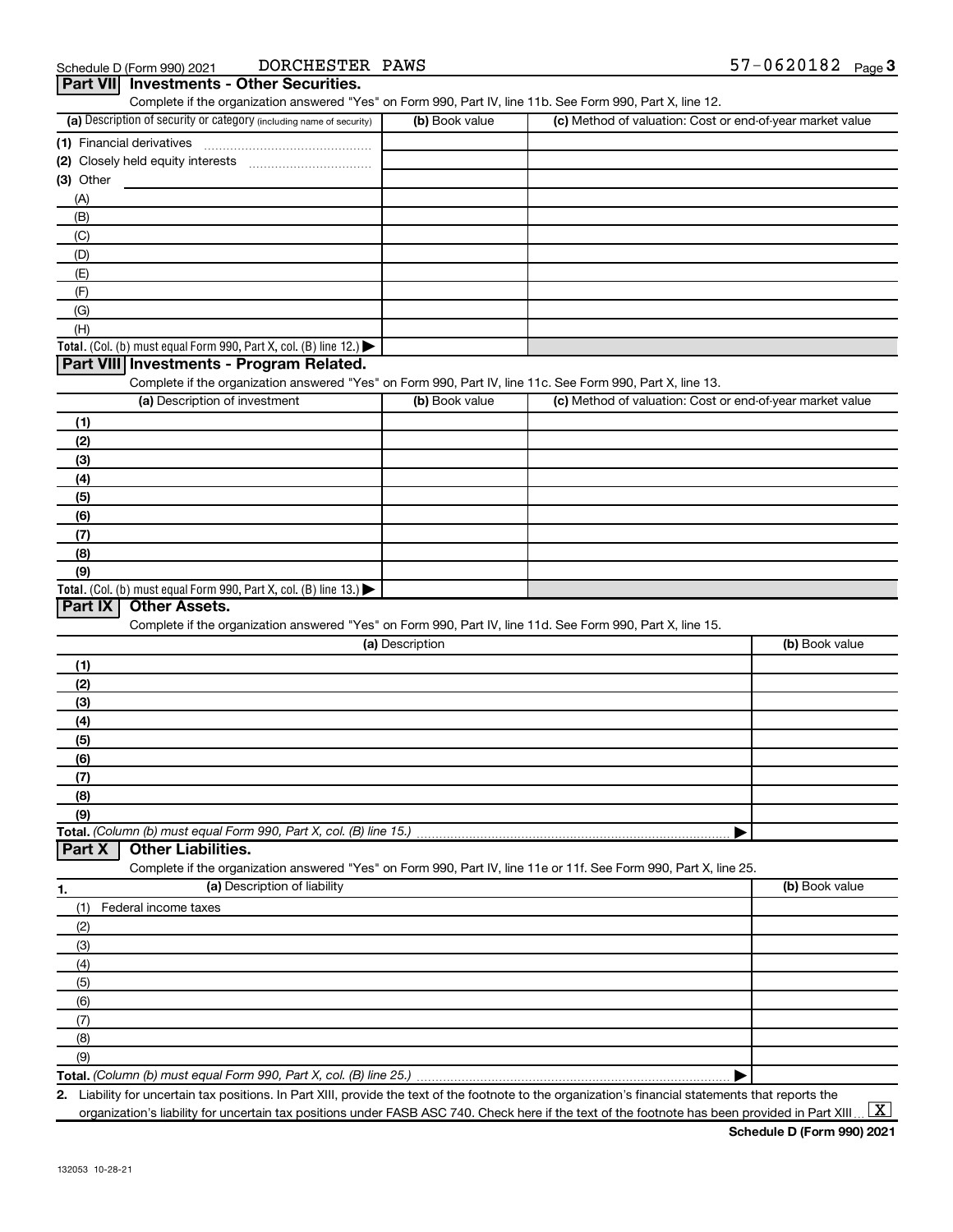|    | DORCHESTER PAWS<br>Schedule D (Form 990) 2021                                                                                                                                                                                        |                | $57 - 0620182$ Page 4 |
|----|--------------------------------------------------------------------------------------------------------------------------------------------------------------------------------------------------------------------------------------|----------------|-----------------------|
|    | <b>Part XI</b><br>Reconciliation of Revenue per Audited Financial Statements With Revenue per Return.                                                                                                                                |                |                       |
|    | Complete if the organization answered "Yes" on Form 990, Part IV, line 12a.                                                                                                                                                          |                |                       |
| 1  | Total revenue, gains, and other support per audited financial statements [[[[[[[[[[[[[[[[[[[[[[[[]]]]]]]]]]]]                                                                                                                        |                | $\mathbf{1}$          |
| 2  | Amounts included on line 1 but not on Form 990, Part VIII, line 12:                                                                                                                                                                  |                |                       |
| a  | Net unrealized gains (losses) on investments [111] [12] matter and all products and all products and all products and all products and all products and all products and all products and all products and all products and al       | 2a             |                       |
| b  |                                                                                                                                                                                                                                      | 2 <sub>b</sub> |                       |
| с  |                                                                                                                                                                                                                                      | 2 <sub>c</sub> |                       |
| d  | Other (Describe in Part XIII.)                                                                                                                                                                                                       | 2d             |                       |
| e  | Add lines 2a through 2d <b>[10]</b> University of the state of the state of the state of the state of the state of the state of the state of the state of the state of the state of the state of the state of the state of the stat  |                | 2e                    |
| З  |                                                                                                                                                                                                                                      |                | 3                     |
|    | Amounts included on Form 990, Part VIII, line 12, but not on line 1:                                                                                                                                                                 |                |                       |
| a  | Investment expenses not included on Form 990, Part VIII, line 7b [                                                                                                                                                                   | 4a             |                       |
| b  |                                                                                                                                                                                                                                      | 4 <sub>b</sub> |                       |
|    | Add lines 4a and 4b                                                                                                                                                                                                                  |                | 4c                    |
| 5  |                                                                                                                                                                                                                                      | 5              |                       |
|    | Part XII Reconciliation of Expenses per Audited Financial Statements With Expenses per Return.                                                                                                                                       |                |                       |
|    | Complete if the organization answered "Yes" on Form 990, Part IV, line 12a.                                                                                                                                                          |                |                       |
| 1. |                                                                                                                                                                                                                                      |                | $\mathbf{1}$          |
| 2  | Amounts included on line 1 but not on Form 990, Part IX, line 25:                                                                                                                                                                    |                |                       |
| a  |                                                                                                                                                                                                                                      | 2a             |                       |
| b  |                                                                                                                                                                                                                                      | 2 <sub>b</sub> |                       |
| c  | Other losses <b>with a contract the contract of the contract of the contract of the contract of the contract of the contract of the contract of the contract of the contract of the contract of the contract of the contract of </b> | 2 <sub>c</sub> |                       |
|    |                                                                                                                                                                                                                                      | 2d             |                       |
| е  | Add lines 2a through 2d <b>[10]</b> University of the state of the state of the state of the state of the state of the state of the state of the state of the state of the state of the state of the state of the state of the stat  |                | 2е                    |
| З  |                                                                                                                                                                                                                                      |                | 3                     |
| 4  | Amounts included on Form 990, Part IX, line 25, but not on line 1:                                                                                                                                                                   |                |                       |
| а  |                                                                                                                                                                                                                                      | 4а             |                       |
| b  |                                                                                                                                                                                                                                      | 4b             |                       |
|    | Add lines 4a and 4b                                                                                                                                                                                                                  |                | 4c                    |
| 5  |                                                                                                                                                                                                                                      |                | 5                     |
|    | <b>Part XIII Supplemental Information.</b>                                                                                                                                                                                           |                |                       |

Provide the descriptions required for Part II, lines 3, 5, and 9; Part III, lines 1a and 4; Part IV, lines 1b and 2b; Part V, line 4; Part X, line 2; Part XI, lines 2d and 4b; and Part XII, lines 2d and 4b. Also complete this part to provide any additional information.

### PART V, LINE 4:

| THE SHELTER'S ENDOWMENT FUNDS EARNINGS SUPPORT THE MISSION OF THE SHELTER. |  |  |  |  |  |
|----------------------------------------------------------------------------|--|--|--|--|--|
| THE SHELTER HAS A POLICY OF APPROPRIATING THE DISTRIBUTION FOR EACH YEAR   |  |  |  |  |  |
| NOT TO EXCEED 4.75% OF ITS SELECTED ENDOWMENT FUND'S TRAILING AVERAGE      |  |  |  |  |  |
| MARKET VALUE OVER THE THREE YEARS PRECEDING THE YEAR IN WHICH THE          |  |  |  |  |  |
| DISTRIBUTION IS PLANNED. IN ESTABLISHING THIS POLICY, THE SHELTER          |  |  |  |  |  |
| CONSIDERED THE LONG-TERM EXPECTED RETURN ON ITS ENDOWMENT. ACCORDINGLY,    |  |  |  |  |  |
| OVER THE LONG TERM, THE SHELTER EXPECTS THE CURRENT SPENDING POLICY TO     |  |  |  |  |  |
| ALLOW ITS ENDOWMENT TO GROW AT AN AVERAGE OF 5 TO 8 PERCENT ANNUALLY.      |  |  |  |  |  |

#### PART X, LINE 2:

US GAAP REQUIRES MANAGEMENT TO EVALUATE INCOME TAX POSITIONS TAKEN BY THE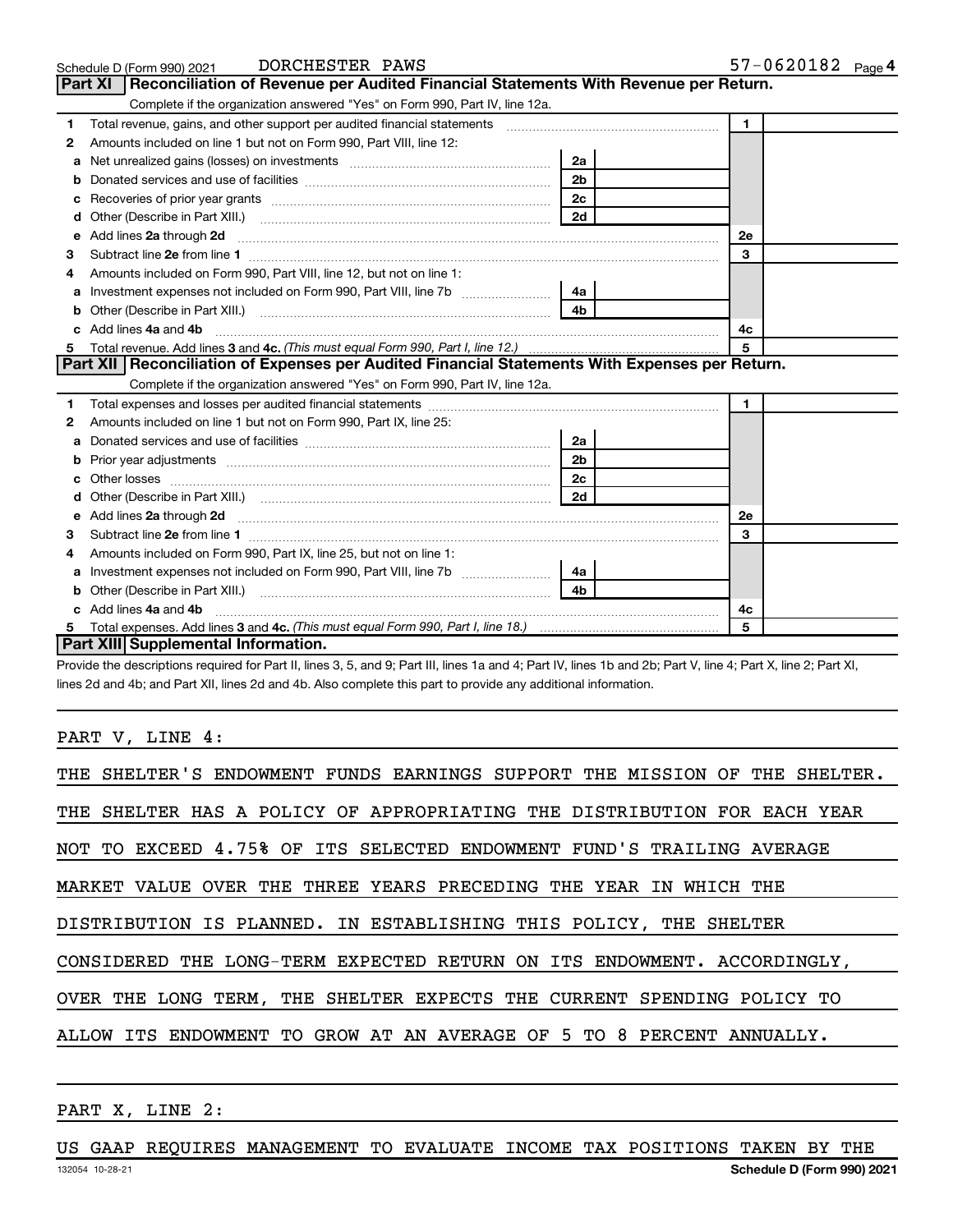| DORCHESTER PAWS<br>Schedule D (Form 990) 2021                              | $57 - 0620182$ Page 5 |
|----------------------------------------------------------------------------|-----------------------|
| <b>Part XIII   Supplemental Information (continued)</b>                    |                       |
| ORGANIZATION AND TO RECOGNIZE AN INCOME TAX LIABILITY (OR ASSET)           | THE<br>IF             |
| ORGANIZATION HAS TAKEN AN UNCERTAIN TAX POSITION THAT MORE LIKELY THAN NOT |                       |
| WOULD NOT BE SUBSTANTIATED UPON EXAMINATION BY THE INTERNAL REVENUE        |                       |
| SERVICE ("IRS"). THE ORGANIZATION HAS IDENTIFIED ITS INCOME TAX STATUS AS  |                       |
| A TAX-EXEMPT ENTITY AS ITS ONLY SIGNIFICANT INCOME TAX POSITION; HOWEVER,  |                       |
| THE ORGANIZATION HAS DETERMINED THAT SUCH INCOME TAX POSITION DOES NOT     |                       |
| RESULT IN AN UNCERTAINTY REQUIRING RECOGNITION IN THE FINANCIAL            |                       |
| STATEMENTS. THE ORGANIZATION IS NOT CURRENTLY UNDER EXAMINATION BY ANY     |                       |
| TAXING JURISDICTION.                                                       |                       |
|                                                                            |                       |
|                                                                            |                       |
|                                                                            |                       |
|                                                                            |                       |
|                                                                            |                       |
|                                                                            |                       |
|                                                                            |                       |
|                                                                            |                       |
|                                                                            |                       |
|                                                                            |                       |
|                                                                            |                       |
|                                                                            |                       |
|                                                                            |                       |
|                                                                            |                       |
|                                                                            |                       |
|                                                                            |                       |
|                                                                            |                       |
|                                                                            |                       |
|                                                                            |                       |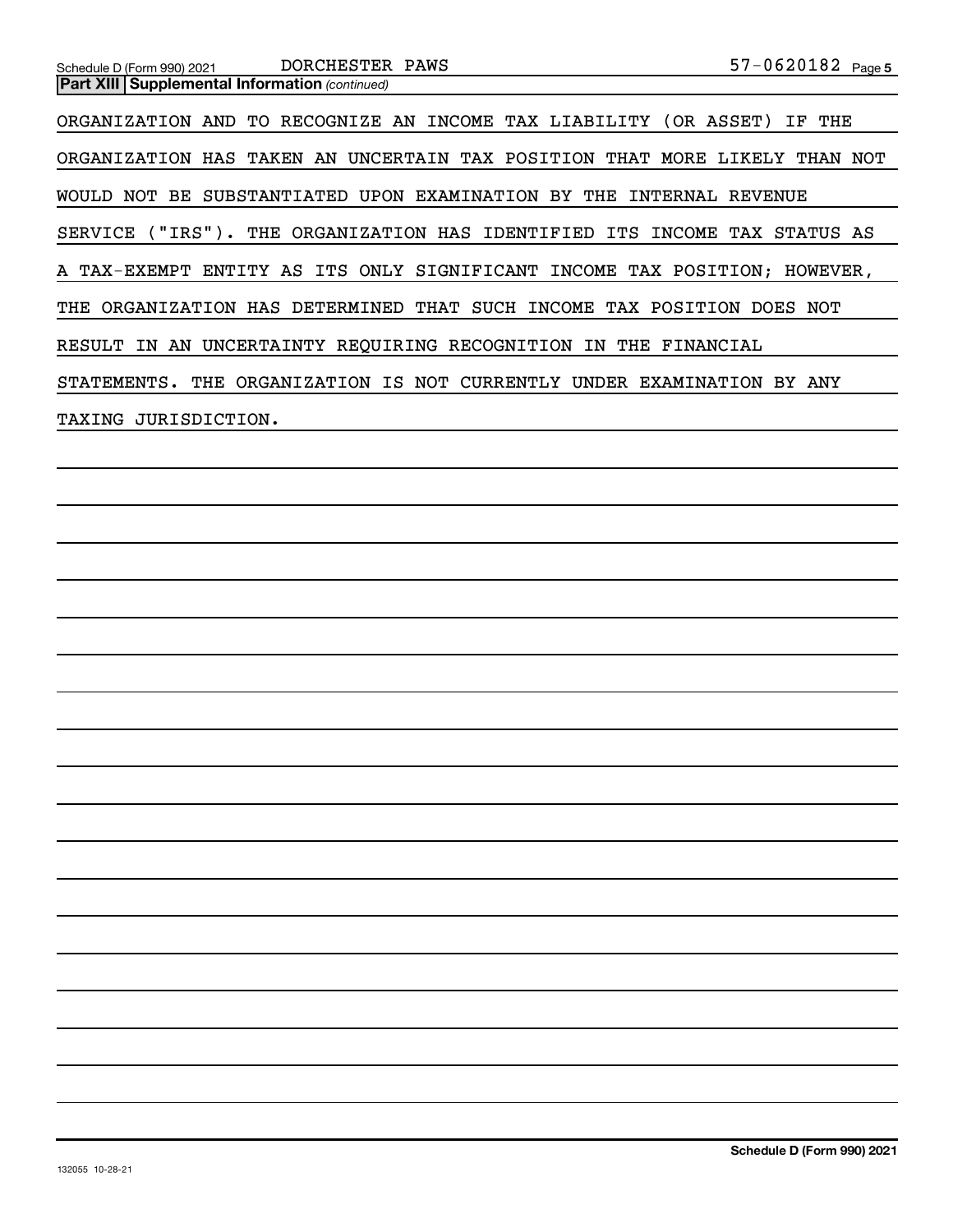| <b>SCHEDULE G</b>                                            |                                                                                                                                                                     | <b>Supplemental Information Regarding Fundraising or Gaming Activities</b>                                                                         |     |                                         |                                                                         |                     |                                  | OMB No. 1545-0047                       |
|--------------------------------------------------------------|---------------------------------------------------------------------------------------------------------------------------------------------------------------------|----------------------------------------------------------------------------------------------------------------------------------------------------|-----|-----------------------------------------|-------------------------------------------------------------------------|---------------------|----------------------------------|-----------------------------------------|
| (Form 990)                                                   | Complete if the organization answered "Yes" on Form 990, Part IV, line 17, 18, or 19, or if the<br>organization entered more than \$15,000 on Form 990-EZ, line 6a. |                                                                                                                                                    |     |                                         |                                                                         |                     |                                  |                                         |
| Department of the Treasury                                   |                                                                                                                                                                     | Attach to Form 990 or Form 990-EZ.                                                                                                                 |     |                                         |                                                                         |                     |                                  | <b>Open to Public</b>                   |
| Internal Revenue Service                                     |                                                                                                                                                                     | Go to www.irs.gov/Form990 for instructions and the latest information.                                                                             |     |                                         |                                                                         |                     |                                  | Inspection                              |
| Name of the organization                                     |                                                                                                                                                                     | DORCHESTER PAWS                                                                                                                                    |     |                                         |                                                                         |                     | 57-0620182                       | <b>Employer identification number</b>   |
| Part I                                                       |                                                                                                                                                                     | Fundraising Activities. Complete if the organization answered "Yes" on Form 990, Part IV, line 17. Form 990-EZ filers are not                      |     |                                         |                                                                         |                     |                                  |                                         |
|                                                              | required to complete this part.                                                                                                                                     |                                                                                                                                                    |     |                                         |                                                                         |                     |                                  |                                         |
|                                                              |                                                                                                                                                                     | 1 Indicate whether the organization raised funds through any of the following activities. Check all that apply.                                    |     |                                         |                                                                         |                     |                                  |                                         |
| $X$ Mail solicitations                                       |                                                                                                                                                                     |                                                                                                                                                    |     |                                         | $\mathbf{e}$ $\boxed{\mathbf{X}}$ Solicitation of non-government grants |                     |                                  |                                         |
| b                                                            | $\boxed{\text{X}}$ Internet and email solicitations                                                                                                                 | $f\left[\frac{X}{X}\right]$ Solicitation of government grants                                                                                      |     |                                         |                                                                         |                     |                                  |                                         |
| $X$ Phone solicitations<br>C                                 |                                                                                                                                                                     | $g\mid X$ Special fundraising events                                                                                                               |     |                                         |                                                                         |                     |                                  |                                         |
| $ \mathbf{X} $ In-person solicitations                       |                                                                                                                                                                     |                                                                                                                                                    |     |                                         |                                                                         |                     |                                  |                                         |
|                                                              |                                                                                                                                                                     | 2 a Did the organization have a written or oral agreement with any individual (including officers, directors, trustees, or                         |     |                                         |                                                                         |                     |                                  |                                         |
|                                                              |                                                                                                                                                                     | key employees listed in Form 990, Part VII) or entity in connection with professional fundraising services?                                        |     |                                         |                                                                         |                     | $\overline{\text{X}}$ Yes        | <b>No</b>                               |
|                                                              |                                                                                                                                                                     | b If "Yes," list the 10 highest paid individuals or entities (fundraisers) pursuant to agreements under which the fundraiser is to be              |     |                                         |                                                                         |                     |                                  |                                         |
| compensated at least \$5,000 by the organization.            |                                                                                                                                                                     |                                                                                                                                                    |     |                                         |                                                                         |                     |                                  |                                         |
|                                                              |                                                                                                                                                                     |                                                                                                                                                    |     |                                         |                                                                         |                     | (v) Amount paid                  |                                         |
| (i) Name and address of individual<br>or entity (fundraiser) |                                                                                                                                                                     | (ii) Activity                                                                                                                                      |     | (iii) Did<br>fundraiser<br>have custody | (iv) Gross receipts                                                     | to (or retained by) |                                  | (vi) Amount paid<br>to (or retained by) |
|                                                              |                                                                                                                                                                     |                                                                                                                                                    |     | or control of<br>contributions?         | from activity                                                           |                     | fundraiser<br>listed in col. (i) | organization                            |
| WINKLER GROUP - 1036 EWALL                                   |                                                                                                                                                                     |                                                                                                                                                    | Yes | No                                      |                                                                         |                     |                                  |                                         |
| STREET, MOUNT PLEASANT, SC                                   |                                                                                                                                                                     | CAPITAL CAMPAIGN                                                                                                                                   |     | x                                       | 740,918                                                                 |                     | 140,000,                         | 600,918.                                |
| RKD - 3400 WATERVIEW PKWY                                    |                                                                                                                                                                     |                                                                                                                                                    |     |                                         |                                                                         |                     |                                  |                                         |
| #250, RICHARDSON, TX                                         | 75080                                                                                                                                                               | DIRECT MAIL                                                                                                                                        |     | х                                       | 75,571                                                                  |                     | 22,815.                          | 52,756.                                 |
|                                                              |                                                                                                                                                                     |                                                                                                                                                    |     |                                         |                                                                         |                     |                                  |                                         |
|                                                              |                                                                                                                                                                     |                                                                                                                                                    |     |                                         |                                                                         |                     |                                  |                                         |
|                                                              |                                                                                                                                                                     |                                                                                                                                                    |     |                                         |                                                                         |                     |                                  |                                         |
|                                                              |                                                                                                                                                                     |                                                                                                                                                    |     |                                         |                                                                         |                     |                                  |                                         |
|                                                              |                                                                                                                                                                     |                                                                                                                                                    |     |                                         |                                                                         |                     |                                  |                                         |
|                                                              |                                                                                                                                                                     |                                                                                                                                                    |     |                                         |                                                                         |                     |                                  |                                         |
|                                                              |                                                                                                                                                                     |                                                                                                                                                    |     |                                         |                                                                         |                     |                                  |                                         |
|                                                              |                                                                                                                                                                     |                                                                                                                                                    |     |                                         |                                                                         |                     |                                  |                                         |
|                                                              |                                                                                                                                                                     |                                                                                                                                                    |     |                                         |                                                                         |                     |                                  |                                         |
|                                                              |                                                                                                                                                                     |                                                                                                                                                    |     |                                         |                                                                         |                     |                                  |                                         |
|                                                              |                                                                                                                                                                     |                                                                                                                                                    |     |                                         |                                                                         |                     |                                  |                                         |
|                                                              |                                                                                                                                                                     |                                                                                                                                                    |     |                                         |                                                                         |                     |                                  |                                         |
|                                                              |                                                                                                                                                                     |                                                                                                                                                    |     |                                         |                                                                         |                     |                                  |                                         |
|                                                              |                                                                                                                                                                     |                                                                                                                                                    |     |                                         |                                                                         |                     |                                  |                                         |
|                                                              |                                                                                                                                                                     |                                                                                                                                                    |     |                                         |                                                                         |                     |                                  |                                         |
|                                                              |                                                                                                                                                                     |                                                                                                                                                    |     |                                         |                                                                         |                     |                                  |                                         |
| Total                                                        |                                                                                                                                                                     |                                                                                                                                                    |     |                                         | 816,489                                                                 |                     | 162,815                          | 653,674.                                |
|                                                              |                                                                                                                                                                     | 3 List all states in which the organization is registered or licensed to solicit contributions or has been notified it is exempt from registration |     |                                         |                                                                         |                     |                                  |                                         |
| or licensing                                                 |                                                                                                                                                                     |                                                                                                                                                    |     |                                         |                                                                         |                     |                                  |                                         |
| $\overline{SC}$                                              |                                                                                                                                                                     |                                                                                                                                                    |     |                                         |                                                                         |                     |                                  |                                         |
|                                                              |                                                                                                                                                                     |                                                                                                                                                    |     |                                         |                                                                         |                     |                                  |                                         |
|                                                              |                                                                                                                                                                     |                                                                                                                                                    |     |                                         |                                                                         |                     |                                  |                                         |
|                                                              |                                                                                                                                                                     |                                                                                                                                                    |     |                                         |                                                                         |                     |                                  |                                         |
|                                                              |                                                                                                                                                                     |                                                                                                                                                    |     |                                         |                                                                         |                     |                                  |                                         |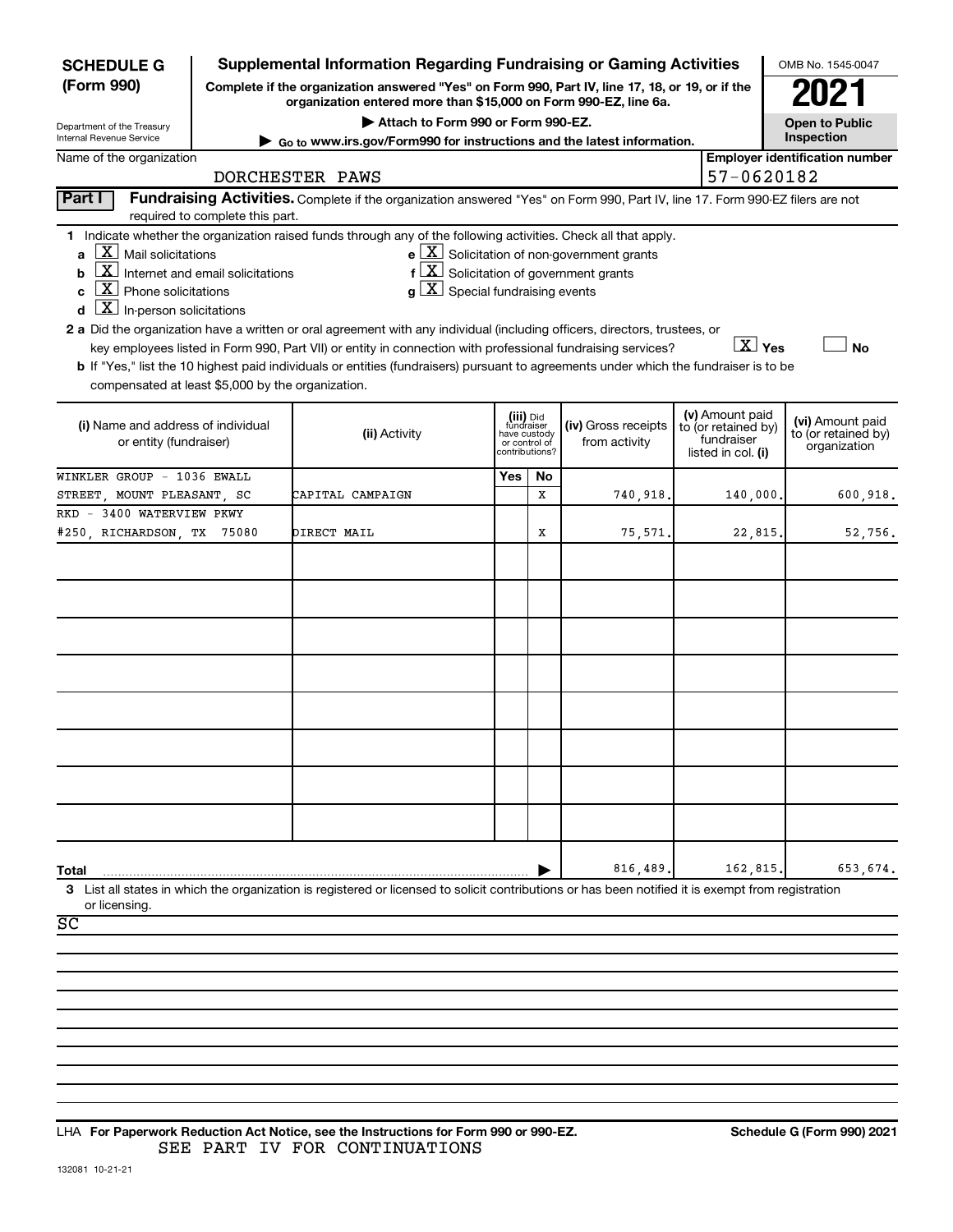Schedule G (Form 990) 2021 DORCHESTER PAWS 57-0620182 Page

57-0620182 Page 2

Part II | Fundraising Events. Complete if the organization answered "Yes" on Form 990, Part IV, line 18, or reported more than \$15,000 of fundraising event contributions and gross income on Form 990-EZ, lines 1 and 6b. List events with gross receipts greater than \$5,000.

|                        |    |                                                                                                                                                                                      | (a) Event $#1$<br>PROM | $(b)$ Event #2<br>ROCK THE<br>HOUSE | (c) Other events | (d) Total events<br>(add col. (a) through<br>col. (c) |  |
|------------------------|----|--------------------------------------------------------------------------------------------------------------------------------------------------------------------------------------|------------------------|-------------------------------------|------------------|-------------------------------------------------------|--|
|                        |    |                                                                                                                                                                                      | (event type)           | (event type)                        | (total number)   |                                                       |  |
| Revenue                |    |                                                                                                                                                                                      | 78,502.                | 25,631.                             | 3,986.           | 108, 119.                                             |  |
|                        | 2  |                                                                                                                                                                                      |                        |                                     |                  |                                                       |  |
|                        | 3  | Gross income (line 1 minus line 2)                                                                                                                                                   | 78,502.                | 25,631.                             | 3,986.           | 108, 119.                                             |  |
|                        |    |                                                                                                                                                                                      | 200.                   |                                     |                  | 200.                                                  |  |
|                        | 5  |                                                                                                                                                                                      |                        | 163.                                |                  | 163.                                                  |  |
| <b>Direct Expenses</b> | 6  |                                                                                                                                                                                      | 6,700.                 |                                     |                  | 6,700.                                                |  |
|                        |    | Food and beverages                                                                                                                                                                   | 4,071.                 |                                     |                  | 4,071.                                                |  |
|                        | 8  |                                                                                                                                                                                      | 1,000.                 | 150.                                |                  |                                                       |  |
|                        | 9  | Other direct expenses                                                                                                                                                                | 26,311.                | 1,062.                              | 4,428.           | 31,801.                                               |  |
|                        | 10 | Direct expense summary. Add lines 4 through 9 in column (d)                                                                                                                          |                        |                                     |                  | 44,085.                                               |  |
|                        |    | 11 Net income summary. Subtract line 10 from line 3, column (d)<br>Part III Gaming. Complete if the organization answered "Yes" on Form 990, Part IV, line 19, or reported more than |                        |                                     |                  | 64,034.                                               |  |

\$15,000 on Form 990-EZ, line 6a.

| Revenue         |                                                                                                                               | (a) Bingo             | (b) Pull tabs/instant<br>bingo/progressive bingo | (c) Other gaming                      | (d) Total gaming (add<br>col. (a) through col. (c)) |  |  |  |
|-----------------|-------------------------------------------------------------------------------------------------------------------------------|-----------------------|--------------------------------------------------|---------------------------------------|-----------------------------------------------------|--|--|--|
|                 |                                                                                                                               |                       |                                                  |                                       |                                                     |  |  |  |
|                 | $\mathbf{2}$                                                                                                                  |                       |                                                  |                                       |                                                     |  |  |  |
|                 | 3                                                                                                                             |                       |                                                  |                                       |                                                     |  |  |  |
| Direct Expenses | 4                                                                                                                             |                       |                                                  |                                       |                                                     |  |  |  |
|                 | 5                                                                                                                             |                       |                                                  |                                       |                                                     |  |  |  |
|                 | 6                                                                                                                             | Yes<br>%<br><b>No</b> | Yes $\qquad \qquad \qquad$<br>%<br><b>No</b>     | Yes $\qquad \qquad$<br>%<br><b>No</b> |                                                     |  |  |  |
|                 | 7                                                                                                                             |                       |                                                  |                                       |                                                     |  |  |  |
|                 | 8                                                                                                                             |                       |                                                  |                                       |                                                     |  |  |  |
| 9               |                                                                                                                               |                       |                                                  |                                       |                                                     |  |  |  |
|                 |                                                                                                                               |                       |                                                  |                                       | Yes<br><b>No</b>                                    |  |  |  |
|                 |                                                                                                                               |                       |                                                  |                                       |                                                     |  |  |  |
|                 | Yes<br><b>No</b><br>10a Were any of the organization's gaming licenses revoked, suspended, or terminated during the tax year? |                       |                                                  |                                       |                                                     |  |  |  |
|                 |                                                                                                                               |                       |                                                  |                                       |                                                     |  |  |  |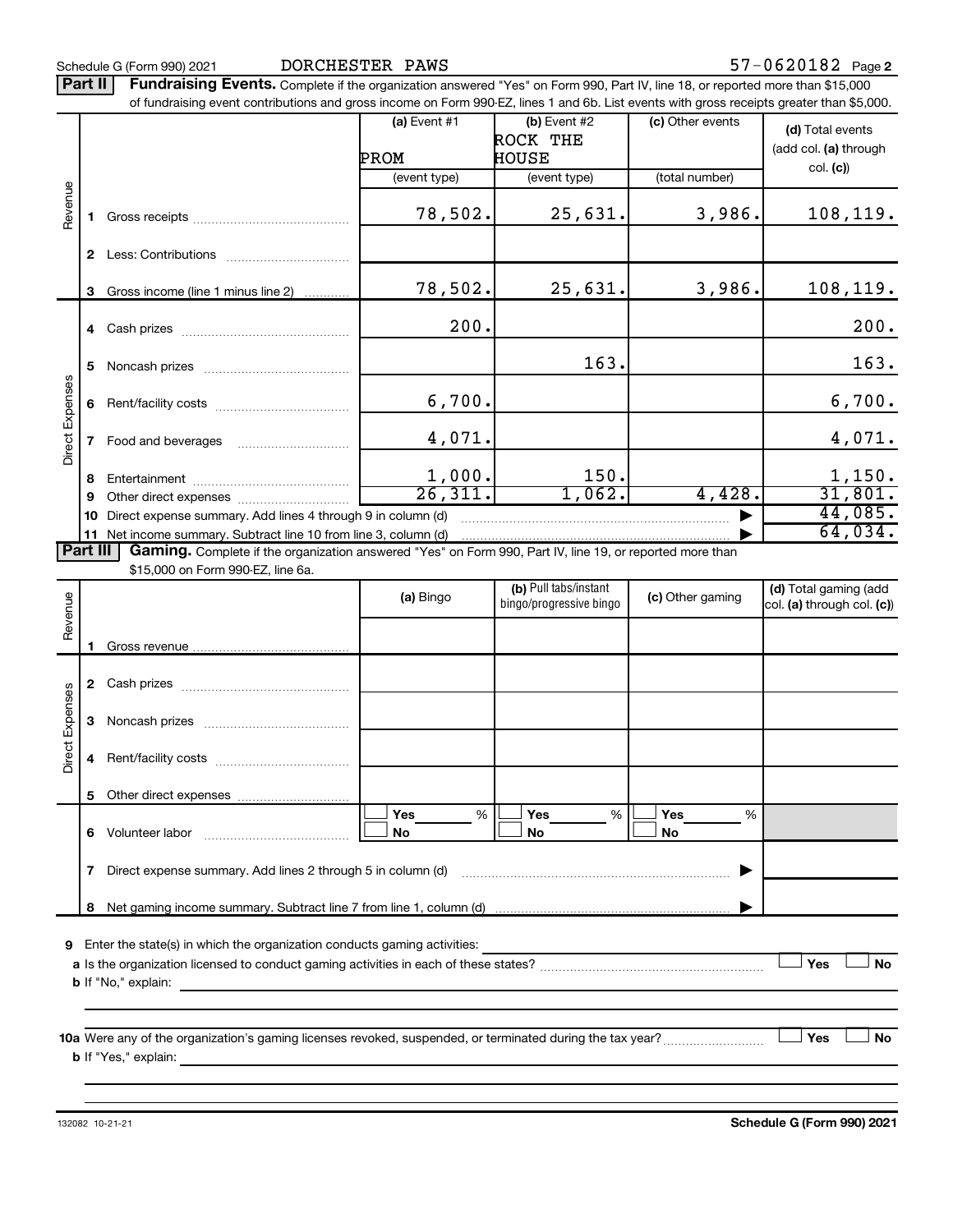|       | Schedule G (Form 990) 2021                                                   | DORCHESTER PAWS                                                                                                 |                                                                                                                                                                                   | $57 - 0620182$ Page 3 |                 |       |           |
|-------|------------------------------------------------------------------------------|-----------------------------------------------------------------------------------------------------------------|-----------------------------------------------------------------------------------------------------------------------------------------------------------------------------------|-----------------------|-----------------|-------|-----------|
|       |                                                                              |                                                                                                                 |                                                                                                                                                                                   |                       |                 | Yes   | <b>No</b> |
|       |                                                                              |                                                                                                                 | 12 Is the organization a grantor, beneficiary or trustee of a trust, or a member of a partnership or other entity formed                                                          |                       |                 |       |           |
|       |                                                                              |                                                                                                                 |                                                                                                                                                                                   |                       |                 | Yes   | <b>No</b> |
|       | 13 Indicate the percentage of gaming activity conducted in:                  |                                                                                                                 |                                                                                                                                                                                   |                       |                 |       |           |
|       |                                                                              |                                                                                                                 |                                                                                                                                                                                   |                       |                 |       | %         |
|       |                                                                              |                                                                                                                 |                                                                                                                                                                                   |                       | 13 <sub>b</sub> |       | %         |
|       |                                                                              |                                                                                                                 | 14 Enter the name and address of the person who prepares the organization's gaming/special events books and records:                                                              |                       |                 |       |           |
|       |                                                                              |                                                                                                                 |                                                                                                                                                                                   |                       |                 |       |           |
|       |                                                                              |                                                                                                                 |                                                                                                                                                                                   |                       |                 |       |           |
|       |                                                                              |                                                                                                                 |                                                                                                                                                                                   |                       |                 | Yes   | <b>No</b> |
|       |                                                                              |                                                                                                                 |                                                                                                                                                                                   |                       |                 |       |           |
|       | of gaming revenue retained by the third party $\triangleright$ \$            |                                                                                                                 |                                                                                                                                                                                   |                       |                 |       |           |
|       | c If "Yes," enter name and address of the third party:                       |                                                                                                                 |                                                                                                                                                                                   |                       |                 |       |           |
|       | Name $\blacktriangleright$ $\lrcorner$                                       |                                                                                                                 |                                                                                                                                                                                   |                       |                 |       |           |
|       |                                                                              |                                                                                                                 |                                                                                                                                                                                   |                       |                 |       |           |
|       |                                                                              |                                                                                                                 |                                                                                                                                                                                   |                       |                 |       |           |
|       | 16 Gaming manager information:                                               |                                                                                                                 |                                                                                                                                                                                   |                       |                 |       |           |
|       | Name $\blacktriangleright$                                                   | <u> 1990 - Johann Barbara, martin amerikan basal dan bahasa dan bahasa dalam basal dan bahasa dan bahasa da</u> |                                                                                                                                                                                   |                       |                 |       |           |
|       | Gaming manager compensation > \$                                             |                                                                                                                 |                                                                                                                                                                                   |                       |                 |       |           |
|       |                                                                              |                                                                                                                 | Description of services provided > The Communication of Services and Theorem Communication of Services provided                                                                   |                       |                 |       |           |
|       |                                                                              |                                                                                                                 |                                                                                                                                                                                   |                       |                 |       |           |
|       |                                                                              |                                                                                                                 |                                                                                                                                                                                   |                       |                 |       |           |
|       |                                                                              |                                                                                                                 |                                                                                                                                                                                   |                       |                 |       |           |
|       | Director/officer                                                             | Employee                                                                                                        | Independent contractor                                                                                                                                                            |                       |                 |       |           |
|       |                                                                              |                                                                                                                 |                                                                                                                                                                                   |                       |                 |       |           |
|       | <b>17</b> Mandatory distributions:                                           |                                                                                                                 |                                                                                                                                                                                   |                       |                 |       |           |
|       |                                                                              |                                                                                                                 | <b>a</b> Is the organization required under state law to make charitable distributions from the gaming proceeds to                                                                |                       |                 |       |           |
|       |                                                                              |                                                                                                                 | retain the state gaming license? $\Box$ No<br><b>b</b> Enter the amount of distributions required under state law to be distributed to other exempt organizations or spent in the |                       |                 |       |           |
|       | organization's own exempt activities during the tax year $\triangleright$ \$ |                                                                                                                 |                                                                                                                                                                                   |                       |                 |       |           |
|       | Part IV                                                                      |                                                                                                                 | Supplemental Information. Provide the explanations required by Part I, line 2b, columns (iii) and (v); and Part III, lines 9, 9b, 10b,                                            |                       |                 |       |           |
|       |                                                                              |                                                                                                                 | 15b, 15c, 16, and 17b, as applicable. Also provide any additional information. See instructions.                                                                                  |                       |                 |       |           |
|       |                                                                              |                                                                                                                 | SCHEDULE G, PART I, LINE 2B, LIST OF TEN HIGHEST PAID FUNDRAISERS:                                                                                                                |                       |                 |       |           |
|       |                                                                              |                                                                                                                 |                                                                                                                                                                                   |                       |                 |       |           |
| ( I ) | NAME OF FUNDRAISER: WINKLER GROUP                                            |                                                                                                                 |                                                                                                                                                                                   |                       |                 |       |           |
|       |                                                                              |                                                                                                                 |                                                                                                                                                                                   |                       |                 |       |           |
| ( I ) |                                                                              |                                                                                                                 | ADDRESS OF FUNDRAISER: 1036 EWALL STREET, MOUNT PLEASANT, SC                                                                                                                      |                       |                 | 29464 |           |
|       |                                                                              |                                                                                                                 |                                                                                                                                                                                   |                       |                 |       |           |
|       |                                                                              |                                                                                                                 |                                                                                                                                                                                   |                       |                 |       |           |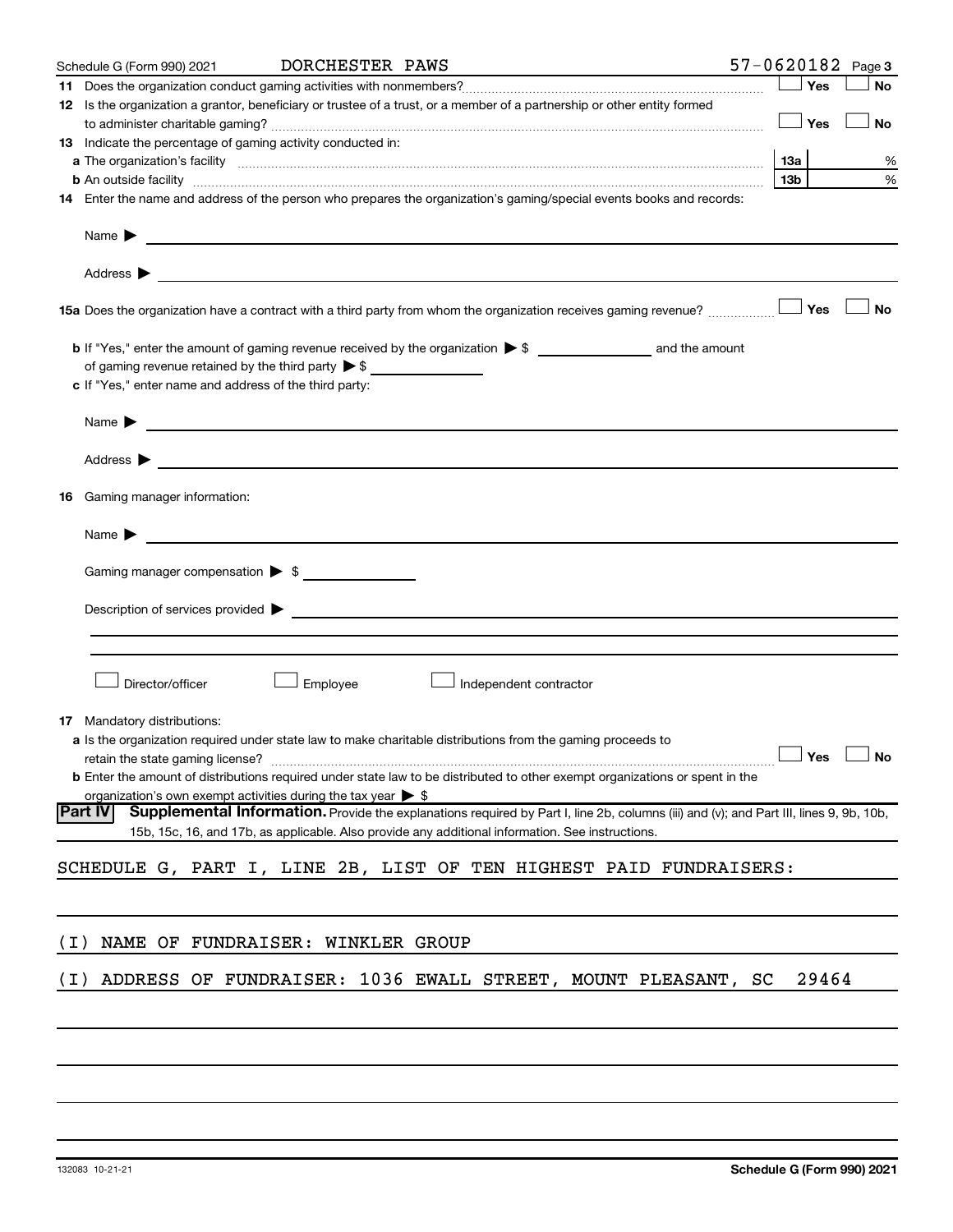| <b>Part IV   Supplemental Information (continued)</b> |
|-------------------------------------------------------|
|                                                       |
|                                                       |
|                                                       |
|                                                       |
|                                                       |
|                                                       |
|                                                       |
|                                                       |
|                                                       |
|                                                       |
|                                                       |
|                                                       |
|                                                       |
|                                                       |
|                                                       |
|                                                       |
|                                                       |
|                                                       |
|                                                       |
|                                                       |
|                                                       |
|                                                       |
|                                                       |
|                                                       |
|                                                       |
|                                                       |
|                                                       |
|                                                       |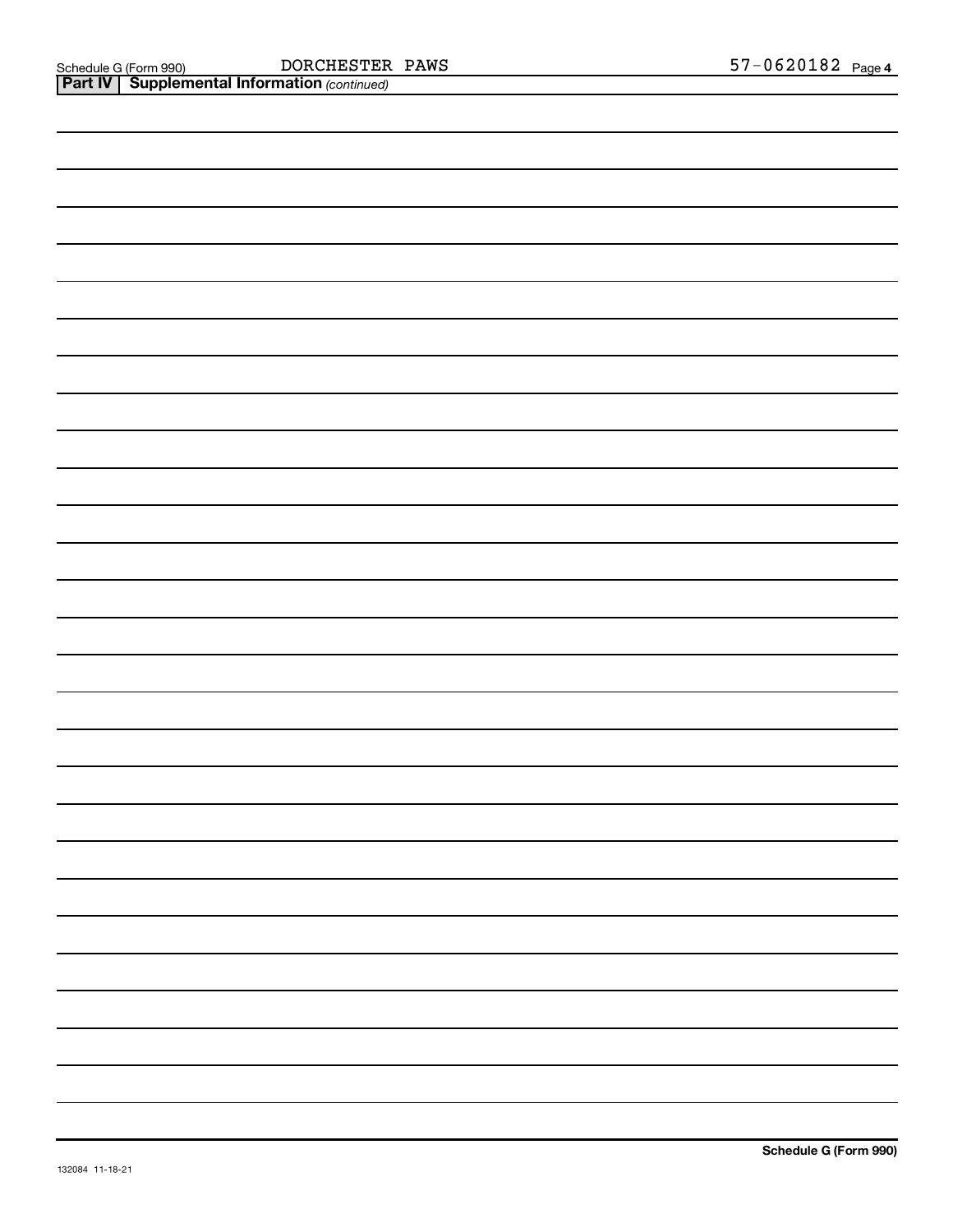#### **SCHEDULE M (Form 990)**

# **Noncash Contributions**

OMB No. 1545-0047

**Open to Public**

Department of the Treasury Internal Revenue Service

◆ Complete if the organizations answered "Yes" on Form 990, Part IV, lines 29 or 30.<br>▶ Complete if the organizations answered "Yes" on Form 990, Part IV, lines 29 or 30. **Attach to Form 990.**  $\blacktriangleright$ 

 **Go to www.irs.gov/Form990 for instructions and the latest information.** J

**Inspection Employer identification number**

| Name of the organization |  |
|--------------------------|--|
|--------------------------|--|

### DORCHESTER PAWS 37-0620182

| Part I | <b>Types of Property</b>                                                                                                    |                               |                                      |                                                                                                       |                                                              |
|--------|-----------------------------------------------------------------------------------------------------------------------------|-------------------------------|--------------------------------------|-------------------------------------------------------------------------------------------------------|--------------------------------------------------------------|
|        |                                                                                                                             | (a)<br>Check if<br>applicable | (b)<br>Number of<br>contributions or | (c)<br>Noncash contribution<br>amounts reported on<br>items contributed  Form 990, Part VIII, line 1g | (d)<br>Method of determining<br>noncash contribution amounts |
| 1.     |                                                                                                                             |                               |                                      |                                                                                                       |                                                              |
| 2      |                                                                                                                             |                               |                                      |                                                                                                       |                                                              |
| 3      | Art - Fractional interests                                                                                                  |                               |                                      |                                                                                                       |                                                              |
| 4      | Books and publications                                                                                                      |                               |                                      |                                                                                                       |                                                              |
| 5      | Clothing and household goods                                                                                                |                               |                                      |                                                                                                       |                                                              |
| 6      |                                                                                                                             |                               |                                      |                                                                                                       |                                                              |
| 7      |                                                                                                                             |                               |                                      |                                                                                                       |                                                              |
| 8      |                                                                                                                             |                               |                                      |                                                                                                       |                                                              |
| 9      | Securities - Publicly traded                                                                                                |                               |                                      |                                                                                                       |                                                              |
| 10     | Securities - Closely held stock                                                                                             |                               |                                      |                                                                                                       |                                                              |
| 11     | Securities - Partnership, LLC, or                                                                                           |                               |                                      |                                                                                                       |                                                              |
| 12     |                                                                                                                             |                               |                                      |                                                                                                       |                                                              |
| 13     | Qualified conservation contribution -                                                                                       |                               |                                      |                                                                                                       |                                                              |
|        |                                                                                                                             |                               |                                      |                                                                                                       |                                                              |
| 14     | Qualified conservation contribution - Other                                                                                 |                               |                                      |                                                                                                       |                                                              |
| 15     | Real estate - Residential                                                                                                   |                               |                                      |                                                                                                       |                                                              |
| 16     | Real estate - Commercial                                                                                                    |                               |                                      |                                                                                                       |                                                              |
| 17     |                                                                                                                             |                               |                                      |                                                                                                       |                                                              |
| 18     |                                                                                                                             |                               |                                      |                                                                                                       |                                                              |
| 19     |                                                                                                                             |                               |                                      |                                                                                                       |                                                              |
| 20     | Drugs and medical supplies                                                                                                  |                               |                                      |                                                                                                       |                                                              |
| 21     |                                                                                                                             |                               |                                      |                                                                                                       |                                                              |
| 22     |                                                                                                                             |                               |                                      |                                                                                                       |                                                              |
| 23     |                                                                                                                             |                               |                                      |                                                                                                       |                                                              |
| 24     | Archeological artifacts                                                                                                     |                               |                                      |                                                                                                       |                                                              |
| 25     | (ANIMAL FOOD<br>Other $\blacktriangleright$                                                                                 | $\overline{\text{x}}$         | 2,134                                | 46,149.FMV                                                                                            |                                                              |
| 26     | $($ OTHER<br>Other $\blacktriangleright$                                                                                    | $\overline{\text{x}}$         | 1,088                                | 18,822.FMV                                                                                            |                                                              |
| 27     | (MISCELLANEOUS)<br>Other $\blacktriangleright$                                                                              | $\overline{\text{x}}$         | $\Omega$                             | 16,515.FMV                                                                                            |                                                              |
| 28     | CAT LITTER<br>Other $\blacktriangleright$                                                                                   | $\overline{\text{x}}$         | 215                                  | 9,148.FMV                                                                                             |                                                              |
| 29     | Number of Forms 8283 received by the organization during the tax year for contributions                                     |                               |                                      |                                                                                                       |                                                              |
|        | for which the organization completed Form 8283, Part V, Donee Acknowledgement                                               |                               |                                      | 29                                                                                                    |                                                              |
|        |                                                                                                                             |                               |                                      |                                                                                                       | Yes<br><b>No</b>                                             |
|        | 200. During the year, did the examization resolve by contribution any property reported in Dart Llipes 1 through 20 that it |                               |                                      |                                                                                                       |                                                              |

| LHA | For Paperwork Reduction Act Notice, see the Instructions for Form 990.                                                         | Schedule M (Form 990) 2021 |            |  |
|-----|--------------------------------------------------------------------------------------------------------------------------------|----------------------------|------------|--|
|     | describe in Part II.                                                                                                           |                            |            |  |
| 33  | If the organization didn't report an amount in column (c) for a type of property for which column (a) is checked,              |                            |            |  |
|     | <b>b</b> If "Yes," describe in Part II.                                                                                        |                            |            |  |
|     | contributions?                                                                                                                 |                            | 32a        |  |
| 32a | Does the organization hire or use third parties or related organizations to solicit, process, or sell noncash                  |                            |            |  |
| 31  | Does the organization have a gift acceptance policy that requires the review of any nonstandard contributions?                 |                            | 31         |  |
|     | <b>b</b> If "Yes," describe the arrangement in Part II.                                                                        |                            |            |  |
|     | exempt purposes for the entire holding period?                                                                                 |                            | <b>30a</b> |  |
|     | must hold for at least three years from the date of the initial contribution, and which isn't required to be used for          |                            |            |  |
|     | 30a During the year, did the organization receive by contribution any property reported in Part I, lines 1 through 28, that it |                            |            |  |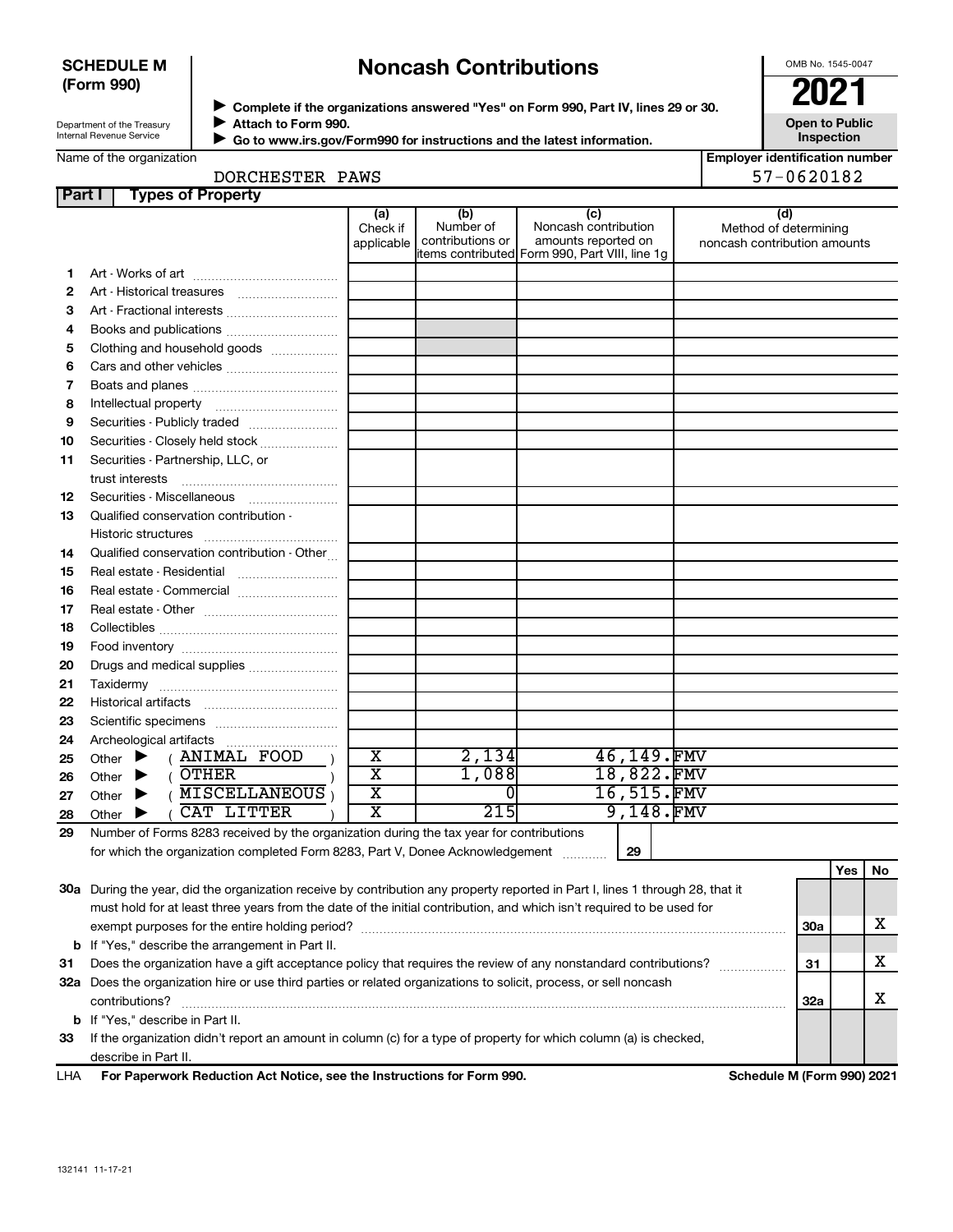Schedule M (Form 990) 2021 DORCHESTER PAWS  $57-0620182$ DORCHESTER PAWS

Part II | Supplemental Information. Provide the information required by Part I, lines 30b, 32b, and 33, and whether the organization is reporting in Part I, column (b), the number of contributions, the number of items received, or a combination of both. Also complete this part for any additional information.

#### PART I, OTHER TYPES OF PROPERTY:

BOARD DONATIONS

- (A) CHECK IF APPLICABLE = X
- (B) NUMBER OF CONTRIBUTIONS = 0
- (C) REVENUE REPORTED ON FORM 990, PART VIII \$ 7539.
- (D) METHOD OF DETERMINING REVENUE: FMV

GRANT

- (A) CHECK IF APPLICABLE = X
- (B) NUMBER OF CONTRIBUTIONS = 0
- (C) REVENUE REPORTED ON FORM 990, PART VIII \$ 2000.
- (D) METHOD OF DETERMINING REVENUE: FMV

SERVICES

(A) CHECK IF APPLICABLE = X

(B) NUMBER OF CONTRIBUTIONS = 0

(C) REVENUE REPORTED ON FORM 990, PART VIII \$ 174.

(D) METHOD OF DETERMINING REVENUE: FMV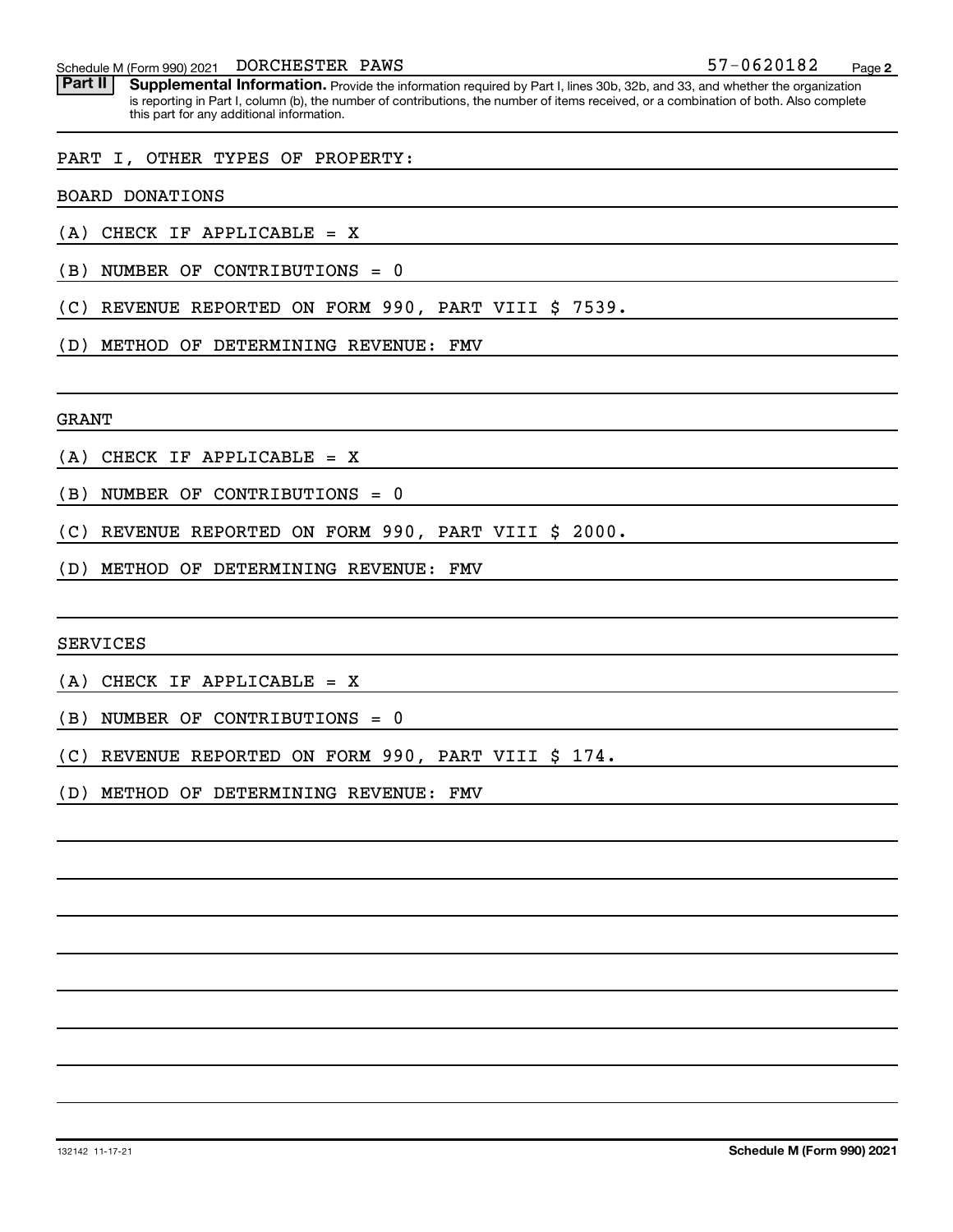**(Form 990)**

Department of the Treasury Internal Revenue Service Name of the organization

**Complete to provide information for responses to specific questions on Form 990 or 990-EZ or to provide any additional information. | Attach to Form 990 or Form 990-EZ. | Go to www.irs.gov/Form990 for the latest information. SCHEDULE O Supplemental Information to Form 990 or 990-EZ 2021**

OMB No. 1545-0047 **Open to Public Inspection Employer identification number**

DORCHESTER PAWS 57-0620182

FORM 990, PART I, LINE 1, DESCRIPTION OF ORGANIZATION MISSION:

CRUELTY TO ANIMALS.

FORM 990, PART III, LINE 1, DESCRIPTION OF ORGANIZATION MISSION:

PROGRAM.

FORM 990, PART III, LINE 4D, OTHER PROGRAM SERVICES:

COMMUNITY AWARENESS- OUR MISSION IS TO INSTILL HUMANE PRINCIPALS INTO

SOCIETY, WE DO THIS THROUGH COMMUNITY EDUCATION AND AWARENESS EVENTS

THAT NOT ONLY HELP FUNDRAISE FOR OUR OPERATION COSTS, BUT CHAMPION

RESPONSIBLE PET OWNERSHIP. DORCHESTER PAWS HOSTS THREE SIGNATURE

FUNDRAISING EVENTS A YEAR AS WELL AS PAYS FOR BOOTHS THAT ALLOW US TO

GET OUT IN FRONT OF OUR COMMUNITY TO HELP GET OUR ANIMALS ADOPTED AND

SPREAD AWARENESS ABOUT OUR CAUSE.

EXPENSES \$ 19,269. INCLUDING GRANTS OF \$ 0. REVENUE \$ 0.

FORM 990, PART VI, SECTION B, LINE 11B:

FINANCE COMMITTEE WILL REVIEW DRAFT OF FORM 990 AND VOTE FOR APPROVAL.

COMPLETED AND FILED FORM 990 WILL BE PRESENTED TO THE BOARD OF DIRECTORS.

FORM 990, PART VI, SECTION B, LINE 12:

BOARD MEMBERS WITH CONFLICTS OF INTEREST MUST RECUSE THEMSELVES FROM VOTING ON ITEMS OF WHICH THEY HAVE CONFLICT OF INTEREST. BOARD MEMBERS THAT WORK FOR FINACNIAL INSTITUTIONS WHERE DORCHESTER PAWS ASSETS ARE HELD DO NOT HAVE SIGNING RIGHTS.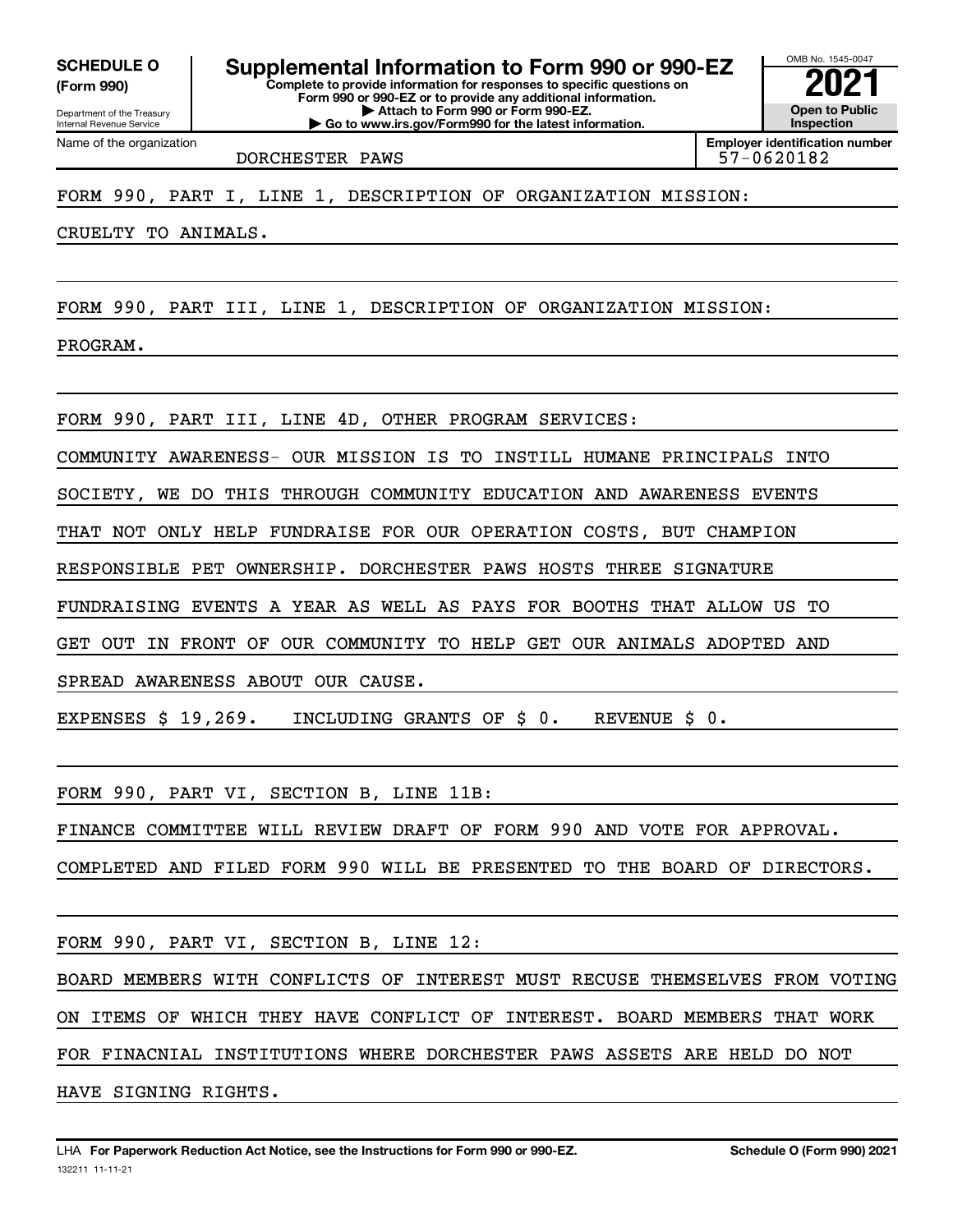| Schedule O (Form 990) 2021                                                | Page 2                                              |
|---------------------------------------------------------------------------|-----------------------------------------------------|
| Name of the organization<br>DORCHESTER PAWS                               | <b>Employer identification number</b><br>57-0620182 |
| FORM 990, PART VI, SECTION B, LINE 15:                                    |                                                     |
| EXECUTIVE COMMITTEE REVIEWS AND APPROVES COMPENSATION AND COMPARES TO THE |                                                     |
| A THIRD PARTY HR REVIEWS HIRING SALARY AND RAISES ARE<br>CURRRENT MARKET. |                                                     |
| DISCUSSED ANNUALLY. OFFICERS SERVICE WITHOUT COMPENSATION.                |                                                     |
|                                                                           |                                                     |
| FORM 990, PART VI, SECTION C, LINE 19:                                    |                                                     |
| <b>AVAILABLE UPON REQUEST</b>                                             |                                                     |
|                                                                           |                                                     |
| FORM 990, PART IX, LINE 11G, OTHER FEES:                                  |                                                     |
| PAYROLL SERVICE FEE:                                                      |                                                     |
| PROGRAM SERVICE EXPENSES                                                  | 3,028.                                              |
| MANAGEMENT AND GENERAL EXPENSES                                           | 630.                                                |
| FUNDRAISING EXPENSES                                                      | 281.                                                |
| TOTAL EXPENSES                                                            | 3,939.                                              |
|                                                                           |                                                     |
| PROFESSIONAL FEES:                                                        |                                                     |
| PROGRAM SERVICE EXPENSES                                                  | 0.                                                  |
| MANAGEMENT AND GENERAL EXPENSES                                           | 41,703.                                             |
| FUNDRAISING EXPENSES                                                      | 145,893.                                            |
| TOTAL EXPENSES                                                            | 187,596.                                            |
| TOTAL OTHER FEES ON FORM 990, PART IX, LINE 11G, COL A                    | 191,535.                                            |
|                                                                           |                                                     |
|                                                                           |                                                     |
|                                                                           |                                                     |
|                                                                           |                                                     |

132212 11-11-21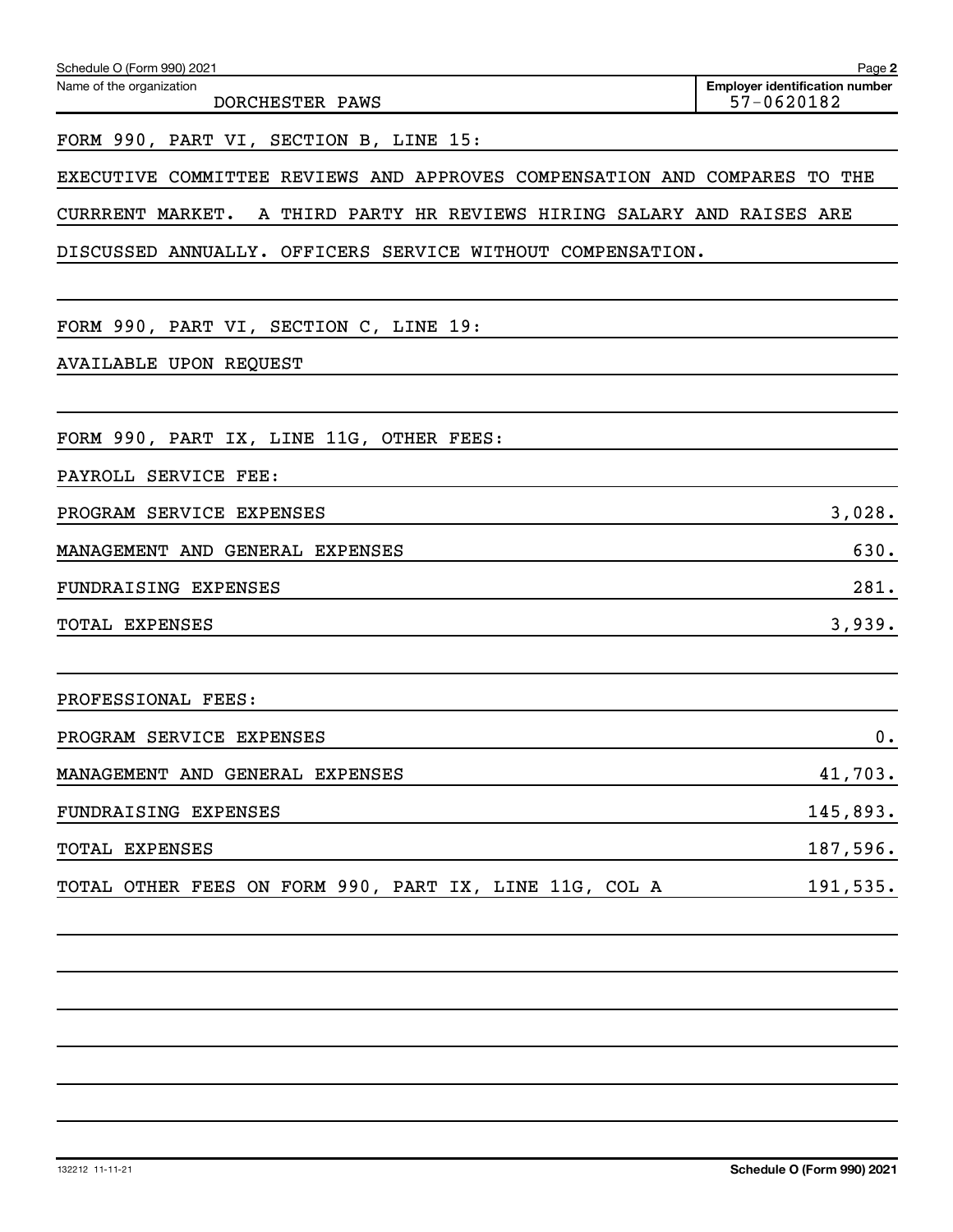#### FORM 990 PAGE 10 990

| Asset<br>No. | Description                             | Date<br>Acquired         | Method | Life                   | 0000      | Line<br>No. | Unadjusted<br>Cost Or Basis | <b>Bus</b><br>$\frac{0}{0}$<br>Excl | Section 179<br>Expense | Reduction In<br><b>Basis</b> | <b>Basis For</b><br>Depreciation | Beginning<br>Accumulated<br>Depreciation | Current<br>Sec 179<br>Expense | <b>Current Year</b><br>Deduction | Ending<br>Accumulated<br>Depreciation |
|--------------|-----------------------------------------|--------------------------|--------|------------------------|-----------|-------------|-----------------------------|-------------------------------------|------------------------|------------------------------|----------------------------------|------------------------------------------|-------------------------------|----------------------------------|---------------------------------------|
|              | <b>BUILDINGS</b>                        |                          |        |                        |           |             |                             |                                     |                        |                              |                                  |                                          |                               |                                  |                                       |
|              | 1 BUILDING                              | $01/01/75$ SL            |        | 25.00                  |           | 16          | 13,062.                     |                                     |                        |                              | 13,062.                          | 13,062.                                  |                               | $\mathbf{0}$ .                   | 13,062.                               |
|              | 2 BUILDING                              | $01/01/77$ SL            |        | 25.00                  |           | 16          | 24,658.                     |                                     |                        |                              | 24,658                           | 24,658.                                  |                               | $\mathbf 0$ .                    | 24,658.                               |
|              | 4 STG BUILDING                          | 07/01/90 SL              |        | 5.00                   | $HY$ $17$ |             | 683.                        |                                     |                        |                              | 683                              | 683.                                     |                               | $\mathbf{0}$                     | 683.                                  |
|              | 9 BUILDING                              | 10/01/95 SL              |        | 39.00 MM17             |           |             | 233, 497.                   |                                     |                        |                              | 233, 497.                        | 149,126.                                 |                               | 5,987.                           | 155, 113.                             |
|              | 10 ADDL NEW BUILDING                    | 05/01/96 SL              |        | 39.00 MM17             |           |             | 46,478.                     |                                     |                        |                              | 46,478                           | 29,002.                                  |                               | 1,192.                           | 30,194.                               |
|              | 11 BLDG IMPROVEMENTS                    | 06/30/96 SL              |        | 39.00 MM17             |           |             | 6,625.                      |                                     |                        |                              | 6,625                            | 4,108.                                   |                               | 170.                             | 4,278.                                |
|              | 14 STORAGE SHED                         | 09/01/00 SL              |        | 15.00                  |           | 16          | 13,584.                     |                                     |                        |                              | 13,584.                          | 13,584.                                  |                               | $\mathbf{0}$ .                   | 13,584.                               |
|              | 20 HOOVER UPGRADE                       | 06/30/09 SL              |        | 39.00 MM17             |           |             | 25, 383.                    |                                     |                        |                              | 25,383                           | 7,513.                                   |                               | 651,                             | 8,164.                                |
|              | * 990 PAGE 10 TOTAL<br><b>BUILDINGS</b> |                          |        |                        |           |             | 363,970.                    |                                     |                        |                              | 363,970.                         | 241,736.                                 |                               | 8,000                            | 249,736.                              |
|              | OTHER                                   |                          |        |                        |           |             |                             |                                     |                        |                              |                                  |                                          |                               |                                  |                                       |
|              | 3 FENCE                                 | 05/01/90 SL              |        | 10.00 HY <sub>17</sub> |           |             | 2,115.                      |                                     |                        |                              | 2,115.                           | 2,115.                                   |                               | $\mathbf 0$ .                    | 2,115.                                |
|              | 7 FENCE                                 | 09/01/91 SL              |        | 10.00 HY17             |           |             | 375.                        |                                     |                        |                              | 375                              | 375.                                     |                               | $\mathfrak o$ .                  | 375.                                  |
|              | 8 SEWER SYSTEM                          | 12/01/91 SL              |        | 30.00                  |           | 16          | 29,612.                     |                                     |                        |                              | 29,612.                          | 29,612.                                  |                               | $\mathbf{0}$ .                   | 29,612.                               |
|              | 12 CAGES                                | 07/31/99 SL              |        | 10.00                  |           | 16          | 14,587.                     |                                     |                        |                              | 14,587                           | 14,587.                                  |                               | 0.                               | 14,587.                               |
|              | 15 FENCING                              | 09/01/00 SL              |        | 10.00                  |           | 16          | 5,370.                      |                                     |                        |                              | 5,370.                           | 5,370.                                   |                               | $\mathbf 0$ .                    | 5,370.                                |
|              | 17 COMPUTER SYSTEM UPGRADE              | 10/15/08 200DB 5.00      |        |                        | HY17      |             | 27, 165.                    |                                     |                        |                              | 27,165                           | 27,165.                                  |                               | $\mathbf{0}$ .                   | 27,165.                               |
|              | 21 SIGN                                 | 07/01/10 200DB 7.00 HY17 |        |                        |           |             | 4,122.                      |                                     |                        |                              | 4,122.                           | 4,122.                                   |                               | 0.                               | 4,122.                                |

128111 04-01-21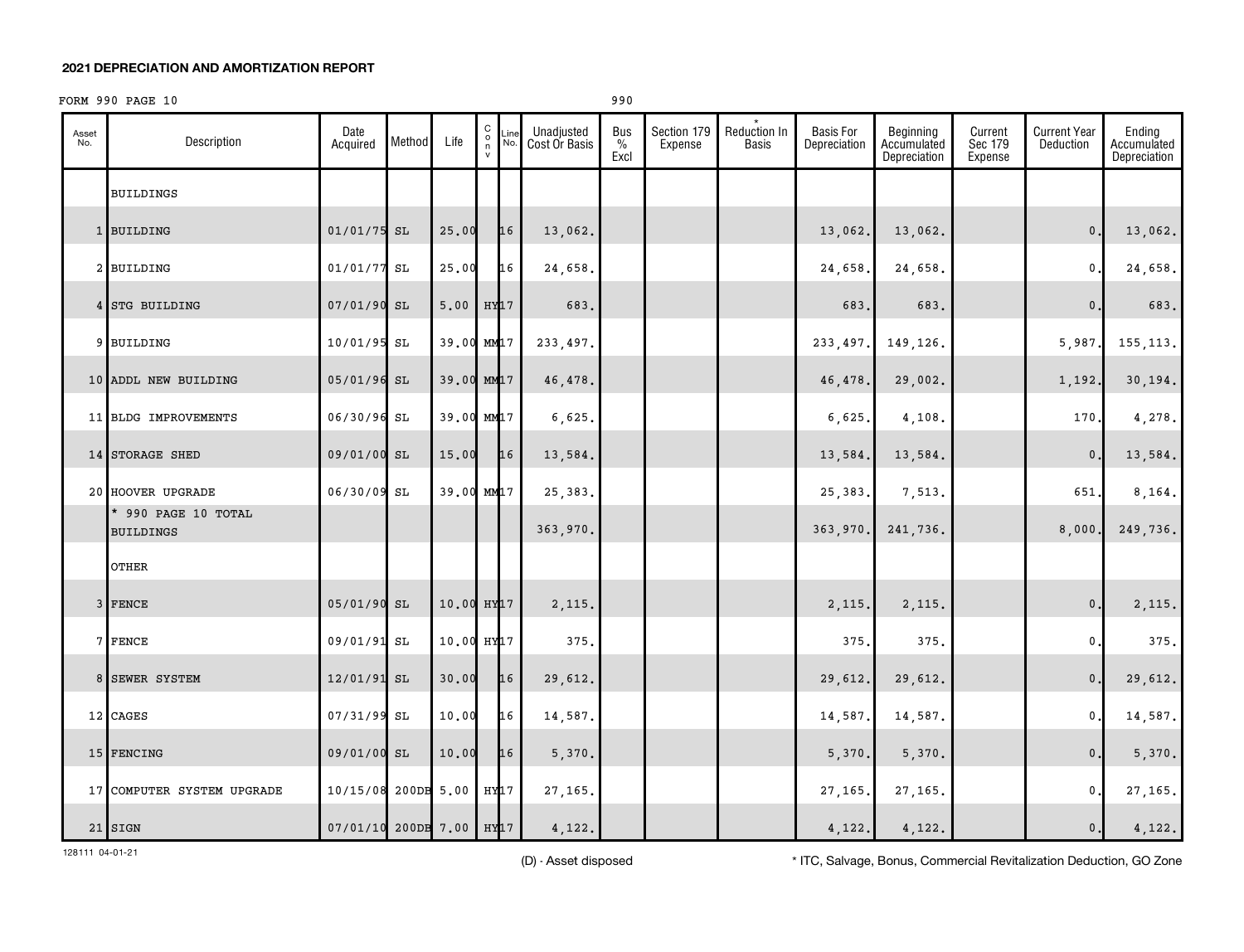#### FORM 990 PAGE 10 990

| Asset<br>No. | Description                   | Date<br>Acquired          | Method     | Life              | $\begin{matrix} 0 \\ 0 \\ n \end{matrix}$<br>Line<br>No.<br>$\mathsf{v}$ | Unadjusted<br>Cost Or Basis | Bus<br>$\%$<br>Excl | Section 179<br>Expense | Reduction In<br><b>Basis</b> | <b>Basis For</b><br>Depreciation | Beginning<br>Accumulated<br>Depreciation | Current<br>Sec 179<br>Expense | <b>Current Year</b><br>Deduction | Ending<br>Accumulated<br>Depreciation |
|--------------|-------------------------------|---------------------------|------------|-------------------|--------------------------------------------------------------------------|-----------------------------|---------------------|------------------------|------------------------------|----------------------------------|------------------------------------------|-------------------------------|----------------------------------|---------------------------------------|
|              | 29 CAT ISOLATION BUILDING     | 09/21/11 SL               |            |                   | 39.00 MM17                                                               | 63,258.                     |                     |                        |                              | 63,258                           | 15,071.                                  |                               | 1,622.                           | 16,693.                               |
|              | 30 DRAINAGE UPFIT             | 06/04/12                  |            | 150DB 15.00 HY 17 |                                                                          | 17,000.                     |                     |                        |                              | 17,000                           | 13,738.                                  |                               | 502                              | 14,240.                               |
|              | 32 FENCE                      | 10/29/12 150DB 15.00 HY17 |            |                   |                                                                          | 3,750.                      |                     |                        |                              | 3,750                            | 3,031.                                   |                               | 111                              | 3,142.                                |
|              | 33 SHELTER IMPROVEMENTS       | 11/30/13 150DB 15.00 HY17 |            |                   |                                                                          | 5,570.                      |                     |                        |                              | 5,570                            | 4,288.                                   |                               | 171                              | 4,459.                                |
|              | 34 GUILLOTINE DOORS           | 06/23/17                  |            | 200DB 7.00        | HY17                                                                     | 19,765.                     |                     |                        |                              | 19,765                           | 18,640.                                  |                               | 321                              | 18,961.                               |
|              | 35 SNYDER MFG. - CAT CAGES    | 12/19/14                  |            | 200DB 7.00        | $HY$ $17$                                                                | 11,368.                     |                     |                        |                              | 11,368                           | 11, 114.                                 |                               | 254                              | 11,368.                               |
|              | 36 GAS WASHER & DRYER INSTALL | 05/14/14                  | 200DB 5.00 |                   | HY17                                                                     | 20,560.                     |                     |                        |                              | 20,560                           | 20,560.                                  |                               | $\mathbf{0}$                     | 20,560.                               |
|              | 38 SWING ARM GATE             | 06/09/14                  |            | 200DB 5.00        | $HY$ $17$                                                                | 900.                        |                     |                        |                              | 900                              | 900.                                     |                               | $\mathbf{0}$ .                   | 900.                                  |
|              | <b>40 KENMORE ELITE</b>       | 09/08/14                  |            | 200DB 7.00        | HY17                                                                     | 637.                        |                     |                        |                              | 637                              | 623.                                     |                               | 14                               | 637.                                  |
|              | 41 KENNEL DOORS               | 06/10/15                  |            | 200DB 7.00        | HY <sub>17</sub>                                                         | 9,052.                      |                     |                        |                              | 9,052.                           | 7,840.                                   |                               | 808.                             | 8,648.                                |
|              | 42 HVAC BRIAN MECHANICAL      | $03/26/16$ SL             |            | 15.00             | 16                                                                       | 4,996.                      |                     |                        |                              | 4,996.                           | 1,582.                                   |                               | 333.                             | 1,915.                                |
|              | 43 FREEZER                    | $06/07/16$ SL             |            | 7,00              | 16                                                                       | 764.                        |                     |                        |                              | 764.                             | 500.                                     |                               | 109                              | 609.                                  |
|              | 44 UPGRADE KENNEL DOORS       | $11/17/16$ SL             |            | 7.00              | 16                                                                       | 11,938.                     |                     |                        |                              | 11,938                           | 6,962.                                   |                               | 1,705.                           | 8,667.                                |
|              | 45 HVAC SYSTEM                | 09/30/16 SL               |            | 15.00             | 16                                                                       | 10,000.                     |                     |                        |                              | 10,000                           | 2,835.                                   |                               | 667                              | 3,502.                                |
|              | 46 VAN                        | $01/31/17$ SL             |            | 5.00              | 16                                                                       | 18,211.                     |                     |                        |                              | 18,211                           | 14,265.                                  |                               | 3,642.                           | 17,907.                               |
|              | 47 WASHER AND DRYER           | 09/19/17 SL               |            | 7.00              | 16                                                                       | 11,591.                     |                     |                        |                              | 11,591                           | 5,382.                                   |                               | 1,656.                           | 7,038.                                |
|              | 48 NEW FENCING                | 09/19/17 SL               |            | 15.00             | 16                                                                       | 6,350.                      |                     |                        |                              | 6,350                            | 1,375.                                   |                               | 423                              | 1,798.                                |
|              | 49 CAN KENNELS                | 09/19/17 SL               |            | 5,00              | 16                                                                       | 1,938.                      |                     |                        |                              | 1,938.                           | 1,261.                                   |                               | 388.                             | 1,649.                                |

128111 04-01-21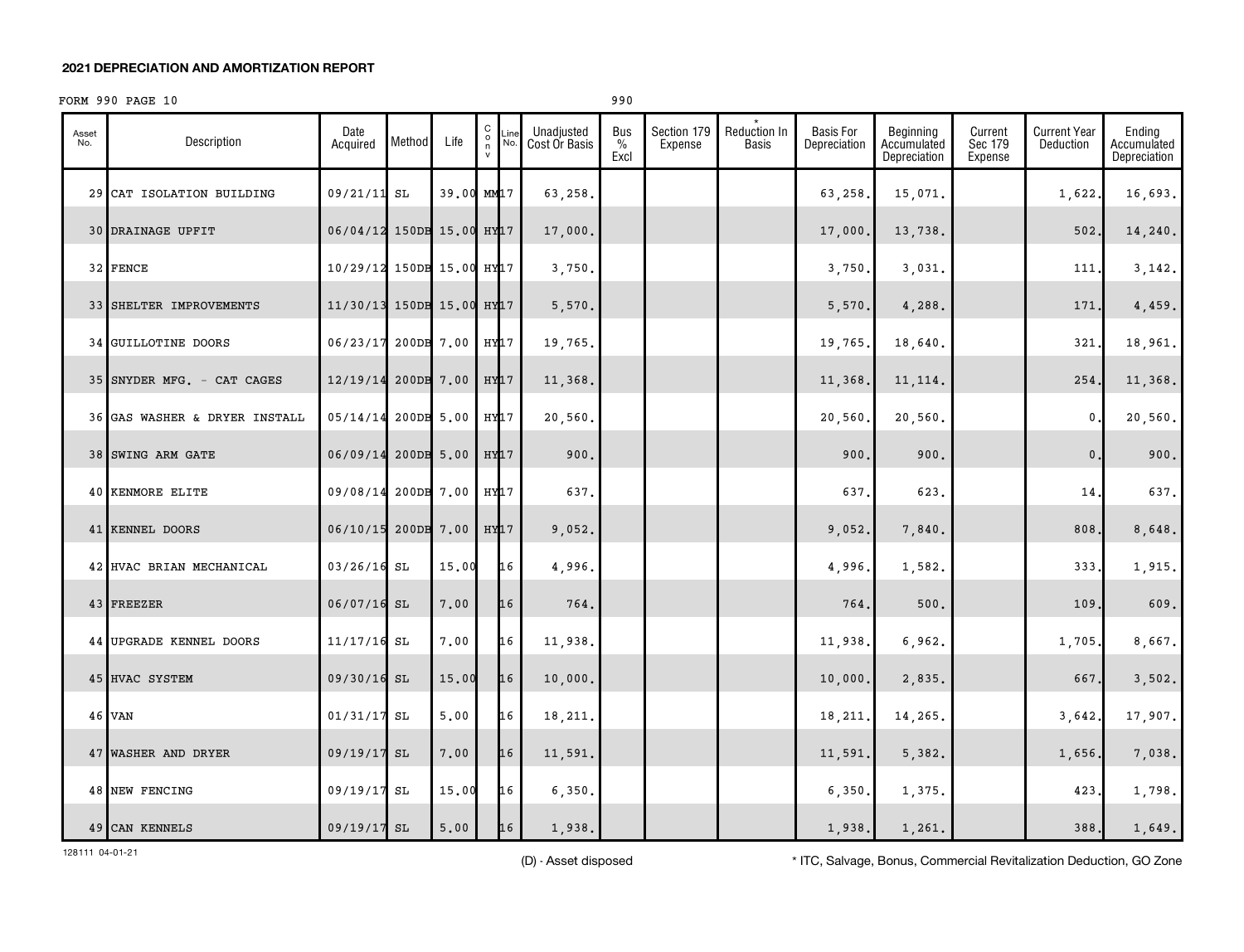#### FORM 990 PAGE 10 990

| Asset<br>No. | Description                       | Date<br>Acquired    | Method | Life  | 0000 | Line<br>No. | Unadjusted<br>Cost Or Basis | <b>Bus</b><br>$\%$<br>Excl | Section 179<br>Expense | Reduction In<br>Basis | <b>Basis For</b><br>Depreciation | Beginning<br>Accumulated<br>Depreciation | Current<br>Sec 179<br>Expense | <b>Current Year</b><br>Deduction | Ending<br>Accumulated<br>Depreciation |
|--------------|-----------------------------------|---------------------|--------|-------|------|-------------|-----------------------------|----------------------------|------------------------|-----------------------|----------------------------------|------------------------------------------|-------------------------------|----------------------------------|---------------------------------------|
|              | 50 10 ROLLING CAT KENNELS         | 04/24/17 SL         |        | 5.00  |      | 16          | 2,000.                      |                            |                        |                       | 2,000                            | 1,467.                                   |                               | 400                              | 1,867.                                |
|              | 51 20' CONEX CONTAINER            | $07/18/18$ SL       |        | 5.00  |      | 16          | 1,450.                      |                            |                        |                       | 1,450.                           | 701.                                     |                               | 290                              | 991.                                  |
|              | 52 COMPUTER WITH I7 PROCESSOR     | $10/04/18$ SL       |        | 5.00  |      | 16          | 1,059.                      |                            |                        |                       | 1,059                            | 477.                                     |                               | 212                              | 689.                                  |
|              | $53$ $A/C$                        | 06/30/18 SL         |        | 15.00 |      | 16          | 12,000.                     |                            |                        |                       | 12,000                           | 2,000.                                   |                               | 800,                             | 2,800.                                |
|              | 54 BOOSTER PUMP AND INSTALL       | 06/30/18 200DB 7.00 |        |       | HY16 |             | 1,800.                      |                            |                        |                       | 1,800                            | 1,013.                                   |                               | 225                              | 1,238.                                |
|              | 55 SURGICAL TABLE                 | $04/10/19$ SL       |        | 10.00 |      | 16          | 6,078.                      |                            |                        |                       | 6,078                            | 1,064.                                   |                               | 608                              | 1,672.                                |
|              | 56 DENTAL MACHINE                 | $01/16/19$ SL       |        | 5.00  |      | 16          | 5,366.                      |                            |                        |                       | 5,366                            | 2,057.                                   |                               | 1,073.                           | 3,130.                                |
|              | 57 FRIGID DEEP FREEZER            | $02/15/19$ SL       |        | 15.00 |      | 16          | 854.                        |                            |                        |                       | 854.                             | 109.                                     |                               | 57.                              | 166.                                  |
|              | 58 DISHWASHERS (2)                | $01/11/19$ SL       |        | 15.00 |      | 16          | 7,823.                      |                            |                        |                       | 7,823                            | 1,044.                                   |                               | 522                              | 1,566.                                |
|              | 59 VAN                            | $06/14/21$ SL       |        | 5.00  |      | 16          | 69,548.                     |                            |                        |                       | 69,548.                          |                                          |                               | 8,114.                           | 8,114.                                |
|              | 60 LAND                           | $12/15/21$ L        |        |       |      |             | 1,079,690.                  |                            |                        |                       | 1,079,690                        |                                          |                               | $\mathbf 0$                      |                                       |
|              | * 990 PAGE 10 TOTAL OTHER         |                     |        |       |      |             | 1,488,662.                  |                            |                        |                       | 1,488,662.                       | 223, 245.                                |                               | 25,027                           | 248, 272.                             |
|              | * GRAND TOTAL 990 PAGE 10<br>DEPR |                     |        |       |      |             | 1,852,632.                  |                            |                        |                       | 1,852,632.                       | 464,981.                                 |                               | 33,027                           | 498,008.                              |
|              | CURRENT YEAR ACTIVITY             |                     |        |       |      |             |                             |                            |                        |                       |                                  |                                          |                               |                                  |                                       |
|              | BEGINNING BALANCE                 |                     |        |       |      |             | 703,394.                    |                            |                        | $\mathbf 0$ .         | 703,394.                         | 464,981.                                 |                               |                                  | 489,894.                              |
|              | ACQUISITIONS                      |                     |        |       |      |             | 1,149,238.                  |                            |                        |                       | $0.$ 1, 149, 238.                | $\mathbf{0}$ .                           |                               |                                  | 8,114.                                |
|              | DISPOSITIONS/RETIRED              |                     |        |       |      |             | 0.                          |                            |                        | $\mathbf 0$ .         | $\mathbf 0$                      | $\mathfrak o$ .                          |                               |                                  | $\mathfrak{o}$ .                      |
|              | ENDING BALANCE                    |                     |        |       |      |             | 1,852,632.                  |                            |                        |                       | $0.$ 1,852,632.                  | 464,981.                                 |                               |                                  | 498,008.                              |

128111 04-01-21